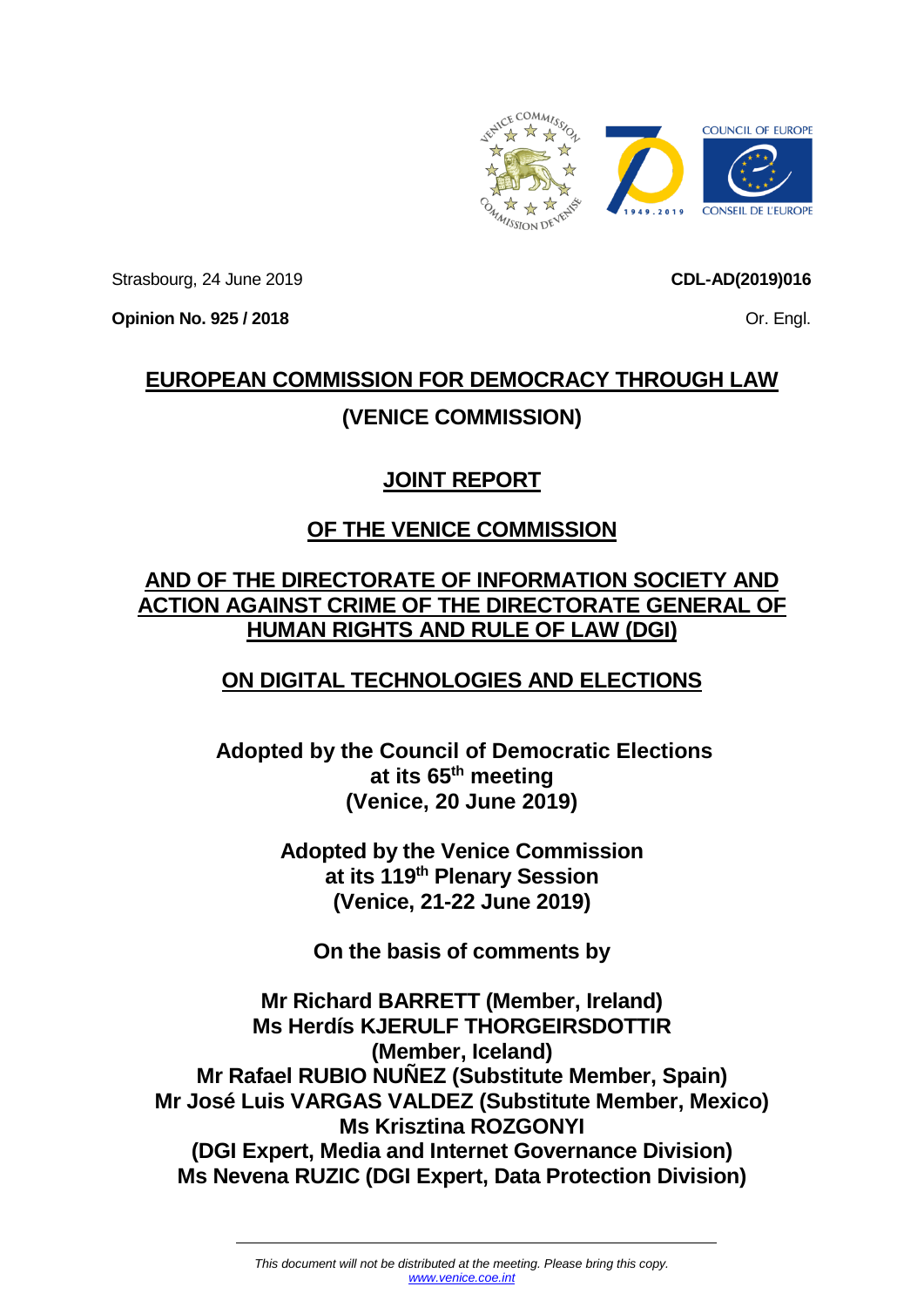# **Table of Contents**

| I.    |                                                                                     |  |
|-------|-------------------------------------------------------------------------------------|--|
| Ш.    |                                                                                     |  |
| III.  |                                                                                     |  |
| IV.   | The impact of social media and the internet on democracy and electoral processes 10 |  |
| V.    |                                                                                     |  |
| А.    |                                                                                     |  |
|       | 1.                                                                                  |  |
|       | 2.                                                                                  |  |
|       | 3.                                                                                  |  |
| В.    |                                                                                     |  |
| C.    |                                                                                     |  |
| VI.   | Other international and national legislation, case law and initiatives 22           |  |
| А.    |                                                                                     |  |
| В.    |                                                                                     |  |
| C.    |                                                                                     |  |
| VII.  |                                                                                     |  |
| Α.    |                                                                                     |  |
| В.    |                                                                                     |  |
| VIII. |                                                                                     |  |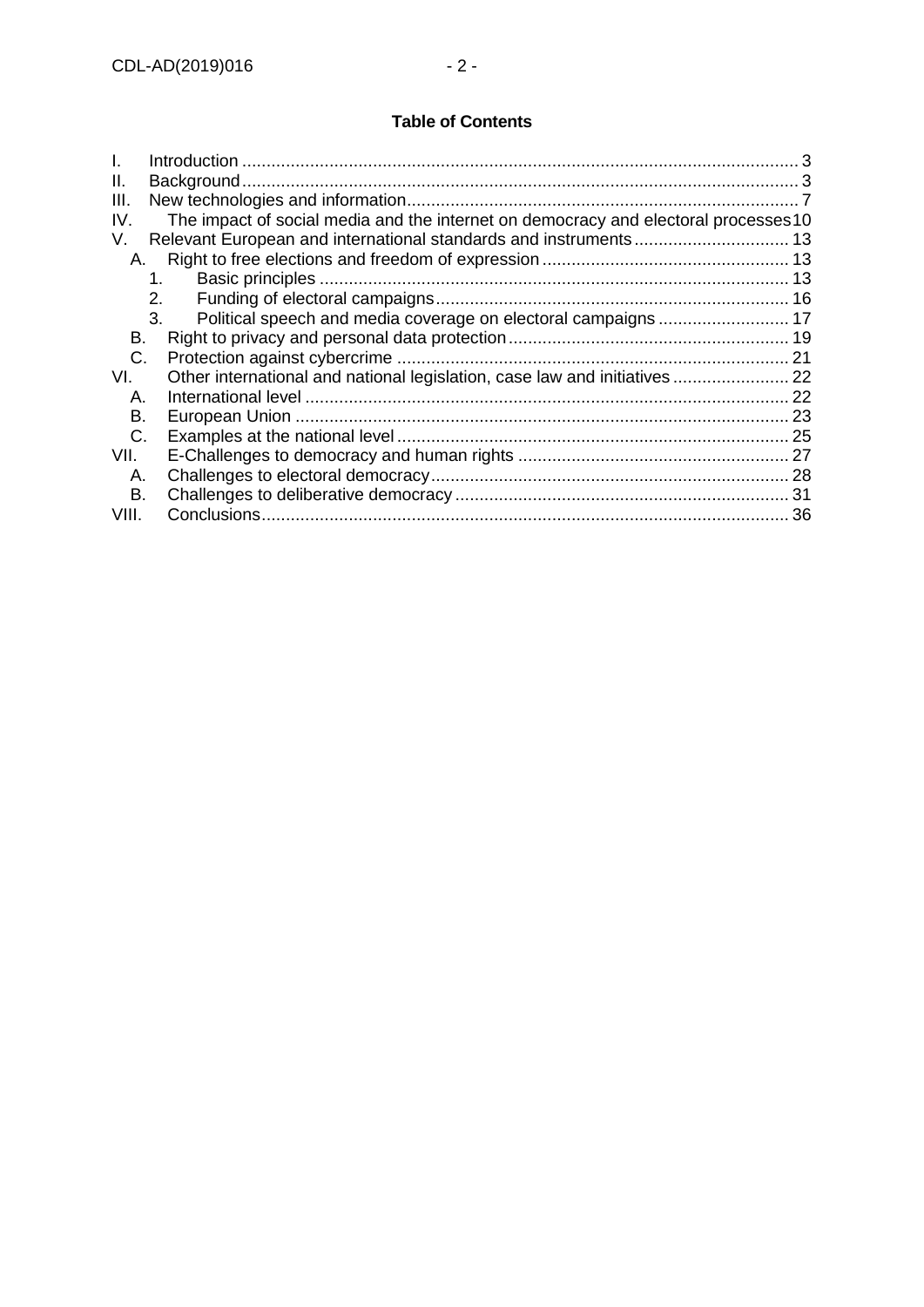#### <span id="page-2-0"></span>**I. Introduction**

1. At its 59<sup>th</sup> meeting (15 June 2017), the Council for Democratic Elections, upon an initiative by Mr José Luis Vargas Valdez and on the basis of his "Study on the role of social media and the internet in democratic development" (CDL-LA(2018)001), decided to undertake a study on the use of digital technologies during electoral processes, jointly with the Council of Europe's Information Society Department.

2. In addition to Mr Vargas Valdez, Ms Herdis Kjerulf Thorgeirsdóttir, Mr Richard Barrett and Mr Rafael Rubio Nuñez acted as rapporteurs. Ms Krisztina Rozgonyi and Ms Nevena Ružić acted as experts on behalf of the Information Society and Action against Crime Directorate, Media and Internet Governance Division and of the Data Protection Division respectively. Mr Alexander Seger, head of the Cybercrime Division, also contributed to the relevant parts of this joint report.

3. This joint report was prepared on the basis of Mr Vargas Valdez's original study and of the comments submitted by the rapporteurs and experts above; it was examined at the meeting of the Sub-Commission on Latin America on 30 November 2018, adopted by the Council for Democratic Elections at its 65<sup>th</sup> meeting (Venice, 20 June 2019) and subsequently adopted by the Venice Commission at its 119<sup>th</sup> plenary session (Venice, 21-22 June 2019).

#### <span id="page-2-1"></span>**II. Background**

4. Digital (or "new") technologies and social media – the latter being understood as "internet platforms that allow for bidirectional interaction through users-generated content<sup> $n_1$ </sup> – have revolutionised the way people interact and exercise their freedom of expression and information, as well as other related - and sometimes conflicting - fundamental rights.<sup>2</sup> People who engage in social media may use the internet to organise and demand better services, more transparency and meaningful participation in the political arena. 3 Individuals all over the globe are now able to shape global perceptions, position topics in their national agendas and foster political activism.<sup>4</sup> This digital transformation is recasting the relation between states and citizens.

5. According to the Global Digital Report 2018, more than half of the world's web traffic now comes from mobile phones. From a total of 7.6 billion inhabitants of the world, roughly 4 billion are internet users (which represents 53% of the total population), and 3.2 billion are social media active users (which represents 42% of the total population).

6. Between 2017 and 2018, the number of internet users increased by 7% and active social media users increased by 13%. The average internet user spends around 6 hours online each

<sup>1</sup> This study adopts a definition of social media as "web or mobile-based platforms that allow for two-way interactions through user-generated content (UGC) and communication. Social media are therefore not media that originate only from one source or are broadcast from a static website. Rather, they are media on specific platforms designed to allow users to create ('generate') content and to interact with the information and its source (International IDEA 2014: 11). While social media rely on the internet as a medium, it is important to note that not all internet sites or platforms meet the definition of social media. Some websites make no provision for interactivity with the audience, while others allow users only to post comments as a reaction to particular published content as discussions posts (or 'threads') which are moderated and controlled" (International IDEA 2014: 11).

<sup>&</sup>lt;sup>2</sup> Parliamentary Assembly of the Council of Europe, Resolution 1987 [2014] on the right to internet access.

<sup>3</sup> Santiso, 2018.

<sup>4</sup> There are notable examples of this: from the Egyptian teenagers who used Facebook to rally protesters to Tahrir Square, to the influence of disinformation on the outcome of the Kenyan Presidential Election, to the Chileans who campaigned online to make overseas voting a key election issue with "Haz tu voto volar" or the fact-checking project "Verificado2018" in Mexico.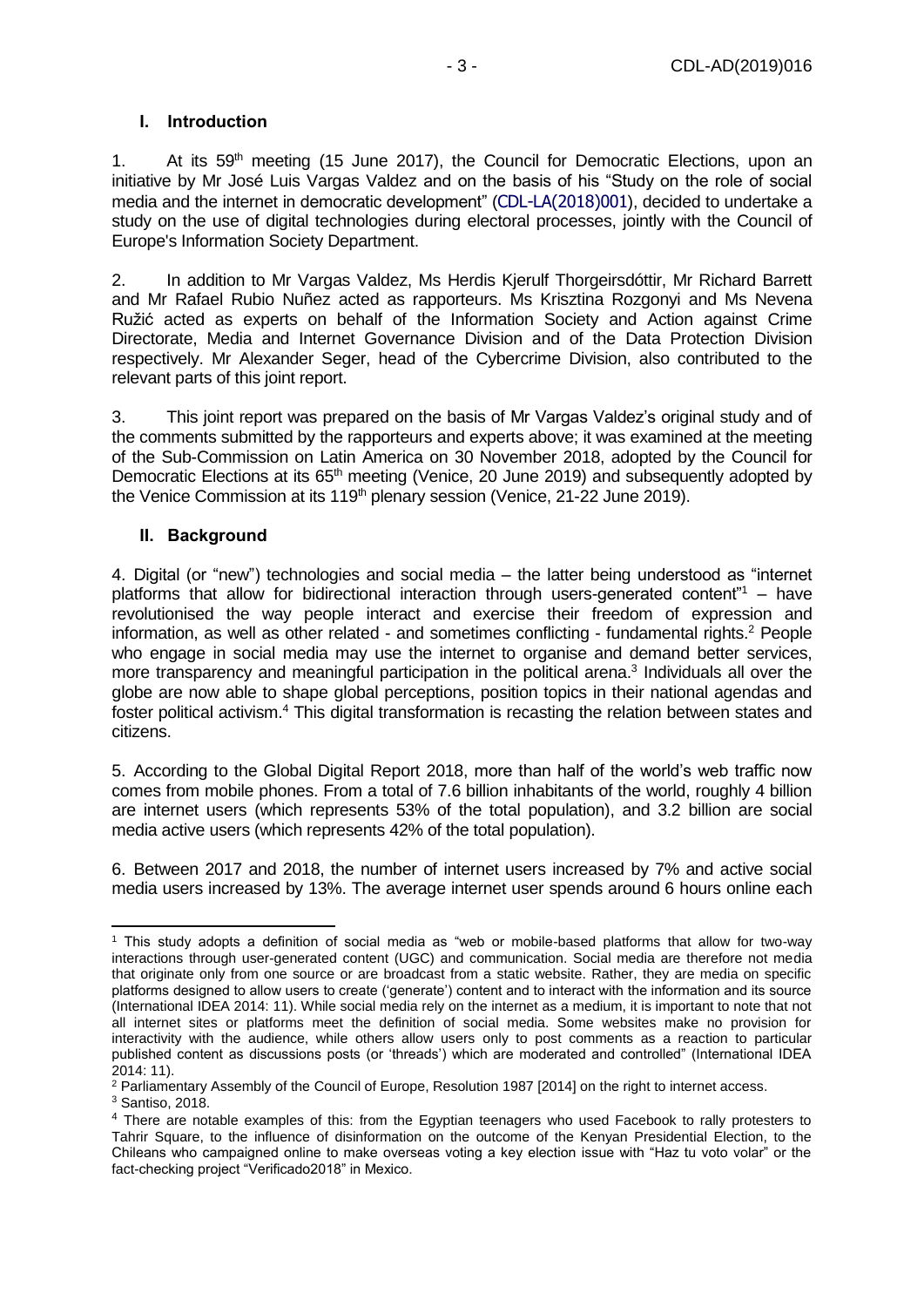day. Much of this time will be spent in social media platforms like Facebook (with 2,167 million users), Youtube (1,500 millions), Instagram (800 millions) or Twitter (330 millions).

7. Today approximately two billion internet users are using social networks<sup>5</sup> on a daily basis, and social media have become an indispensable part of modern political campaigning, their effects on the public being dependent on multiple factors such as channel-variables (e.g. Twitter vs. Instagram), specific audience characteristics and predispositions, user motivations and the political campaign context overall.<sup>6</sup>

8. Even though everyone seems to use the internet and social media, different age groups use them for different purposes. According to the *Reuters Institute Digital News Report 2017*, social media tends to be the main source of news for people between 18 and 34 years old, whereas television is more important for people above 55.

9. According to the same study of the Reuters Institute, more than half of the respondents (54%) prefer paths that use algorithms to select stories (search engines, social media, and many aggregators) rather than editors or journalists (44%). This means that young citizens might be making political decisions based on the information filtered by the algorithms of such digital environments, instead of on strict journalistic standards. At the same time, it should be noted that according to recent research,<sup>7</sup> personalised recommendations through algorithmic selection may provide just as diverse news offers as human editorial selection.

10. According to the *Reuters Institute Digital News Report 2018*, the use of social media for accessing news decreased in 2017. People seemed to have less trust in the social media sources. It has also been observed that "[t]he internet has quickly moved from primarily being used for information access to become a participatory environment more closely mimicking the democratic participation traditional in the physical world".<sup>8</sup> As a consequence, the massive use of the internet and social media platforms around the world is changing many aspects of our social and political life. The social mechanisms of knowledge and opinion making are becoming more collaborative and self-regulated (e.g. Wikipedia, Facebook) and political activism has found new and efficient ways of organisation and expression.<sup>9</sup>

11. In its beginnings, the internet was hailed as a promise of equality and liberty. It was seen as a potential *new public sphere*, the platform of democratic public discourse, empowering individuals to be active participants in the public discourse and hence contributing to a more efficient political democracy with an enlightened public due to the active discourse on social media. The public sphere used to be hierarchically organised with set and established functions of various players such as the State, the media, the church or educational institutions, all of which have today lost control over the horizontal interchange of news and views among the users. The social media promised to give everyone a voice. In contrast with the traditional mass media, the internet has an open-ended multidirectional architecture, and the access costs are relatively low. These traits make the internet a particularly effective media for common citizens to become active speakers instead of just receivers of information and have created a "networked public sphere", where individuals can "monitor and disrupt the use of mass media power" thanks to the immediate access to several sources of information and data distribution.

<sup>5</sup> Statista – Most popular social networks worldwide as of October 2018. Available at: <https://www.statista.com/statistics/272014/global-social-networks-ranked-by-number-of-users/> <sup>6</sup> Dimitrova & Matthes, 2018.

<sup>7</sup> See <https://www.tandfonline.com/doi/abs/10.1080/1369118X.2018.1444076> and <https://www.thatseemsimportant.com/content/blame-the-algorithm/> .

<sup>8</sup> Laidlaw 2015, p. 7.

<sup>9</sup> Castells 2011; Cohen et al. 2012.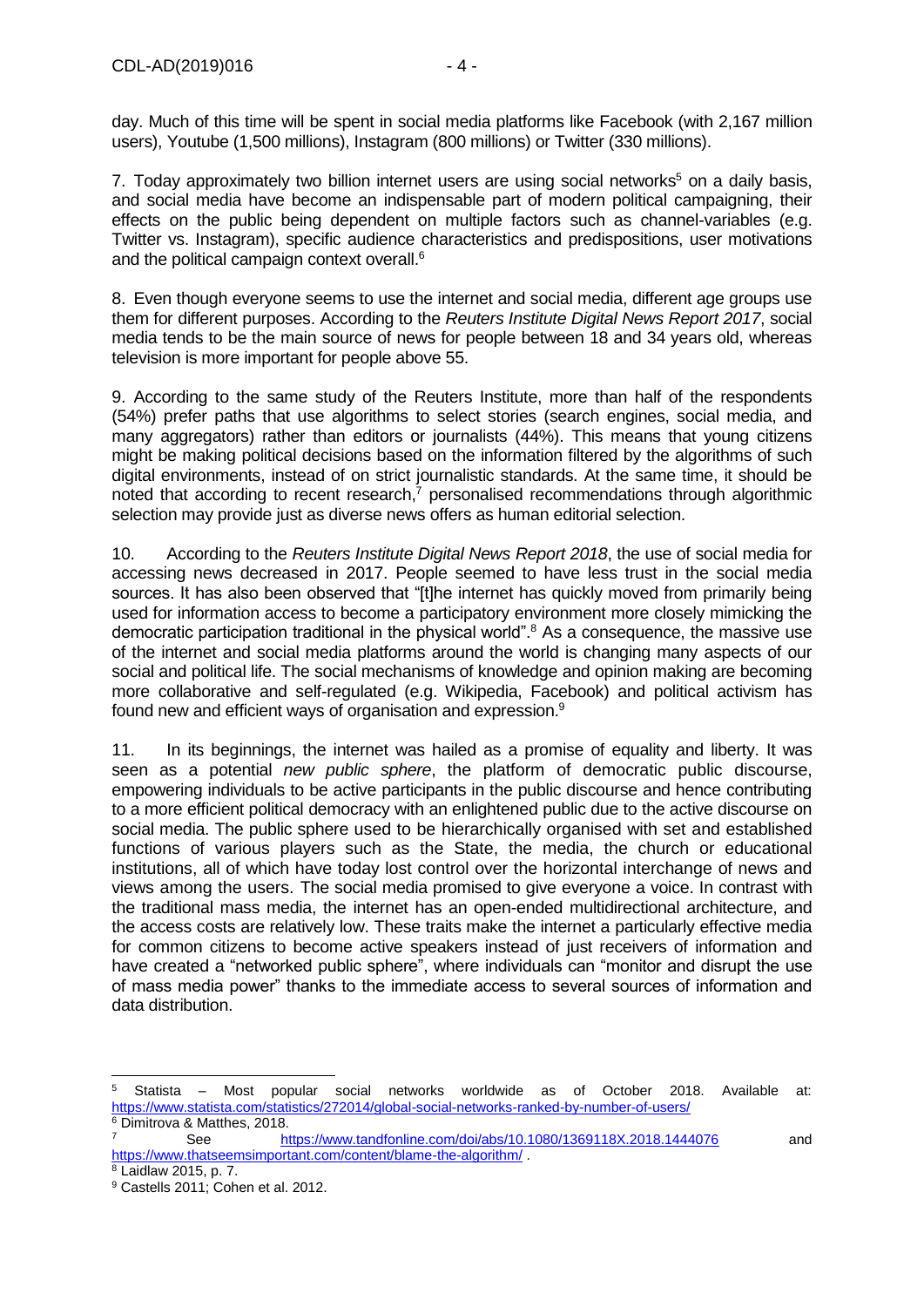12. In the past, journalists with their editorial practices and ethical obligations held the gatekeeper role in communication, not only deciding what was fit to print or publish, but also in charge of adherence to the statutory requirements, such as a fair and balanced coverage with regard to the public service media, respecting silence periods where relevant, and/or the right of reply and equivalent remedies for candidates and political parties. Now this gatekeeping function is increasingly taken over by new intermediaries. Such companies include internet service providers (ISPs), search engines and social media platforms. The *Internet intermediaries*<sup>10</sup> are organizations (primarily, for-profit companies) that "bring together or facilitate transactions between third parties on the Internet. They give access to, host, transmit and index content, products and services originated by third parties on the Internet or provide Internet-based services to third parties". These have hence acquired control over the flow, availability, findability and accessibility of information and other content online.<sup>11</sup>

13. The internet's great promise was that it operated outside the purview of existing communications monopolies but in reality large multinational corporations<sup>12</sup> have global control over the flow of information and are thus in a position to shape the political discourse and opinion formation. The same forces are at work as in the traditional media landscape but now their voices are amplified by social media and they are able to reach every corner of the world and transform societies and lives. The notion that the internet should afford at least a minimally competitive landscape for new entrants seems no longer relevant. The few private actors who own the information superhighways are powerful and deregulated enough to dictate conditions on social, individual and political freedoms, thus becoming a third actor in the democratic arena; and content production has become so "democratic" and anonymous that it is extremely difficult to identify trustworthy information and attribute responsibilities for illegal behaviours online.

14. The social media, like Facebook, is no less than the traditional media controlled by market forces. The stock price of Facebook like any big media corporations depends on its advertisement revenues; to grow financially and sustain its market value. Advertising on Facebook works by determining its users' interests, based on data it collects from their browsing, likes and so on, through a very hi-tech operation. The sites make money from clicks, and through algorithmic regulation create [echo chambers and filter bubbles](https://www.wired.com/2016/11/filter-bubble-destroying-democracy/) where individuals receive the kinds of information that they have either preselected, or, more ominously, that algorithms have figured out they want to hear. This allows for political advertising to be increasingly individually tailored and targeted. Instead of being a public square featuring many voices people are becoming more isolated and out of touch with the whole spectrum of the public.

15. The "democratisation" of content production and the centralisation of online distribution channels have had as unintended consequence the proliferation of false information, private and public disinformation tactics. The advent of every means of communication (1) expands the dissemination of and the access to information (freedom of communication); (2) implies the risk of abuses (malicious content); (3) opens the way to censorship and (4) to manipulation by the powerful public and private actors.

<sup>&</sup>lt;sup>10</sup> The term 'internet intermediaries' refers to the operators of online media platforms, of search engines, social networks and app stores (van der Noll, Helberger, & Kleinen-von Königslöw, 2015). According to the Council of Europe's Recommendation CM/Rec(2018)2 on the roles and responsibilities of internet intermediaries, these players facilitate interactions on the internet between natural and legal persons by offering and performing a variety of functions and services. Some connect users to the internet, enable the processing of information and data, or host web-based services, including for user-generated content. Others aggregate information and enable searches; they give access to, host and index content and services designed and/or operated by third parties. Some facilitate the sale of goods and services, including audio-visual services, and enable other commercial transactions, including payments.

<sup>11</sup> https://www-cdn.law.stanford.edu/wp-content/uploads/2017/04/07\_28.2\_Persily-web.pdf

<sup>12</sup>See e.g. https://www.forbes.com/sites/steveandriole/2018/09/26/apple-google-microsoft-amazon-and-facebookown-huge-market-shares-technology-oligarchy/#372d73d92318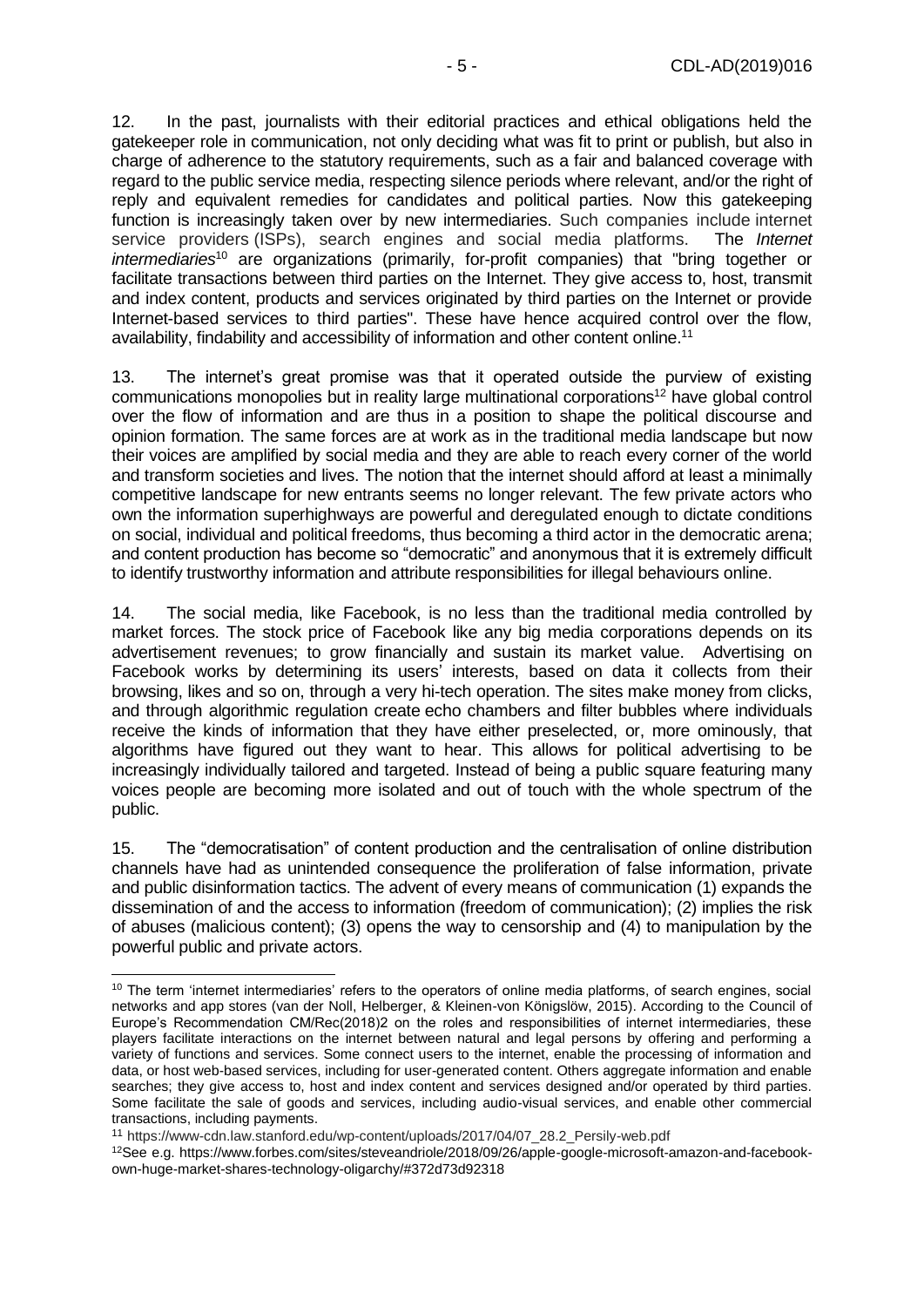16. The development of internet and of social media has brought mass communication and the imparting and receiving process to a scale of dimensions unkown since the creation of the printing press. The proliferation of false information, private and public disinformation tactics has therefore become significantly more widespread and technically sophisticated over the last few years, with bots, propaganda producers, disinformation outlets exploiting social media and search algorithms that ensure high visibility and seamless integration with trusted content, misleading large audiences of news consumers, and more importantly, voters. While disinformation has always been a strategy to discredit opponents and to sway political support to one side or the other, digital technologies have increased the threats of false information to democracy for different reasons: the speed of dissemination of (false) information through the internet;<sup>13</sup> the fact that they are actually facilitated by the current architecture of search-engines and social media; the lack of tools (either legal, social or technical) to identify them and stop their spread; and the difficulty of investigating and prosecuting such online behaviour.

17. In recent years, foreign intervention in elections through the use of social media has also become a concern for democracies. Technological resources such as low-cost digital espionage campaigns, paid users and bots, selective disclosure of information or creation of false information has changed the rules of the game during electoral campaigns. As a side effect, this has eroded confidence in democratic governments.

18. At a global scale, the above-mentioned practices – which are facilitated by digital technologies – may pose a threat to democracy and question the idea of the internet as a technological means for more democratic governance.

19. The existence of digital technology, and its application to nearly all aspects of life including elections, is a fact which cannot be put into question. This study is not intended at assessing its positive and negative aspects, but at meeting the challenges it presents in the electoral field. It will therefore mainly focus more on the problems the innovation raises and on their possible solutions than on its advantages.

20. The present report does not intend to provide concrete and universal solutions for all problems that the use of the internet and social media might entail in all electoral processes. The particularities of each nation and each democracy would make it an impossible task.<sup>14</sup> Instead, its purpose is to identify the most relevant legal problems caused by the use of those technologies, describe their logic and possible solution parameters, point out the shortcomings identified so far, and suggest a general set of principles and guidelines that might help to adapt democracy and its laws to the new technological realities. In this sense, the conclusion of this work resembles a roadmap to existing and future regulation and cooperation principles, rather than a handbook to solve all problems.

21. This study is to be seen as a complement to previous Council of Europe documents on this topic, notably the 2017 Council of Europe report on "Information Disorder"<sup>15</sup> (hereafter CoE Information Disorder Report 2017) and the "Study on the use of internet in electoral campaigns" (hereafter CoE Election Study 2017). 16

<sup>14</sup> See the Reference document CDL-AD(2019)016 for examples of different criteria to solve similar problems.

<sup>&</sup>lt;sup>13</sup> Evidence is also now available that people are more likely to share untrue news. Moreover, according to the largest ever-made study of this phenomenon in digital media done by the MIT, false information is more prone to circulate through digital means. It would furthermore appear that it takes true stories about six times as long as false stories to reach people (Vosoughi, Roy and Aral, 2018). According to the Edelman Trust Barometer 2018 Global Report nearly 70% of the global internet users worry about "fake news" being used as a weapon.

<sup>15</sup> Council of Europe report, DGI(2017)09.

<sup>16</sup> Council of Europe study, DGI(2017)11.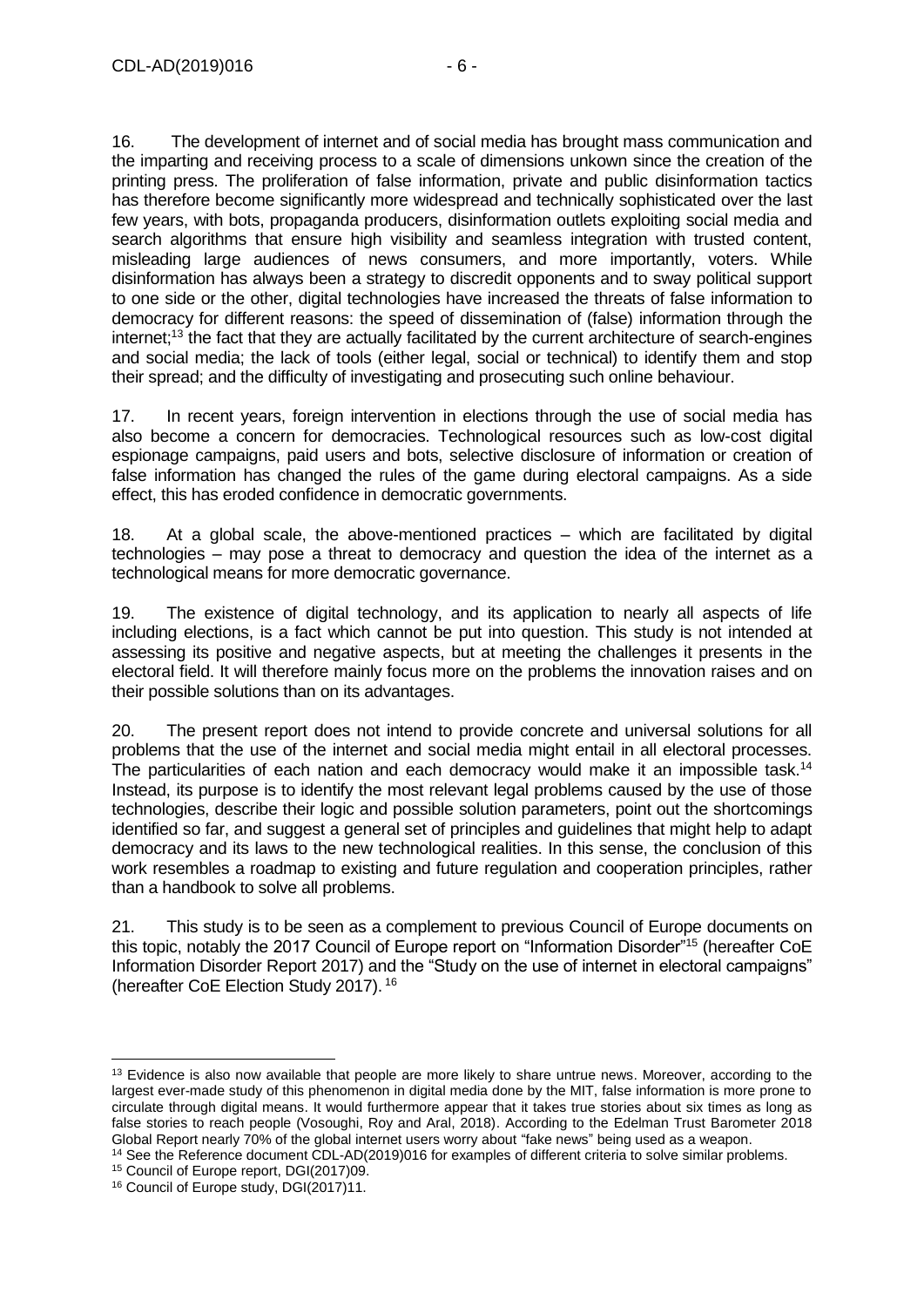#### <span id="page-6-0"></span>**III. New technologies and information**

22. In online society, information is the prime commodity not only of economic production but also of social interaction and governance. The impact of the internet on reality is universal, and affects even those who have never used the technology. It directly affects public opinion wherever people are located, and has already changed the way that people think and behave in the world around them. It gives voice to each and everyone interested and enables them to contribute to the public discourse, whether negatively or positively. It paves the way for 'PR-troops' to rush to the forum when much is at stake to try to influence the turn of events. At times fiction intervenes into this equation with the virtual and the physical.<sup>17</sup> Public figures may discover that their fictional characters are even more influential "actors" than their physical selves.<sup>18</sup> Humor can have a similar effect: Internet users may build different perceptions, by creating fake satirical accounts for public figures for example, which directly affect the image of the person imitated and can sometimes end up confusing the public and the mass media.<sup>19</sup>

23. Information is transmitted mainly through images, which, unlike words, are processed automatically: man risks being converted into a passive receptor, submerged in colours, shapes, sequences and background noises and incapable, in the absence of written culture and verbal language, of transforming information into knowledge, and images into judgments and ideas. This risks resulting in a progressive dilution of the capacity for abstraction. *Homo sapiens <sup>20</sup>* is increasingly turning into *homo videns*: a creature that looks but does not think, that sees but does not understand. Images are surrounded by written texts, either positive or negative, which are also converted into images and, like other information, are processed in an immediate way, instead of being reflected on.<sup>21</sup>

24. When information is reduced to simple stimuli that affect the recipient,<sup>22</sup> man responds more to persuasion and less to information. The prominence of the image also leads to a difficulty in explaining complex concepts that require a certain level of abstraction. The stimuli to which people respond are almost exclusively audiovisual, with the presumption of truth, and they only react to images that manage to create a reaction. The emotional content in rumors becomes more important than the factual and thus provokes emotional reactions, normally hatred or slander. This is increasingly taken advantage of by PR-agencies paid by political actors to mobilize the ground where hatred and slander have gained foothold.

<sup>&</sup>lt;sup>17</sup> A clear example of the breakdown of the lines of fiction and reality can be observed in DAESH's communications strategy. By consciously imitating video games and blockbusters, they generate attention, creating a humanized image of the terrorist and a depersonalized image of victims: Lesaca, Javier. *Armas de seducción masiva*. Peninsula, Atalaya, 2017. By contrast, traditional media do not reflect the consequences of their barbarism in all its harshness.

<sup>&</sup>lt;sup>18</sup> Support for Kevin Spacey, or his incarnation of the President of the United States of America in the series, House of Cards, created a lot of controversy. The case of the wrestler, Hulk Hogan, went to North American courts, and eventually achieved a favourable sentence, based on the distinction between the acts of the fictional character, inside and outside the ring, and the person that represented it.

<sup>&</sup>lt;sup>19</sup> In different social media platforms false accounts are rife, and whether or not they warn of their parodic nature, they create a stereotype of the character that they are imitating, using humour. Some of them end up having more of a following than the real accounts of the person that they are parodying. In Spanish politics, notable examples include @EspeonzaAguirre and @NanianoRajoy

<sup>20</sup> Sartori, Giovanni. Homovidens, Taurus, 1989

<sup>21</sup> In this regard it is important to reconsider the famous phrase by E.M. Foster which said that "*Books are facts to*  be read (which is annoying as that takes a long time); it is the only way of knowing what they contain. Some wild *tribes eat them, but in the West reading is the only technique known".*

<sup>22</sup> Schwartz, Tony. La respuesta emocional. Ed. Liderazgo democrático 2. Quito, 2001. p. 37.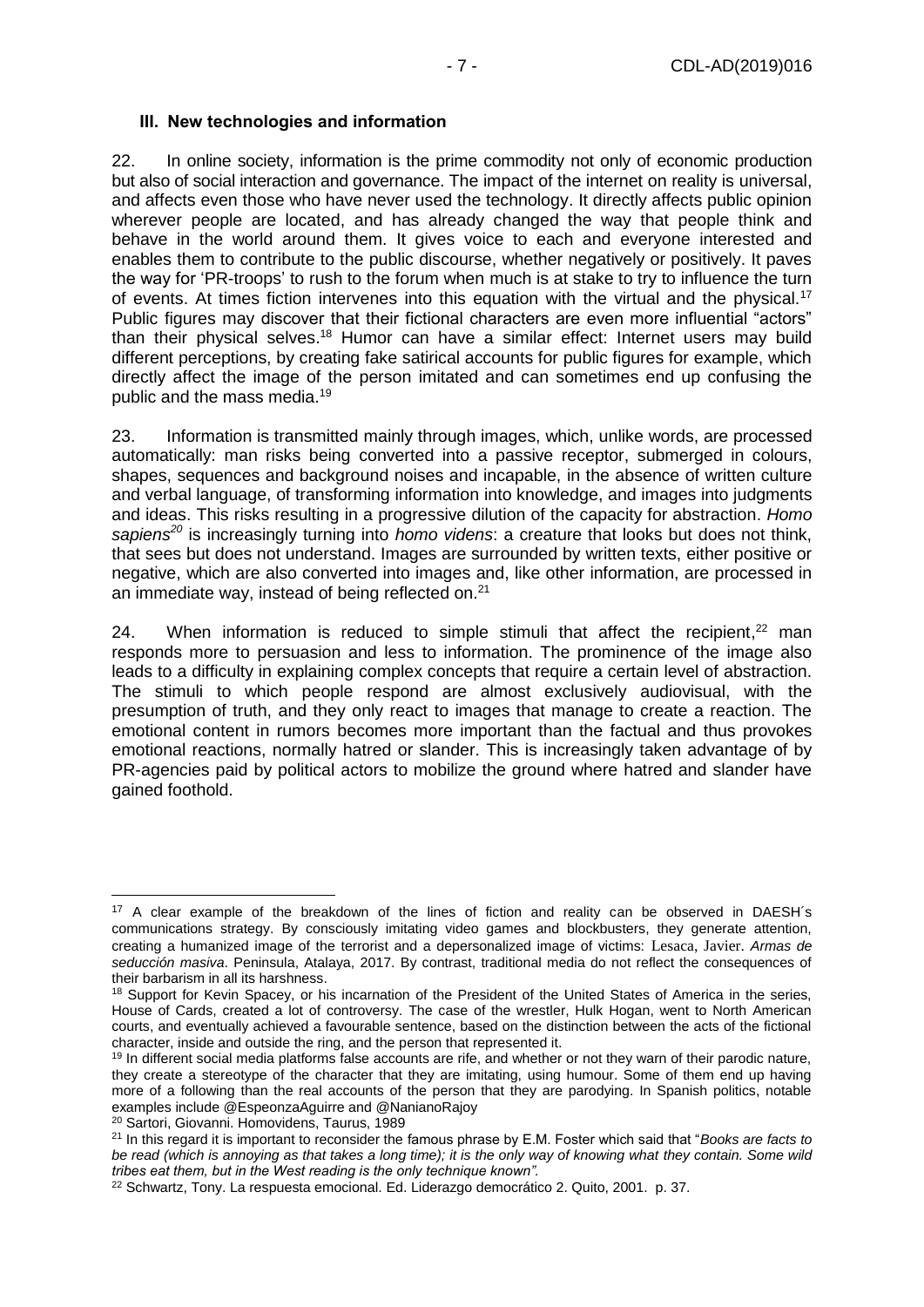-

25. The phenomenon called "fake news"<sup>23</sup> captured popular attention in the wake of the 2016 US presidential elections. 'Fake news' describes various distinct phenomena. It usually combines elements of traditional news with features that are exogenous to professional journalism.<sup>24</sup> Fake news is characteristic of the collapse of traditional news (not that disinformation, misinformation or sensationalism are new phenomenons) and the prevailing chaos of social media communication. This is a new version of the old struggle over the definition of truth, political and financial forces waging propaganda wars with 'fake news' as the main weapon.

26. The mass distribution of images has decisively contributed to the success of ´fake news´, by giving information the appearance of infallibility. Communication ends up being converted into a spectacle, rewarding simple concepts, misleading headlines, anything that draws the reader's attention (click bait), although it can end up being reductionist. Form reigns over substance, and images over ideas; there is a search for simple answers that divide the world into black and white, yes and no, and in which there are no nuances. The brevity, the importance of the image and the ease of re-sharing content, typical of social networks, all favor the spread of the techniques that distort reality.

27. Today's expectation for constant updates and even predictions<sup>25</sup> results in information being developed as soon as it is produced, without being checked or reflected upon. This dynamic rewards speed over quality, creating informative cycles that often do not even last twenty-four hours, exhausting information before it has time to be published in the written press the following day. The infinity of storage capacity and its availability means that statements can be recalled in seconds from the respective website months or even years afterwards. These contradictions are also subject to mass diffusion and sometimes, when seen out of context, can be subject to "fake news".

28. Thousands of analyses, opinions and data on each event accumulate in a chaotic way on social networks and are distributed with an almost infinite capillarity through various terminals to which citizens are connected. The overload of information hinders communication, because certain realities manage to go unnoticed, benefitting from the simpler and more eye-catching aspects of others. The process of showing facts to correct errors in information is an insufficient means of correcting these errors.

29. Individuals create their own informative ecosystem or personal world, which is formed of auto-referential pieces of information that do not require any type of consistency with earlier texts, nor with reality. The result is a heavily biased perception of those who do not share the same informative ecosystem. The new and varied sources of information allow for the reinforcement of individual ideas and thus give force to confirmation bias, in which attention and credibility are given to information that fuels one´s own beliefs. The algorithms used by personal communication tools and other social networks detect the preferences of users, displaying them more often and thus further reinforcing the knowledge and support of related topics. As such, despite the mass of information available, the majority of it is either not accessed, or accessed by those already convinced of its limited credibility. Undesirable or unwelcome facts can be ignored, in favor of personalized narratives. Information and corrections are selected in order to prove that a particular opinion is correct and that

<sup>&</sup>lt;sup>23</sup> The Council of Europe Information Disorder report 2017 deliberately refrains from using the term "fake news" on the ground that it is inadequate to capture the complexity of information pollution and has become increasingly politicised.

<sup>&</sup>lt;sup>24</sup> Mourao, R.R. and Robertson, C.T.: Fake News as Discursive Integration: An Analysis of Sites that Publish False, Misleading, Hyperpartisan and Sensational Information, published online: 13 Januar 2019

<sup>&</sup>lt;sup>25</sup> In Spain, especially on Wikipedia, a current trend involves suggesting that people are dead when they are actually in good health. For example, the nurse who contracted Ebola was cremated and then miraculously came back to life again.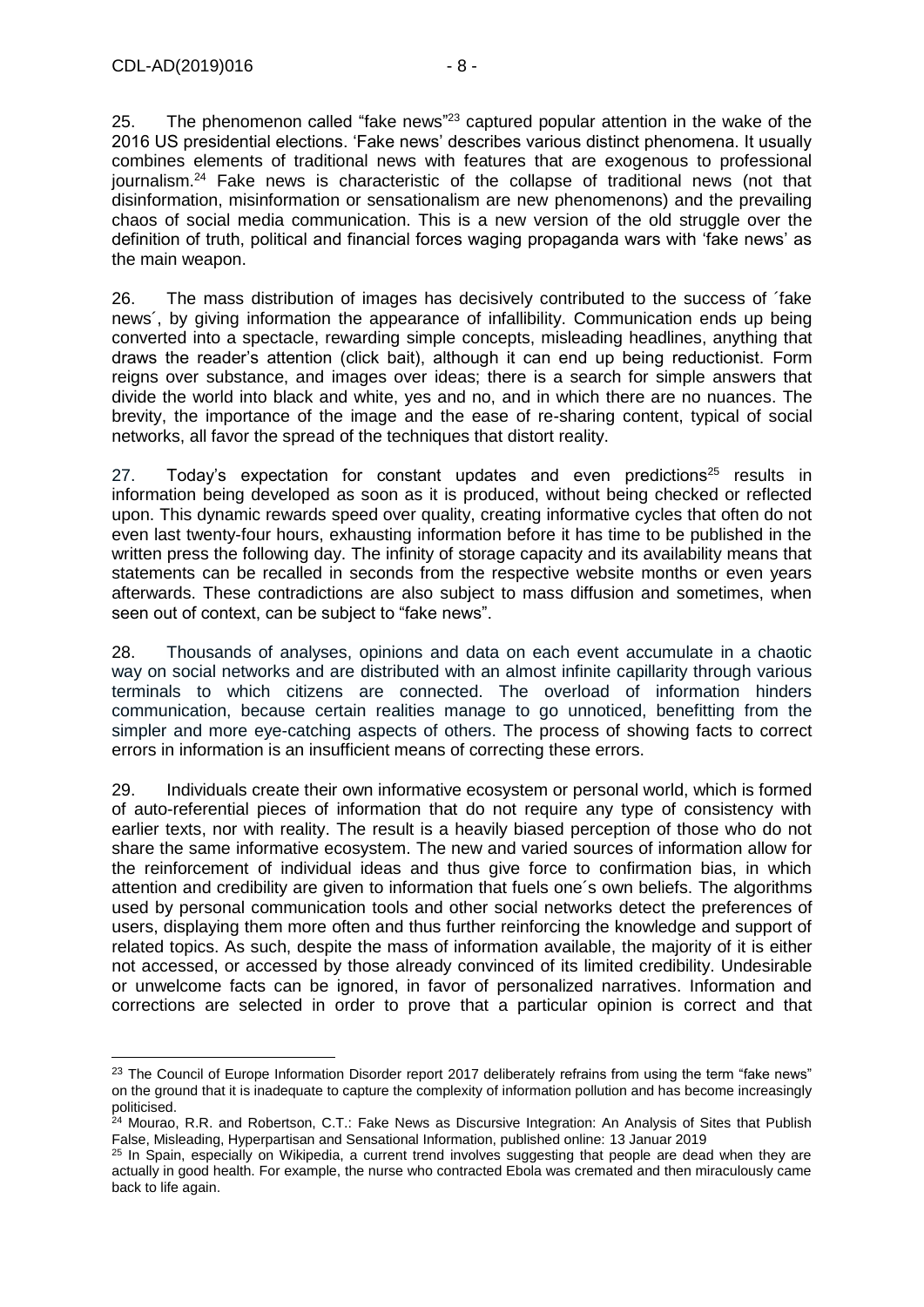alternative ones are wrong.<sup>26</sup> This can even happen with verified information, as it is shared much more when it reinforces previous ideas than when it questions them.<sup>27</sup>

30. Social environments also determine how information is received, in particular when it allows people to identify with a group and hide what may damage, or not coincide with, the group´s position. The bandwagon effect, for example, is based on the need to belong and the shame of being different. Hence, people trust the opinion of the majority, creating an echo-chamber where opinions are mutually reinforced.

31. The confirmation bias triggers fragmentation between informative bubbles<sup>28</sup> of parallel informative worlds, which makes it difficult for common spaces for debate to exist. The general public sphere is currently being reduced to small highly mobilized blocks isolated from one another. The possibility of communicating and being informed in a selective, almost personalized way, which is principally facilitated through technology and social networks, creates self-referential micro-communities within which the possibility of knowing and putting oneself in the place of the other encourages more radical positions and a lack of dialogue, hindering empathy.<sup>29</sup> Together these two elements promote polarization and allow for the establishment of a single system of values, at least within closed groups that end up silencing and expelling dissidents. As different informative ecosystems interact they often clash, which in itself feeds this polarization, as the credibility of each radical position decreases according to their opposite´s views, again fuelling the radical discourse of the other.<sup>30</sup>

32. Technology does not just affect the way that information is distributed, it affects the entire communicative process of collecting, storing, organizing and distributing information. Citizens are not mere recipients of information, they become major players in the communicative process. They create they own information sources, in the absence of the traditional gatekeepers and regulators. As a result of this abundance and diversity of information, the media loses its referential character and authority. Moreover, the errors made by traditional media sources because of the aforementioned immediacy of the informative process, coupled with the confusion of sources, have furthered the decline of the credibility of the media. $31$  In this way individuals join the media, often on equal terms. Personal information spaces are created in which citizens take shelter; faced with floods of content, they have a reduced and manageable, reliable and secure informative universe dominated by relationships with those who are closest to them in their personal and professional lives, and ideological views.

33. As they share information, citizens become the protagonists of communication, questioning the added value of the mass media. The internet is increasingly used by citizens as a source of information, $32$  and when they do so, they do not distinguish between the

<sup>26</sup> Sunstein, C., Scala, A., Quattrocioccchi, W. Echo Chambers on Facebook. 2016. Available at: <https://ssrn.com/abstract=2795110> (consulted 25/01/2018)

<sup>&</sup>lt;sup>27</sup> Shin, Jieun, Thorson, Kjerstin. Partisan Selective Sharing: The Biased Diffusion of Fact-Checking Messages<br>on Social Media. Journal of Communication. Vol 67, 2017. Available : Communication. Vol 67, 2017. Available : <http://onlinelibrary.wiley.com/doi/10.1111/jcom.12284/full> (consulted 25/01/2018) <sup>28</sup> Parisier, Eli. The filter bubble. The Penguin Press. New York. 2011.

<sup>&</sup>lt;sup>29</sup> Sunstein, C. R. The law of group polarization. Journal of political philosophy 10, 175–195 (2002).<br><sup>30</sup> https://www.buzzfeed.com/charlinwarzel/2017-vear-the-internet-destroyed shared reality.

<sup>30</sup> <https://www.buzzfeed.com/charliewarzel/2017-year-the-internet-destroyed-shared-reality> (consulted 25/01/2018)

<sup>&</sup>lt;sup>31</sup> President Trump has used some of these real or apparent failures to award prizes to fake news [https://www.elconfidencial.com/mundo/2018-01-18/trump-fake-news-awards-noticias-falsas-premios\\_1508101](https://www.elconfidencial.com/mundo/2018-01-18/trump-fake-news-awards-noticias-falsas-premios_1508101) (consulted 25/01/2018)

An example can be consulted at: [https://theintercept.com/2017/12/09/the-u-s-media-yesterday-suffered-its-most](https://theintercept.com/2017/12/09/the-u-s-media-yesterday-suffered-its-most-humiliating-debacle-in-ages-now-refuses-all-transparency-over-what-happened)[humiliating-debacle-in-ages-now-refuses-all-transparency-over-what-happened](https://theintercept.com/2017/12/09/the-u-s-media-yesterday-suffered-its-most-humiliating-debacle-in-ages-now-refuses-all-transparency-over-what-happened) (consulted 25/01/2018)

<sup>32 46%</sup> of European Union citizens followed the news on social networks in 2016: Reuters Institute Digital News Report 2016, and available at: 2016, and a state at: 2016, and a state at: 2016, and a state at: 2016, and a st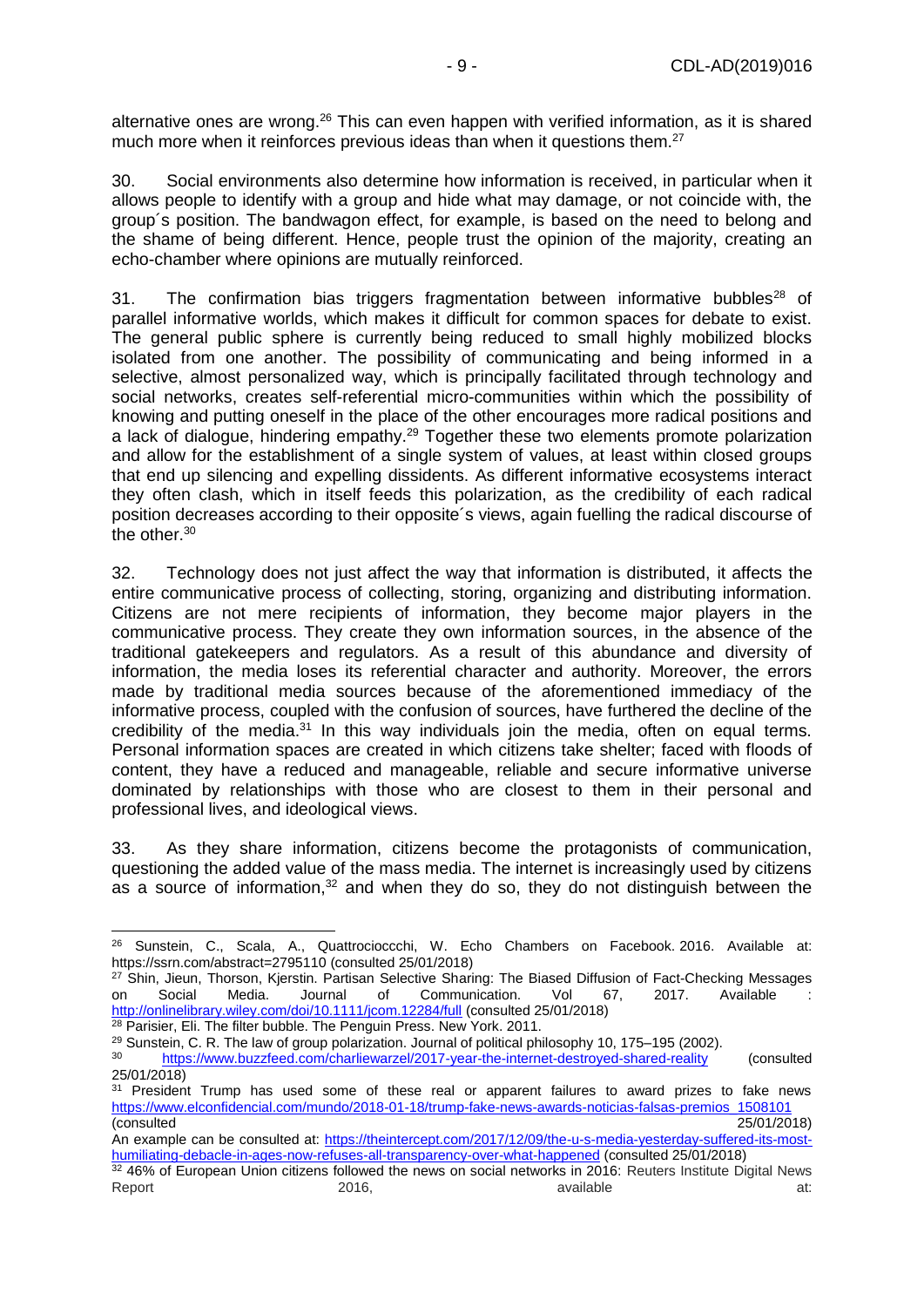original, more credible, sources of information and the rest of the content from family and friends. <sup>33</sup> In fact 79% view the latter as a credible source of information, followed by the views of academic experts (72%), employees of businesses (60%), and businesses whose services they use (59%). Information from journalists (48%), CEOs (43%), well-known online figures (42%) and celebrities (29%) are at the bottom of the list.  $34$ 

34. The weight that interpersonal communication gains through social networks has led to the mass creation of bots, anonymous, automated and sometimes fake accounts that act as individuals online and increase the massive distribution of specific information, aiming to create currents of public opinion, acceptance or rejection of people or ideas, in an artificial way.<sup>35</sup> By giving off the impression that they have widespread support, these features create a bandwagon effect, and others accept the ideas shared by this apparent majority. This generates herd behavior, by which individuals neglect personal responsibility and submit themselves to the will of the collective; they imitate one another and deny discrepancy. The redundancy of misinformation, especially when it is found in the mass media, is set up as a "belief", an unquestionable basis whose denial implies the risk of being disqualified.

#### <span id="page-9-0"></span>**IV. The impact of social media and the internet on democracy and electoral processes**

35. The internet has given people unprecedented access to information about elections and enabled them to express their opinions, interact with candidates and get actively involved in electoral campaigns.<sup>36</sup> Social media in particular constitute the predominant platform of political debate and, as such, they are sources of political information. <sup>37</sup> Studies suggest that the increasing flux of information fostered by social media strengthen the critical capacity of citizens towards their governments<sup>38</sup> and that there is a strong positive correlation (0.71) between the use of the internet and social media, on one side, and the support to democracy as a desirable form of government, on the other.<sup>39</sup> Moreover, many authors argue that the generalised use of internet and social media provides a more accurate knowledge of the citizens' interests and facilitates the organisation of large scale social movements.<sup>40</sup>

36. Nonetheless, even if "[t]he internet has the power to be a tool of democracy… its potential in this respect is at risk… [because the] same technology that facilitates discourse creates opportunities for censorship of information, monitoring of online practices and the subtle shaping and manipulation of behaviour", $41$  hence threatening the authenticity of suffrage, the equity of the electoral competition and, ultimately, the capacity to translate the *will of the people*  into institutional representation and governmental decisions. <sup>42</sup> It should be noted that any undue influence over the authenticity and freedom of suffrage might affect not only the translation of the popular will into concrete actions, but also the protection of minorities, the balance among basic human rights and the possibility to hold political parties and elected officials accountable. Even if such threats already existed in the past, they have increased through the more sophisticated methods facilitated by digital technologies.

[http://reutersinstitute.politics.ox.ac.uk/sites/default/files/research/files/Digital%2520News%2520Report%2520201](http://reutersinstitute.politics.ox.ac.uk/sites/default/files/research/files/Digital%252520News%252520Report%2525202016.pdf) [6.pdf\(](http://reutersinstitute.politics.ox.ac.uk/sites/default/files/research/files/Digital%252520News%252520Report%2525202016.pdf)consulted 25/01/2018)

 $33$  According to the report "I saw the news on Facebook" by the Reuters Institute for the Study of Journalism at the University of Oxford, in 2017 over half of British people obtained information from social networks. And of this half, over 50% do not remember the correct information source.

<sup>34</sup> Edelman Trust Barometer 2016

<sup>35</sup> http://agendapublica.elperiodico.com/desde-rusia-bots/

<sup>36</sup> CoE Election Study 2017, p. 7.

<sup>&</sup>lt;sup>37</sup> Democracy Reporting International 2017.

<sup>38</sup> Gainous *et al.* 2016.

<sup>39</sup> Basco 2018.

<sup>40</sup> Castells 2011; Metaxas and Mustafaraj 2012; Cohen *et al*. 2012; European Union 2015.

<sup>41</sup> Laidlaw 2015, p. 1.

<sup>42</sup> Cf. CoE Election Study 2017, p. 7-9. See also Tambini 2018, p. 265-293.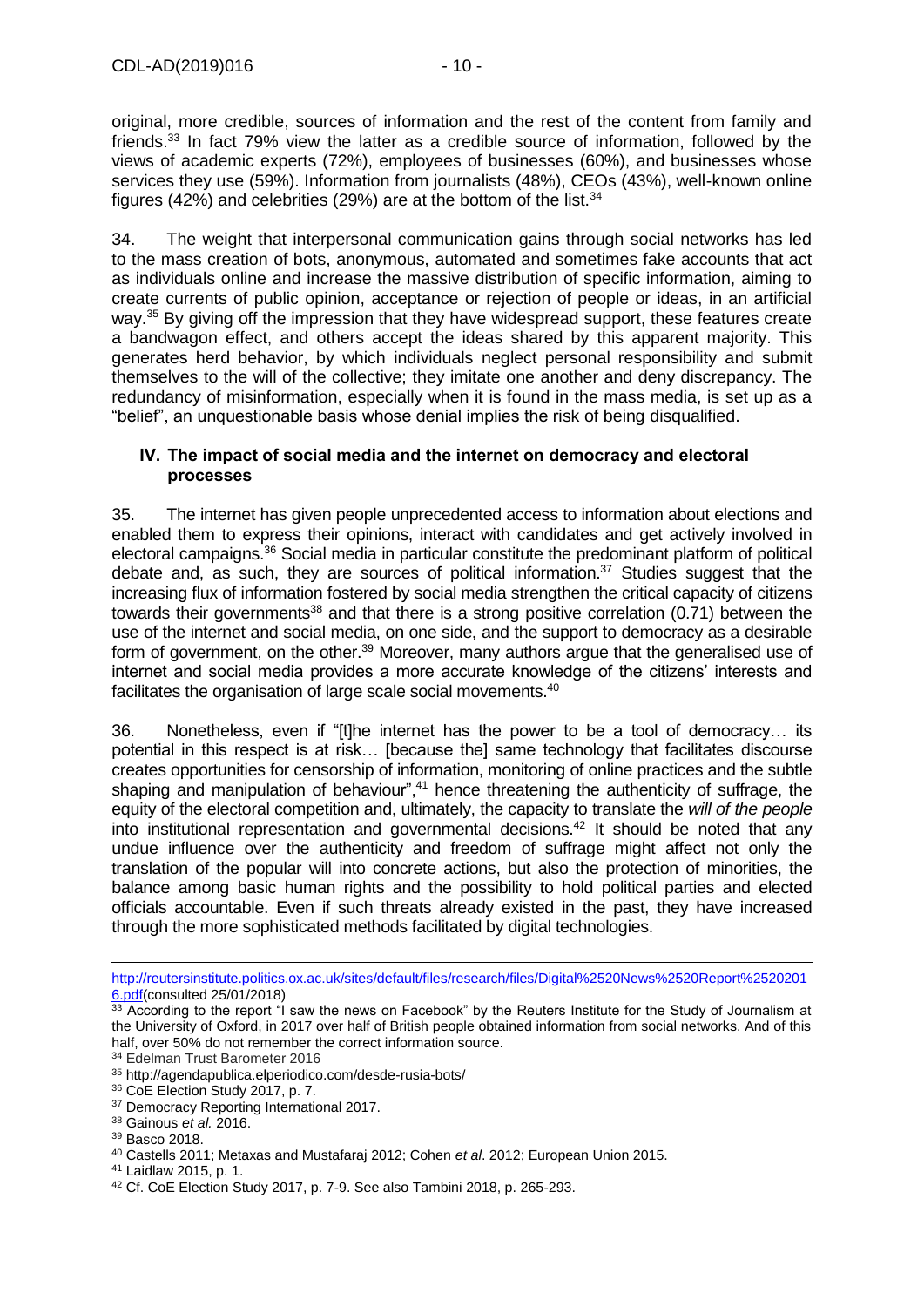37. The constant and simultaneous flux of information in real time across multiple platforms represents a huge challenge for the surveillance of behaviour and resources during political campaigns. Moreover, the scattered and anonymous creation of content seriously hampers the identification and attribution of responsibilities for illegal online behaviours. The growing use of *bots* and *trolls* to set agenda in the social media, as well as the massive distribution of false information, seriously damage the equity in the electoral competition and allow for external actors to manipulate the discourse and the voting preferences.<sup>43</sup> Furthermore, the algorithms that govern search engines and social media may foster a partial and sometimes illusory comprehension of politics and democracy.<sup>44</sup>

38. The impact of the digital environment on elections was highlighted in the controversies following the United Kingdom Brexit referendum and the United States presidential elections in 2016. The enforcement of rules and regulations on paid advertising was limited; voters' personal data were collected and processed for election purposes without their consent and in lack of legal entitlement; political communication was channeled to unregulated social media platforms without safeguards in place on fair media coverage. These implications challenged the established institutions and principles of regulation of election communications such as freedom of association, spending limits and regulation of political advertising,<sup>45</sup> and undermined the ability of the current regulatory regimes to maintain a level playing field in electoral communication. They posed threats to elections and unleashed a potential for corrupt practices to emerge.

39. The transformed communicative spheres on the internet and the changed way of transmitting political messages to voters making it possible for false and/or harmful information to "spread among potential voters on an unprecedented scale without any oversight or rebuttal".<sup>46</sup> This has led to a degree of *information disorder*, which may take three different forms:

- Mis-information, that is sharing false information, but without the intent of causing harm;
- Dis-information, which stands for knowingly sharing false information with the intent to harm; and
- Mal-information, which describes genuine information shared with the intent to cause harm, often by disclosing information from the private sphere into the public sphere.<sup>47</sup>

40. In certain cases untrue information has been *strategically* disseminated with the intent to *influence election results*. It has been documented that *cyber troops* on the internet are often *government, military or political party teams committed to manipulating public opinion* over social media. Organised *social media manipulation first emerged* in 2010, and by 2017 there are details on such organisations in 28 countries.<sup>48</sup>

41. Not only the social media, but also search engine providers can manipulate information with or without the intent to skew the election results in favour of a particular political option. Recent research shows that manipulations of search results by those providers can produce a

<sup>-</sup><sup>43</sup> Quintana 2016; Fidler 2017.

<sup>44</sup> Van Dijck 2013; McChesney 2013.

<sup>45</sup> CoE Election Study 2017, p. 13.

<sup>46</sup> CoE Election Study 2017, p. 15.

<sup>47</sup> CoE Information Disorder Report 2017

<sup>48</sup> Bradshaw & Howard, 2017. See also the Freedom House 2017 report, according to which manipulation and disinformation tactics played an important role in elections in at least 17 other countries over the year. According to the Communications Security Establishment (CSE) of the Government of Canada, in 2017 alone, 13% of countries holding federal elections have had their democratic process targeted by hacktivist, cybercriminals, and even public or private political actors, all of them with the intent to manipulate information, sway public opinion or even destabilise democratic institutions.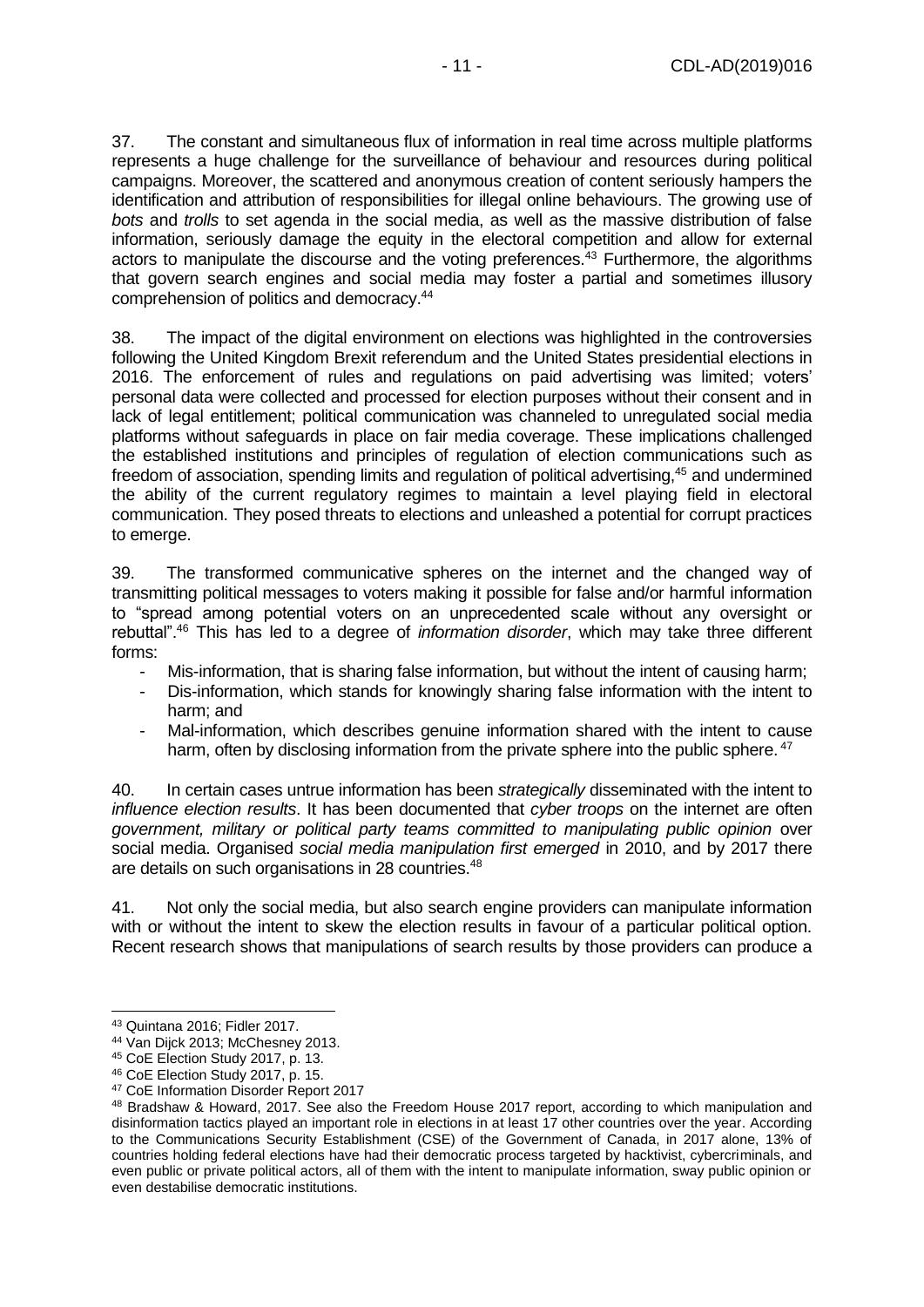so-called *search engine manipulation effect* which can shift the voting preferences of undecided voters by 20% or even more in some demographic groups.<sup>49</sup>

42. There are cases where state agencies have employed armies of "opinion shapers" to spread government views and counter critics on social media, or the case of Cambridge Analytica, the company that is being investigated for its alleged role in the 2017 US presidential elections and in the Brexit referendum for accessing and using private data of 50 million Facebook users.<sup>50</sup> Unlike other direct methods of censorship, such as website blocking or arrests for internet activity, online content manipulation is difficult to detect and even more difficult to defeat, given its dispersed nature and the sheer number of people and bots employed for this purpose.

43. As targeted messages do not reach the public, but only selected groups or individuals, and are not subject to any oversight or journalistic scrutiny, political candidates and parties can make different promises to different people, dispersing their political objectives into separate, not necessarily reconcilable messages. Indeed, some research shows increased digital campaigning on the so-called wedge issues, those that are highly divisive but have the ability to mobilise voters (immigration policies, welfare, same-sex marriages, etc.). Lastly, message targeting seeks to optimise the electoral campaigns' resources and thus focuses largely on swing or undecided voters. Those who are not singled out by political party messages are deprived of an entire spectrum of political stances, which in turn creates inequalities in terms of the available information on which the voters base their political choices.

44. Finally, states and private actors all over the world can use the digital technologies to violate human rights or even as a military instrument to attack countries and their institutions through malware, ransom ware, spyware and other sophisticated programmes.<sup>51</sup> This is known as "*cyber warfare*" and has been previously and successfully used to undermine state projects and systems, for instance the Stuxnet attack on the Natanz (Iran) nuclear plant.<sup>52</sup>

45. Along with their accessibility, sophistication and public appeal, cybernetic tools are embedded in a borderless environment. What was legally created under national laws, could now be illegally allocated in a different jurisdiction or vice versa. Moreover, with the increasing use of *cloud computing*, the online information has become even more fragmented, thus making it extremely difficult to identify its origin or authorship. Cybercrime and cyber-threats operate beyond the limits of any national jurisdiction. This situation presents several difficulties to criminal investigation and prosecution; hence, the urge to attend this phenomenon from a transnational perspective.<sup>53</sup>

46. To conclude, today we are witnessing the parallel proliferation of information and its pollution at a global scale. The internet-based services have enriched and diversified news sources, facilitating individuals' access to information and their decisions on the most crucial matters in democracy, notably on the choice of their legislature. However, at the same time, a new era of information disorder distorted the communication ecosystem to the point where voters may be seriously encumbered in their decisions by misleading, manipulative and false information designed to influence their votes. This environment potentially undermines the exercise of the right to free elections and creates considerable risks to the functioning of a democratic system.

<sup>49</sup> Epstein & Robertson, 2015.

<sup>50</sup> Mccausland, P. and Schecter, A., 2018, BBC, 2018.

<sup>51</sup> Quintana 2016.

<sup>52</sup> Quintana 2016; Mecinas Montiel 2016, p. 404, 418-419.

<sup>53</sup> Davara 2003; Salt 2017 p. 520-521.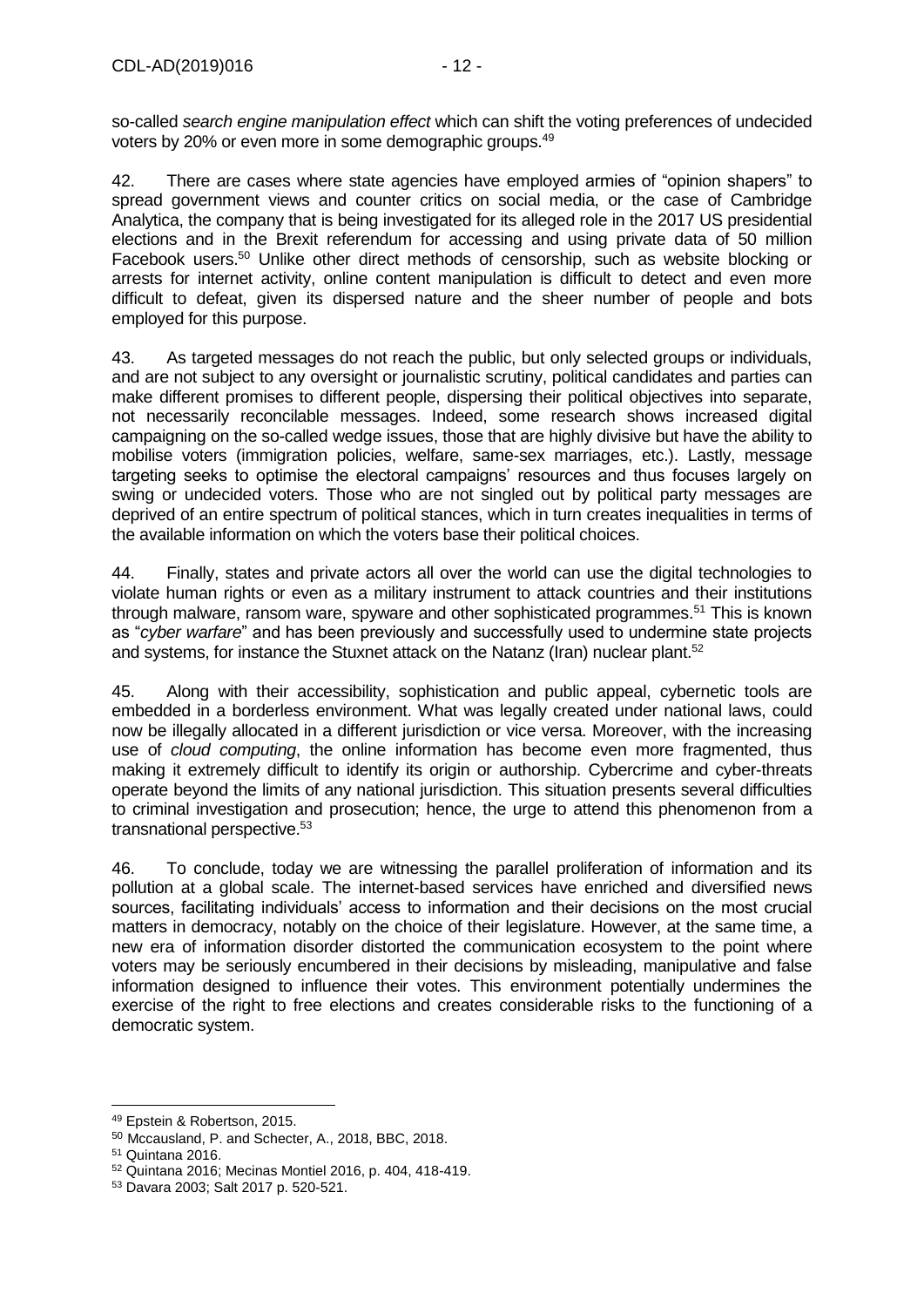47. Digital technologies have reshaped the ways in which societies translate the will of the people into votes and representation, and they have to a large extent changed political campaigning. Even though the internet fosters some aspects of the democratic contest, it also hampers them. The worldwide pervasiveness of digital technologies has moved the arena of democratic debate to the virtual world, raising many questions about their influence on voter turnout and the need to survey and regulate online social behaviour. Moreover, adequate protection against cyber warfare needs to be ensured.

#### <span id="page-12-0"></span>**V. Relevant European and international standards and instruments**

48. The aforementioned phenomena interfere with a number of fundamental rights protected at European and universal level by several international declarations and conventions, such as the Universal Declaration of Human Rights, the International Covenant on Civil and Political Rights, the American Declaration of the Rights and Duties of Man, the American Convention on Human Rights, the Charter of Fundamental Rights of the European Union and the European Convention on Human Rights (hereafter ECHR).

#### <span id="page-12-1"></span>**A. Right to free elections and freedom of expression**

#### **1. Basic principles**

<span id="page-12-2"></span>49. Under the ECHR, as interpreted by the European Court of Human Rights (hereafter the ECtHR), the Council of Europe member states have an obligation to secure the rights and freedoms for everyone within their jurisdiction. The *right to free elections* enshrined in Article 3 of Protocol No. 1 to the ECHR is not only an objective and essential principle in any democratic society, but also a fundamental individual right on which every citizen can rely, one that most effectively promotes "true democracy". 54

50. The right to free elections incorporates the right to vote and the right to stand for election.<sup>55</sup> Moreover, it also entails a positive obligation on the member states to ensure conditions under which people can freely form and express their opinions and choose their representatives. This obligation is of utmost importance with regard to the (un)disrupted communicative context of elections. The right to free elections provides that member states "undertake to hold free elections at reasonable intervals by secret ballot, under conditions which will ensure the free expression of the opinion of the people in the choice of the legislature", which indicates that the rights to freedom of expression and to free elections are prerequisites of each other.<sup>56</sup> This interpretation was reaffirmed by the ECtHR in stating that "free elections and freedom of expression, particularly freedom of political debate, together form the bedrock of any democratic system".<sup>57</sup>

51. The ECtHR further stated that the two rights are inter-related and operate to reinforce each other, freedom of expression being one of the conditions necessary to ensure free elections. In order for the rights guaranteed by Article 3 of Protocol No. 1 to be effective, their protection extends to the election campaign. For this reason, it is particularly important in the period preceding an election that opinions and information of all kinds are permitted to circulate

<sup>54</sup> Thorgeirsdóttir, Herdis (2005), *Journalism Worthy of the Name: the Affirmative Side of Article 10 of the ECHR*, Kluwer Law International. Lécuyer, 2014. See *Mathieu-Mohin and Clerfayt v. Belgium*, Application no. 9267/81 (ECtHR, 2 March 1987); *Ždanoka v. Latvia*, Application no. 58278/00 (ECtHR, 16 March 2006). See also ECtHR, 2018, "Guide on Article 3 of Protocol No. 1 to the European Convention on Human Rights – Right to free elections", available at: [https://www.echr.coe.int/Documents/Guide\\_Art\\_3\\_Protocol\\_1\\_ENG.pdf](https://www.echr.coe.int/Documents/Guide_Art_3_Protocol_1_ENG.pdf)

<sup>55</sup> *Mathieu-Mohin and Clerfayt v. Belgium*; *Ždanoka v. Latvia*.

<sup>56</sup> Plaizier, 2018.

<sup>57</sup> *Bowman v the United Kingdom,* Application no. 24839/94 (ECtHR, 19 February 1998), para 42.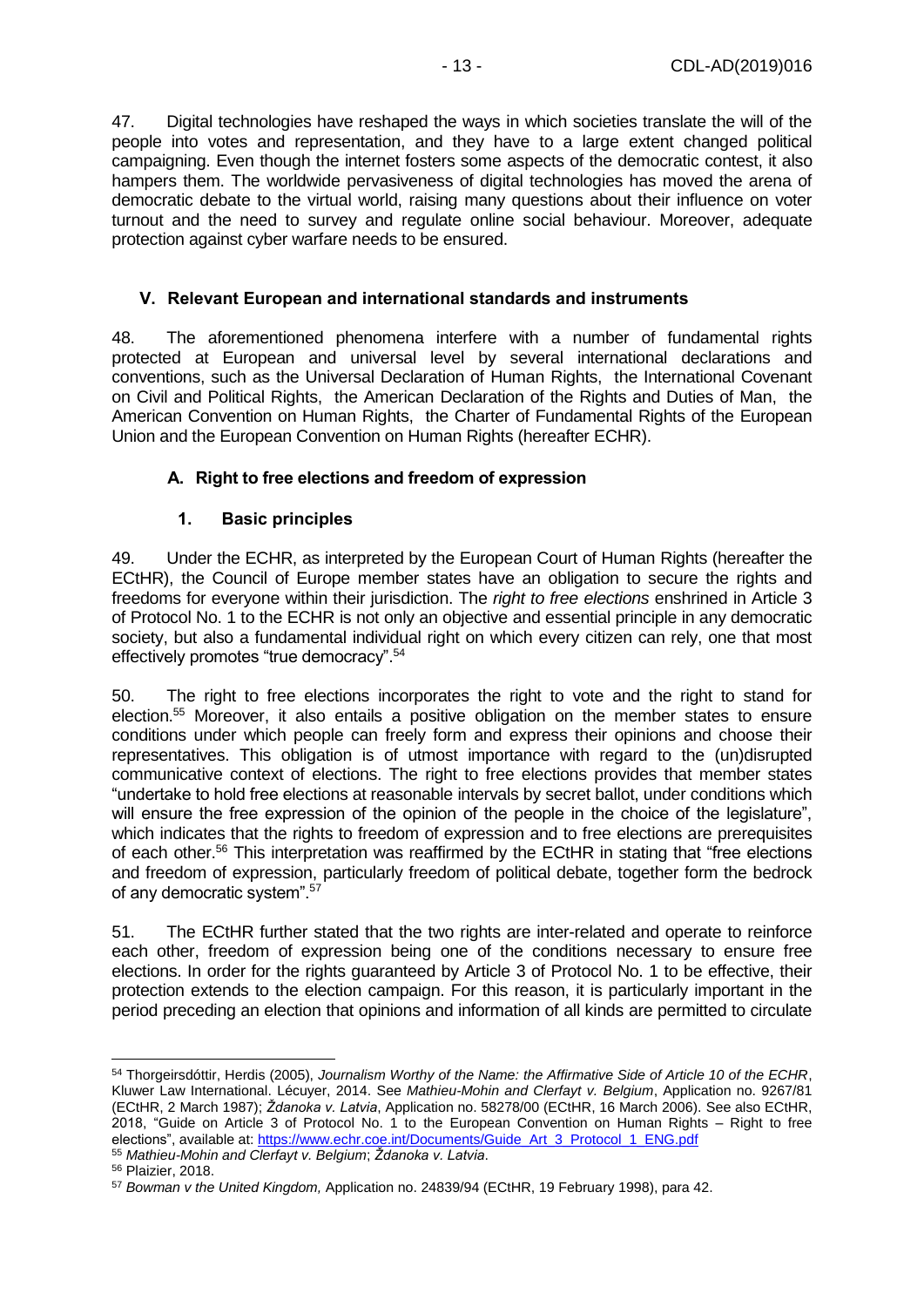freely.<sup>58</sup> According to the ECtHR, member states have a positive obligation to ensure the effectiveness of freedom of expression: they are required to create a favourable environment for participation in public debate by all persons concerned, enabling them to express their opinions and ideas without fear. The state must not just refrain from any interference in the individual's freedom of expression, but is also under a positive obligation to protect his or her right to freedom of expression against attack, including by private individuals.<sup>59</sup>

52. The ECtHR recognised however that in certain circumstances the rights under Article 10 ECHR and Article 3 of Protocol No. 1 may conflict and it may be considered necessary, in the period preceding or during an election, to place certain restrictions on freedom of expression, of a type which would not usually be acceptable, in order to secure the "free expression of the opinion of the people in the choice of the legislature".<sup>60</sup> The Court recognised that, in striking the balance between these two rights, member states have a margin of appreciation, as they do generally with regard to the organisation of their electoral systems. At the same time, it stressed that any restrictions on freedom of expression must be proportionate to the legitimate aim pursued and necessary in a democratic society. The Court indicated for example that Article 10 ECtHR as such does not prohibit discussion or dissemination of information received even if it is strongly suspected that this information might not be truthful.<sup>61</sup> On the other hand, attention is drawn to the Court's decision concerning the right of an NGO to make political advertisements on radio and television, in which it balanced the applicant NGO's right to impart information and ideas of general interest which the public is entitled to receive with the authorities' desire to protect the democratic debate and process from distortion by powerful financial groups with advantageous access to influential media. $62$  The Court recognised that such groups could obtain competitive advantages in the area of paid advertising and thereby curtail a free and pluralist debate, of which the state remains the ultimate guarantor. As a result, the risk of an imbalance between political forces in competition has to be taken into account to maintain a free and pluralist debate.

53. The rights under Article 3 of Protocol No. 1 are not absolute either: there is room for "implied limitations",<sup>63</sup> and the member states must be given a wide margin of appreciation in this sphere. In examining compliance with Article 3 of Protocol No. 1, the Court has focused mainly on two criteria: whether there has been arbitrariness or a lack of proportionality, and whether the restriction has interfered with the free expression of the opinion of the people.<sup>64</sup>

54. The ECtHR recognised the right of individuals to access the internet, as in its ruling against the wholesale blocking of online content, it asserted that "the internet has now become one of the principal means of exercising the right to freedom of expression and information, providing as it does essential tools for participation in activities and discussions concerning political issues and issues of general interest".<sup>65</sup> It stated that Article 10 ECHR guarantees the freedom to express, receive and impart information and ideas regardless of frontiers. Blocking

<sup>64</sup> *Mathieu-Mohin and Clerfayt v. Belgium*; *Ždanoka v. Latvia*.

<sup>58</sup> *Bowman v the United Kingdom,* Application no. 24839/94 (ECtHR, 19 February 1998); *Orlovskaya Iskra v. Russia*, Application no. 42911/08 (ECtHR, 21 February 2017). During the 2019 European elections, Facebook allowed EU-wide political ads for the European Parliament: [https://www.politico.eu/article/facebook-allows-eu](https://www.politico.eu/article/facebook-allows-eu-wide-political-ads-for-european-parliament/)[wide-political-ads-for-european-parliament/;](https://www.politico.eu/article/facebook-allows-eu-wide-political-ads-for-european-parliament/) https://techcrunch.com/2019/04/26/facebook-says-its-open-toadvertising-u-turn-for-the-eu-elections-enabling-cross-border-campaigns/?renderMode=ie11.

<sup>59</sup> *Dink v. Turkey*, Application no. 2668/07, 6102/08, 30079/08, 7072/09 and 7124/09 (ECtHR, 14 September 2010).

<sup>60</sup> *Bowman v the United Kingdom,* Application no. 24839/94 (ECtHR, 19 February 1998); *Orlovskaya Iskra v. Russia*, Application no. 42911/08 (ECtHR, 21 February 2017).

<sup>61</sup> *Salov v. Ukraine*, Application no. 655118/01 (ECHR, 6 September 2005).

<sup>62</sup> *Animal Defenders International v. the United Kingdom*, Application no. 48876/08 (ECHR, 2013).

 $63$  Article 3 is not limited by a specific list of "legitimate aims" such as those enumerated in Articles 8 to 11 ECHR, and the ECtHR does not apply the traditional tests of "necessity" or "pressing social need" which are used in the context of Articles 8 to 11 ECHR.

<sup>65</sup> *Ahmet Yıldırım v. Turkey,* Application no. 3111/10 (ECtHR, 18 December 2012). See also *Cengiz and Others v. Turkey*, Application nos. 48226/10 and 14027/11 (ECtHR, 1 December 2015).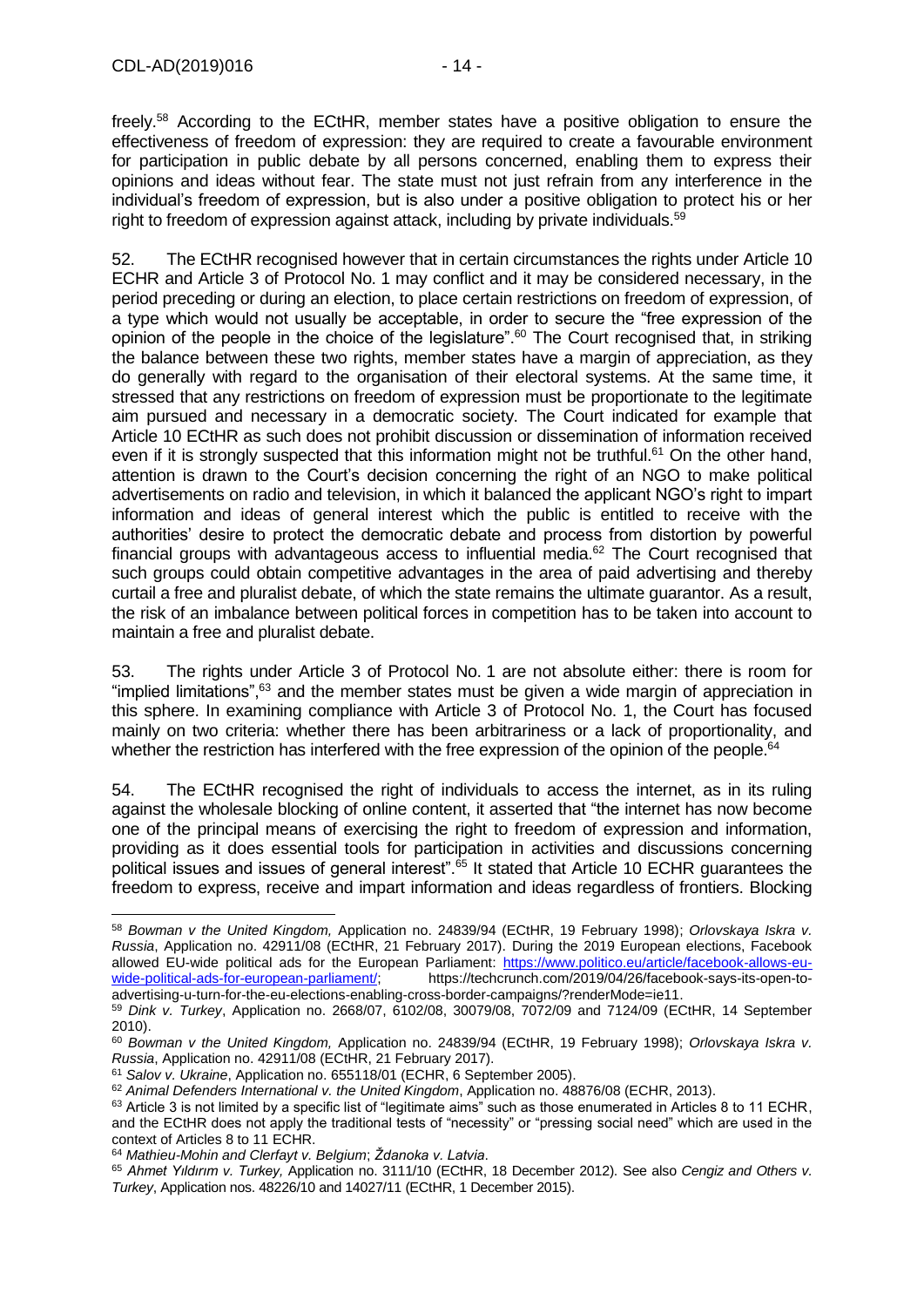access to host and third-party websites in addition to websites concerned by proceedings renders much information inaccessible, thus restricting the rights of internet users. The Court further clarified that a restriction on access to a source of information is only compatible with the Convention if a strict legal framework, affording the guarantee of judicial review to prevent possible abuses, is in place.

55. Moreover, the ECtHR acknowledged that "given the important role played by the internet in enhancing the public's access to news and facilitating the dissemination of information (see Delfi AS v. Estonia [GC], § 133, ECHR 2015), the function of bloggers and users of the social media may be assimilated to that of 'public watchdog' in so far as the protection of Article 10 is concerned". <sup>66</sup> This protection may extend to access to (publicly held) information if it is instrumental for the exercise of the right to freedom of expression: the information to which access is sought must meet a public-interest test. Nonetheless, as mentioned earlier, Article 10 does not guarantee an unlimited freedom of expression; restrictions may be permitted, for example, in order to protect the right to private life (Article 8 ECHR), if the means used are proportionate to the aim pursued.

56. Fundamental principles relating to elections are furthermore expressed in the Code of Good Practice in Electoral Matters adopted by the Venice Commission in 2002.<sup>67</sup> They include, *inter alia*:

- equality of opportunity for parties and candidates;
- a neutral attitude by state authorities with regard to the election campaign, to coverage by the media, and to public funding of parties and campaigns;
- equality of opportunity can be proportional rather than strict, and applies in particular to "radio and television air-time";
- in conformity with freedom of expression, legal provision should be made to ensure that there is a minimum access to privately owned audio-visual media, with regard to the election campaign and to advertising, for all participants in elections;
- campaign funding must be transparent;

-

equality of opportunity can lead to a limitation on political party spending, especially on advertising.

57. The basic principles relating to elections are subject to particular challenges when electronic voting methods are used. The Council of Europe continues to be the only organisation that has set intergovernmental standards in the field of e-voting. The Committee of Ministers Recommendation Rec(2004)11, which has been used in national jurisprudence even in non-member states, as well as by other relevant international actors, has recently been updated: a new recommendation – which consists of the actual Recommendation CM/Rec(2017)5 on standards for e-voting, the guidelines on the implementation of the provisions of the Recommendation with specific requirements and the Explanatory Memorandum – was drafted as an enhancement of Rec(2004)11 and deals with the most critical part of election technology, namely e-voting, which means the use of electronic means to cast and count the vote. This category includes systems such as Direct Recording Electronic (DRE) voting machines, ballot scanners, digital pens and internet voting systems. The Recommendation is aimed at ensuring that e-voting guarantees universal, equal, free and secret suffrage, and it includes provisions on organisational requirements, accountability, reliability and security of the system.

<sup>66</sup> *Magyar Helsinki Bizottság v. Hungary*, Application no. 18030/11 (ECtHR, 8 November 2016). See also *Animal Defenders International v. the United Kingdom*, Application no. 48876/08 (ECHR, 2013).

<sup>67</sup> CDL-AD(2002)023rev-cor. See also the Joint Guidelines for Preventing and Responding to the Misuse of Administrative Resources during Electoral Processes (CDL-AD(2016)004), which reaffirm the principles of neutrality and equality of opportunity concerning access to publicly-owned media.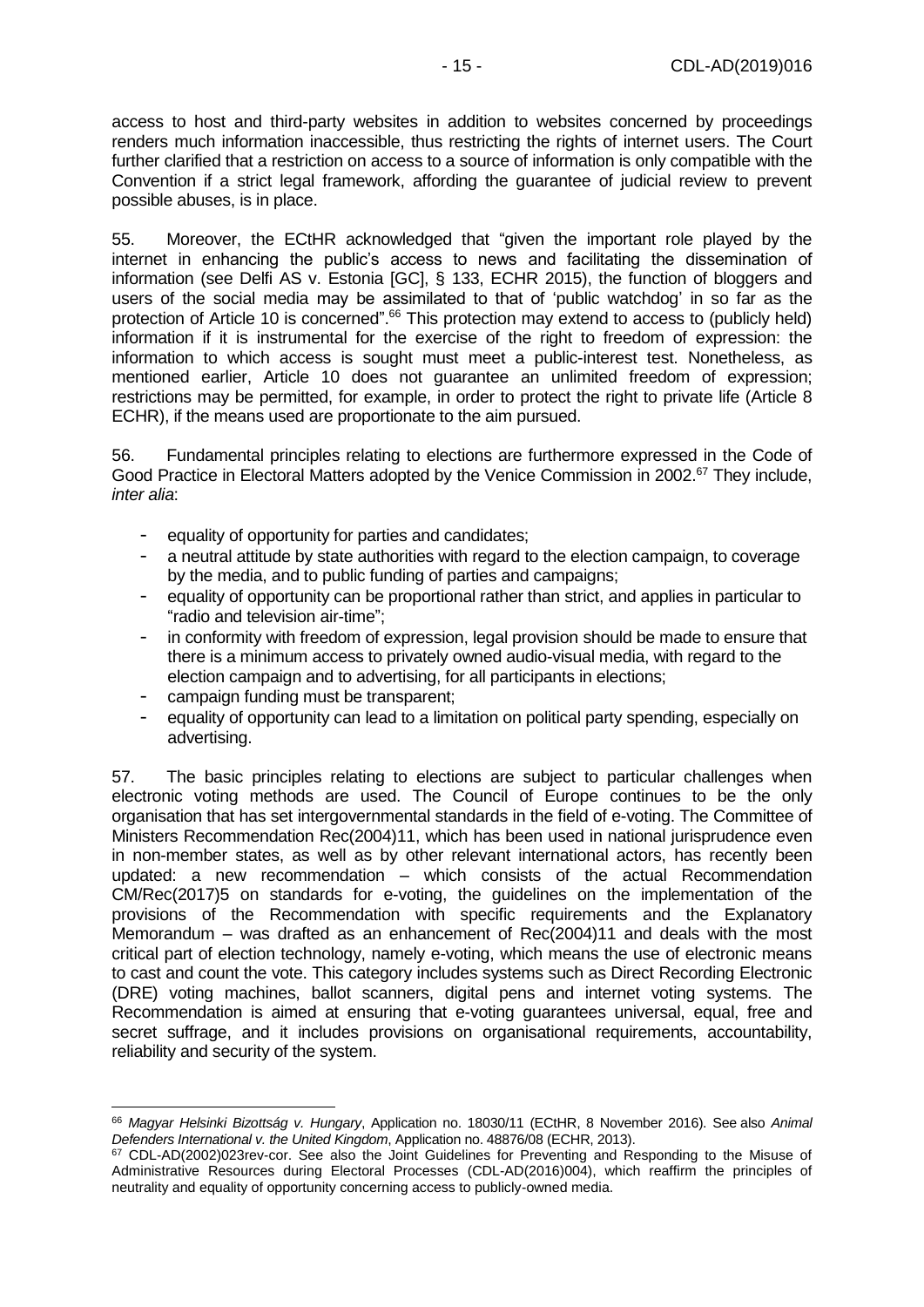58. In this connection, attention is also drawn to relevant Venice Commission documents. The Code of Good Practice in Electoral Matters makes it clear that "electronic voting should be used only if it is safe and reliable; in particular, voters should be able to obtain a confirmation of their votes and to correct them, if necessary, respecting secret suffrage; the system must be transparent".<sup>68</sup>

### **2. Funding of electoral campaigns**

<span id="page-15-0"></span>59. There is a range of commonly agreed standards against corruption in the funding of political parties and electoral campaigns (which are recommended to also apply to entities related to political parties, such as political foundations). They were set by the Parliamentary Assembly Recommendation 1516 (2001) on the financing of political parties and followed upon by the Committee of Ministers Recommendation Rec(2003)4 on common rules against corruption in the funding of political parties and electoral campaigns. The standards to be applied include (a.) requirements on a *reasonable balance* between public and private funding of political parties; (b.) the use of *fair criteria* for the distribution of state contributions to parties; (c.) imposition of strict rules concerning private donations including *bans on or limitations of contributions* from foreign donors, religious organisations and restrictions on corporations and anonymous donations; (d.) *limitations on parties' expenditures* linked to election campaigns; (e.) provisions on *transparency* of donations and expenses of political parties; and (f.) the establishment of an *independent authority* and meaningful *sanctions* for those who violate the rules.

60. Similarly, in the Guidelines on Political Party Regulation<sup>69</sup>, the Venice Commission and OSCE/ODIHR set out that electoral campaigns' regulations should

- prevent improper influence (and ensure the independence of parties) on political decisions through financial donations;
- provide for transparency in expenditure of political parties and
- ensure that all political parties have an opportunity to compete in line with the principle of equal opportunity.

61. In order to achieve these objectives, the "main ways campaign communication has been regulated has been through electoral law including spending limits and campaign finance controls; subsidies for campaigning communications; pre-poll black outs; media regulation in particular broadcast licensing; rules on political advertising including impartiality, subsidies and free air time; and self-regulation and journalism ethics".<sup>70</sup>

62. The applicable standards were set high in order to "protect the integrity of elections, ensure they are free and fair, and not captured by a narrow range of interests."<sup>71</sup> However, the legislative steps taken by the member states and regulations implemented focused on the offline context.<sup>72</sup> Therefore, their *applicability and efficacy in times of digital political advertising* turned out to be *severely limited*. As mentioned earlier, in recent years policy-makers, governments and civil society alike had to face the reality of there being limits to *law enforcement of the current regulation on the internet*, including as regards the applicability of existing regulation on electoral campaigns.

<sup>68</sup> Code of Good Practice in Electoral Matters, CDL-AD(2002)023rev-cor, section I.3.2.IV.; see also paragraphs 42-44 of the Explanatory Memorandum. See also the Venice Commission Report on the compatibility of remote voting and electronic voting with the standards of the Council of Europe, CDL-AD(2004)12.

<sup>69</sup> CDL-AD(2010)024, p. 35, para. 159.

<sup>70</sup> CoE Election Study 2017, p. 9.

<sup>71</sup> CoE Election Study 2017, p. 9.

 $72$  In this context, the use of crowd funding campaigns, mainly through the internet, is increasingly important in changing the scope of funding for electoral campaigns.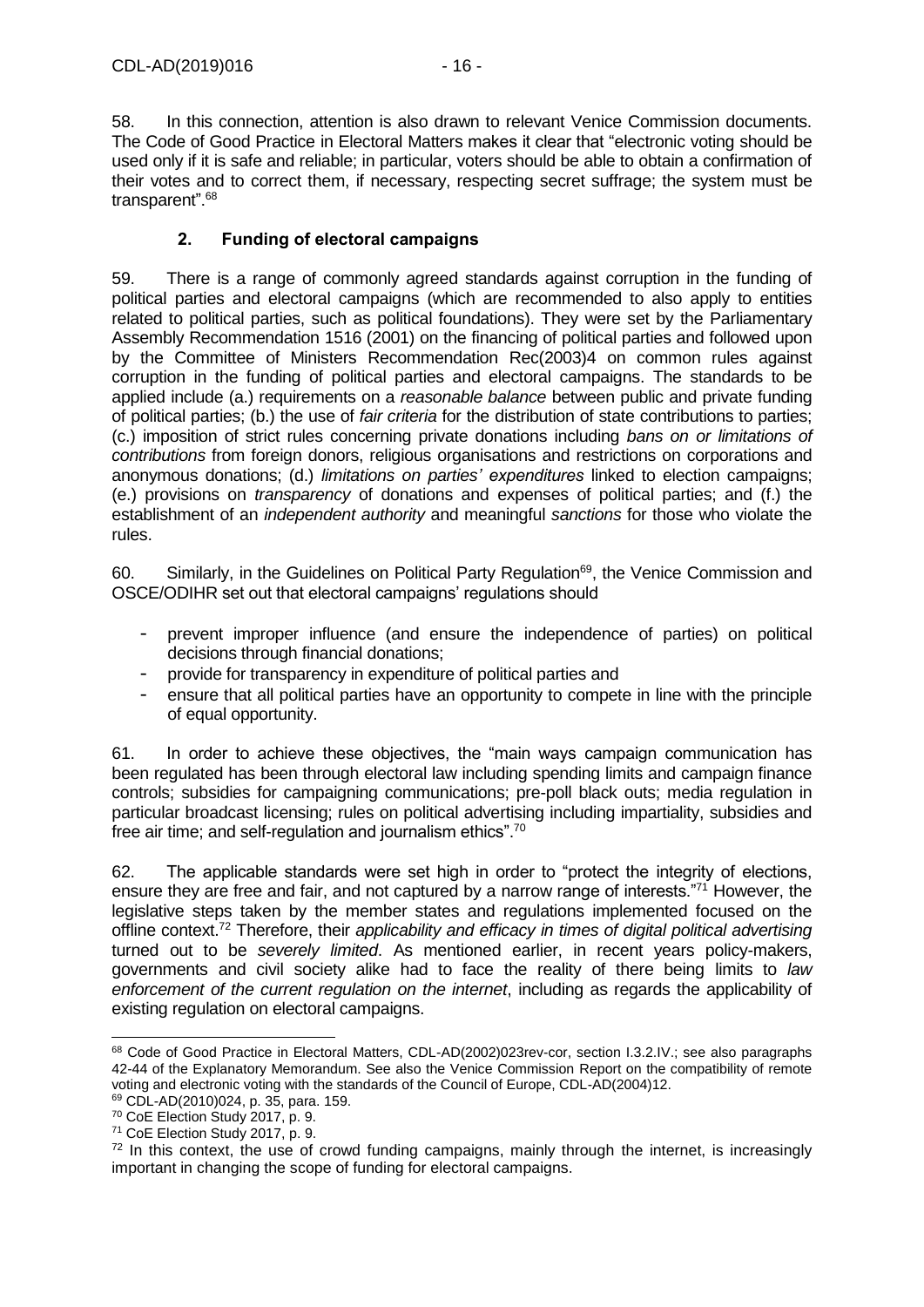63. Namely, legislative limits on campaign finance have been challenged by new forms of digital advertising which are inherently less transparent than their analogue predecessors, thus undermining the existing definitions and restrictions based on specific media types. The safeguards against corruption based on methods for calculating spend and categories for reporting spend on traditional media channels have lost their meaning as political campaigning shifted to the internet. As a result, also the absolute spending limits imposed on broadcasting are becoming less meaningful, while transparency regulations ensuring that citizens are aware of campaign finance and spend are difficult, if not impossible to implement across borders in the digital environment.<sup>73</sup>

#### **3. Political speech and media coverage on electoral campaigns**

<span id="page-16-0"></span>64. While 'freedom of expression is the lifeblood of democracy', all legal systems now have campaign funding rules and limits and transparency obligations. In the individual sphere it may be that the expression deserves protection irrespective of content, but that does not apply to a campaign. The vast majority if not the totality of the constitutional systems contemplate limits on freedom of expression during an election campaign: for instance, the silence period, cordon sanitaire at polling stations, campaign funding rules and transparency obligations. All campaign restrictions, even those promoting transparency, must be seen firstly as an interference which must be justified, in European systems, according to a test of necessity and proportionality. Regulating the publication of political advertising seems legally possible in the principle for a) Regulation on transparency rather than content, b) regulation on political campaigning, c) Regulation which is either aimed at elections or polls or linked to funding mechanisms or aimed to identify an origin outside the political community. While there are difficult concepts to pin down it is clearly possible to design a scheme for traditional press, broadcasting or poster advertising. But in the digital sphere what is publication and who is the publisher? When is a message "advertising" rather than the individual expression of opinion which "goes viral"?

65. The ECtHR has clearly pointed to the responsibility of the state for preventing inequality in media coverage during elections<sup>74</sup> online and offline, however with significant differences as regards the *influence* between traditional media and new media.<sup>75</sup> The issue at stake now is how to define those differences precisely *– whether they have already reached a "sufficiently*  serious shift in the respective influence".<sup>76</sup> The crucial caption of the momentum of this 'shift' is to determine whether the positive responsibility of the state in assuring equal exposure of political parties and candidates are to be applied to new information intermediaries and in what manner.

66. The Council of Europe standards and other instruments in this area seek to provide an *enabling communication context for the enjoyment of the right to free elections*. They reflect the positive obligations of the state to ensure that citizens receive necessary and truthful information on political parties to support their democratic choice to elect their representatives.

67. Recommendation CM/Rec(2007)15<sup>77</sup> applies to a broad range of media, irrespective of the means and technology used for the dissemination of their content, providing guidelines for free and independent media coverage of political campaigns, with higher standards applicable to the public service media outlets. The Recommendation includes a number of guidelines aimed at ensuring responsible, accurate and fair coverage of electoral campaigns; however public service media have a particular responsibility to cover elections in a "fair, balanced and

<sup>76</sup> *Ibid.,* para 119.

<sup>-</sup><sup>73</sup> CoE Election Study 2017, p. 20-21.

<sup>74</sup> *Communist Party of Russia and Others v Russia* App. no. 29400/05 (ECtHR, 19 June 2012).

<sup>75</sup> *Animal Defenders International v the United Kingdom* App. no. 48876/08 (ECtHR, 22 April 2013).

<sup>77</sup> Recommendation CM/Rec(2007)15 of the Committee of Ministers to member states on measures concerning media coverage of electoral campaigns.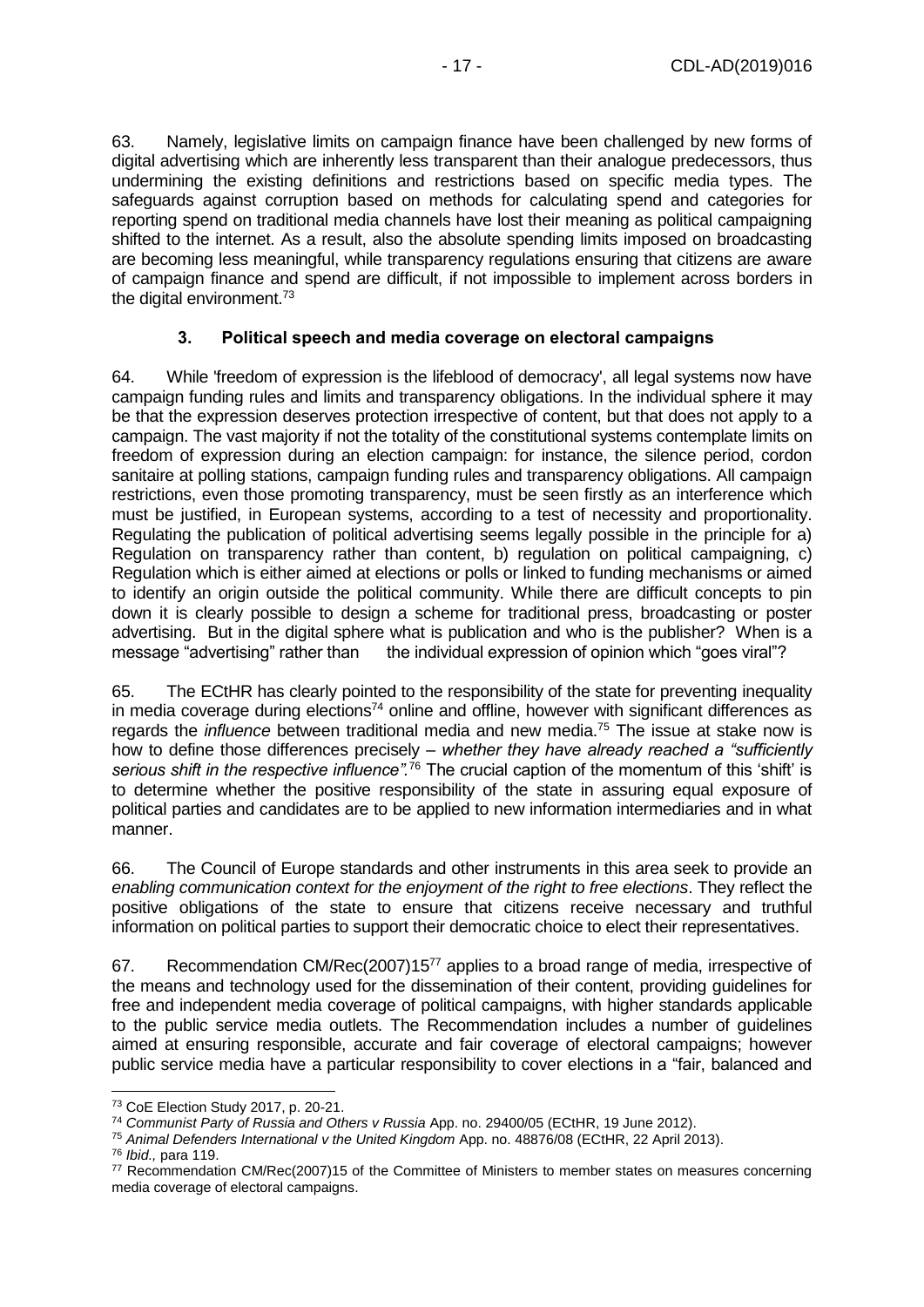impartial manner, without discriminating a specific political party or a candidate". As regards the overall opportunities for the political parties and candidates to address the electorate, the Recommendation leaves it to the discretion of individual member states whether they will allow for paid political advertising. However, where parties have the possibility of buying advertising space for the purpose of electoral campaigning, they must be able to do so under equal conditions and rates of payment.

68. Furthermore, the Recommendation sets out a few general requirements for ensuring fair and transparent campaigns; for example, the *right of reply* or equivalent remedies should be made available to the candidates and/or political parties, so as to enable them to effectively respond to any statements that might cause them prejudice during the relatively short duration of electoral campaigns. Also, the *modalities of disseminating opinion polls* should provide the public sufficient information to make a judgment on the value of the polls, while the potential impact of electoral messages just before the elections is mitigated by the provision allowing the member states to consider prohibiting their dissemination on the day preceding voting ("day of reflection"). Moreover, the Recommendation spells out *transparency requirements* on *paid advertising content* along with *ownership* of the outlets (these requirements are detailed by Recommendation CM/Rec(2018)1)<sup>78</sup>. The above-mentioned guidelines target, first and foremost, linear broadcast (private and public) media with extensions to non-linear audiovisual services of public service media. However, with the shift of political campaigning to the online social media context in the past decade, their effectiveness is proving to be reduced.

69. This shift is reflected also in Recommendation CM/Rec(2018)1 which clearly points to the potentially disturbing impact that the online platform's control over the flow, availability, findability and accessibility of information can have on *media pluralism*. Selective exposure to media content leading to potential societal fragmentation is identified as one of the major concerns especially during the time of elections. Therefore, the Recommendation calls on the states to fulfill their positive responsibility and to act as the ultimate guarantor of media pluralism by *ensuring pluralism in the entirety of the multimedia ecosystem*.

70. This interpretation is reinforced by Recommendation CM/Rec(2018)2<sup>79</sup> which addresses the roles and responsibilities of internet intermediaries in relation to their users and to the member states, having due regard to their growing power over communication and the dissemination of information. The potential co-responsibility of intermediaries for content that they store - if they do not act expeditiously to restrict access to content or services as soon as they become aware of their illegal nature (in line with the principles of legality, necessity and proportionality) - should be read in this context. Meanwhile, intermediaries should bear no general obligation to monitor content, which they merely give access to, or which they transmit or store. In this connection, attention is also drawn to the Recommendation CM/Rec(2016)1 which calls on member states to safeguard the principle of network neutrality in the development of national legal frameworks, in order to ensure the protection of the right to freedom of expression and to access to information, and the right to privacy.<sup>80</sup>

71. In its Declaration Decl(13/02/2019)1 of 13 February 2019<sup>81</sup> on the manipulative capabilities of algorithmic processes, the Committee of Ministers emphasised "the need to assess the regulatory frameworks related to political communication and electoral processes to safeguard the fairness and integrity of elections offline as well as online in line with established principles. In particular it should be ensured that voters have access to comparable levels of information across the political spectrum, that voters are aware of the dangers of political

<sup>-</sup><sup>78</sup> Recommendation CM/Rec(2018)1 on media pluralism and transparency of media ownership.

 $79$  Recommendation CM/Rec(2018)2 on the roles and responsibilities of internet intermediaries.

<sup>80</sup> Recommendation CM/Rec(2016)1 on protecting and promoting the right to freedom of expression and the right to private life with regard to network.

Declaration Decl(13/02/2019)1 on the manipulative capabilities of algorithmic processes. [https://search.coe.int/cm/pages/result\\_details.aspx?ObjectId=090000168092dd4b](https://search.coe.int/cm/pages/result_details.aspx?ObjectId=090000168092dd4b)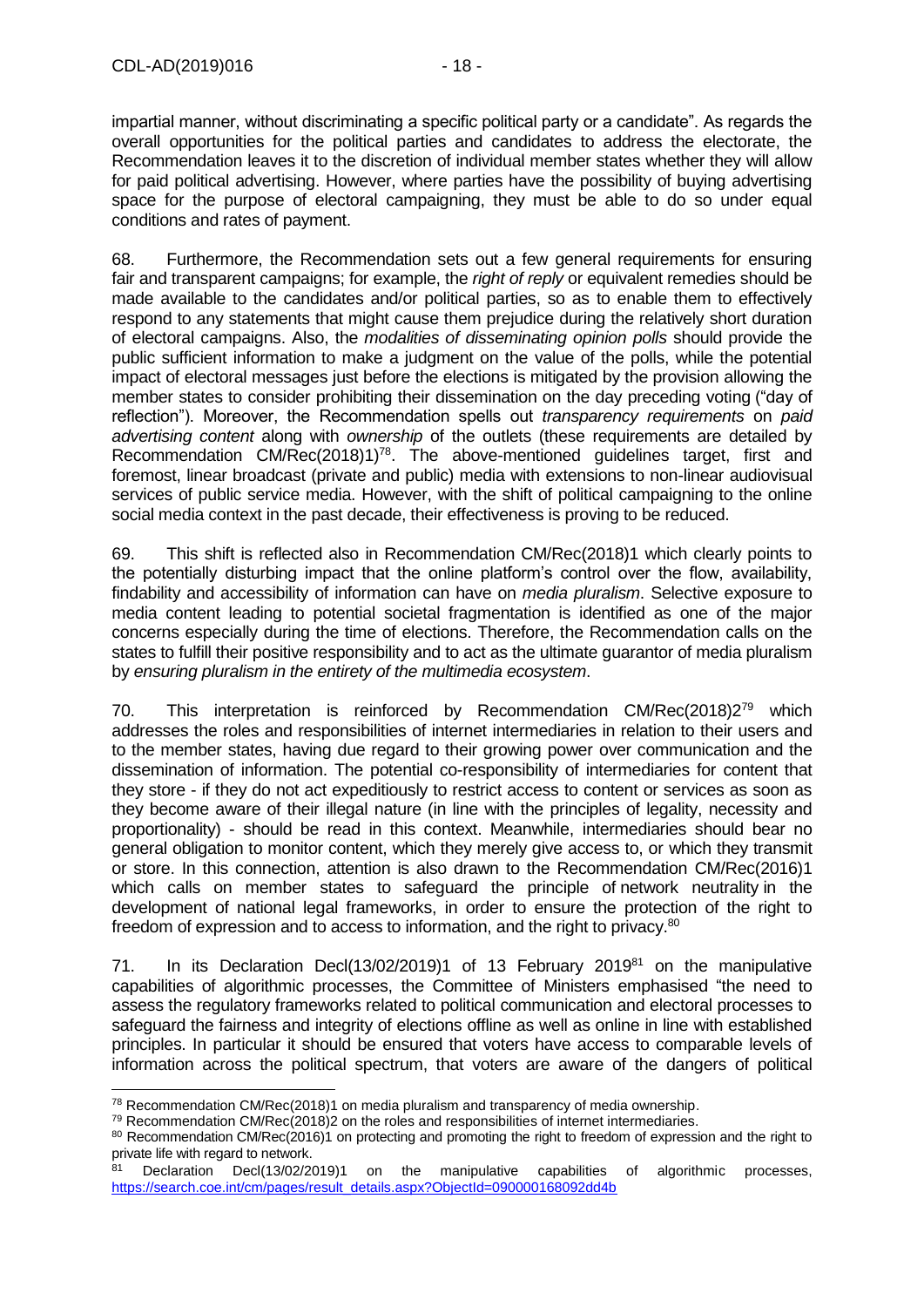redlining, which occurs when political campaigning is limited to those most likely to be influenced, and that voters are protected effectively against unfair practices and manipulation."

72. The Parliamentary Assembly in its Resolution 2254 (2019) on Media freedom as a condition for democratic elections<sup>82</sup> called on member states to implement effective strategies to protect the electoral process from the information manipulation and undue propaganda through social media. It proposed measures such as the development of specific regulatory frameworks for internet content at election times, and the establishment of a clear legal liability for the social media companies that publish illegal content harmful to candidates – while avoiding extreme measures such as the blocking of entire websites. The Parliamentary Assembly further called on organisations in the media sector to develop self-regulation frameworks with professional and ethical standards for their coverage of election campaigns, and on internet intermediaries to co-operate with civil society and organisations of all political affiliations specialising in the verification of content, to ensure that all information is confirmed by an authoritative third-party source.

#### **B. Right to privacy and personal data protection**

<span id="page-18-0"></span>73. Article 8 ECHR provides for the protection of the right to privacy. On this basis, the ECtHR has developed extensive case law concerning personal data protection.<sup>83</sup>

74. The Council of Europe Convention on the protection of individuals with regard to automatic processing of personal data ETS No. 108 of 1981 sets out principles and rules for personal data processing as well as the rights of individuals. The Additional Protocol to the Convention of 2011 sets standards for the establishment of data protection supervisory authorities. The particular added value of this legal framework in comparison with the European Union General Data Protection Regulation is that, being open to any country in the world, it allows various legal systems to stand under the same umbrella, hence, harmonising different legal regimes.<sup>84</sup>

75. On 10 October 2018 the new protocol modernising this Convention (hereafter the Modernised Convention) was signed by 21 of the Parties to the Convention. Article 5 of the Modernised Convention strengthens the data protection principles by requiring that data shall be processed fairly and in a transparent manner, collected for explicit, specified and legitimate purposes and not processed in a way incompatible with those purposes, while any further processing for archiving purposes in the public interest, scientific or historical research purposes or statistical purposes is subject to appropriate safeguards, compatible with those purposes. The Modernised Convention furthermore provides for additional principles and requirements such as privacy by design, personal data impact assessment and privacy by default, as well as the compulsory notification of data breach to, at least, data protection authorities. It introduces additional safeguards, in particular having in mind the omnipresence of information technologies in data processing, and recognises new categories of data as of sensitive nature. The additional safeguards particularly apply to the processing of sensitive data such as political opinions. The Modernised Convention provides for more detailed provisions on transborder data flows, on additional requirements on data controllers and on the follow-up mechanism.

 $82$  Resolution 2254 (2019) on Media freedom as a condition for democratic elections <http://assembly.coe.int/nw/xml/XRef/Xref-XML2HTML-EN.asp?fileid=25409&lang=en>

<sup>83</sup> Case law of the ECtHR concerning the protection of personal data, available at: [https://rm.coe.int/case-law-on](https://rm.coe.int/case-law-on-data-protection/1680766992)[data-protection/1680766992.](https://rm.coe.int/case-law-on-data-protection/1680766992) See also ECtHR, 2018, "Guide on Article 8 of the European Convention on Human Rights – Right to respect for private and family life", available at: Rights – Right to respect for private and family life", available at: [https://www.echr.coe.int/Documents/Guide\\_Art\\_8\\_ENG.pdf.](https://www.echr.coe.int/Documents/Guide_Art_8_ENG.pdf)

<sup>84</sup> This concerns both non-European countries (Cabo Verde, Mauritius, Mexico, Senegal, Tunisia and Uruguay) and European countries (e.g. Albania, Russia, Serbia, Turkey, Ukraine).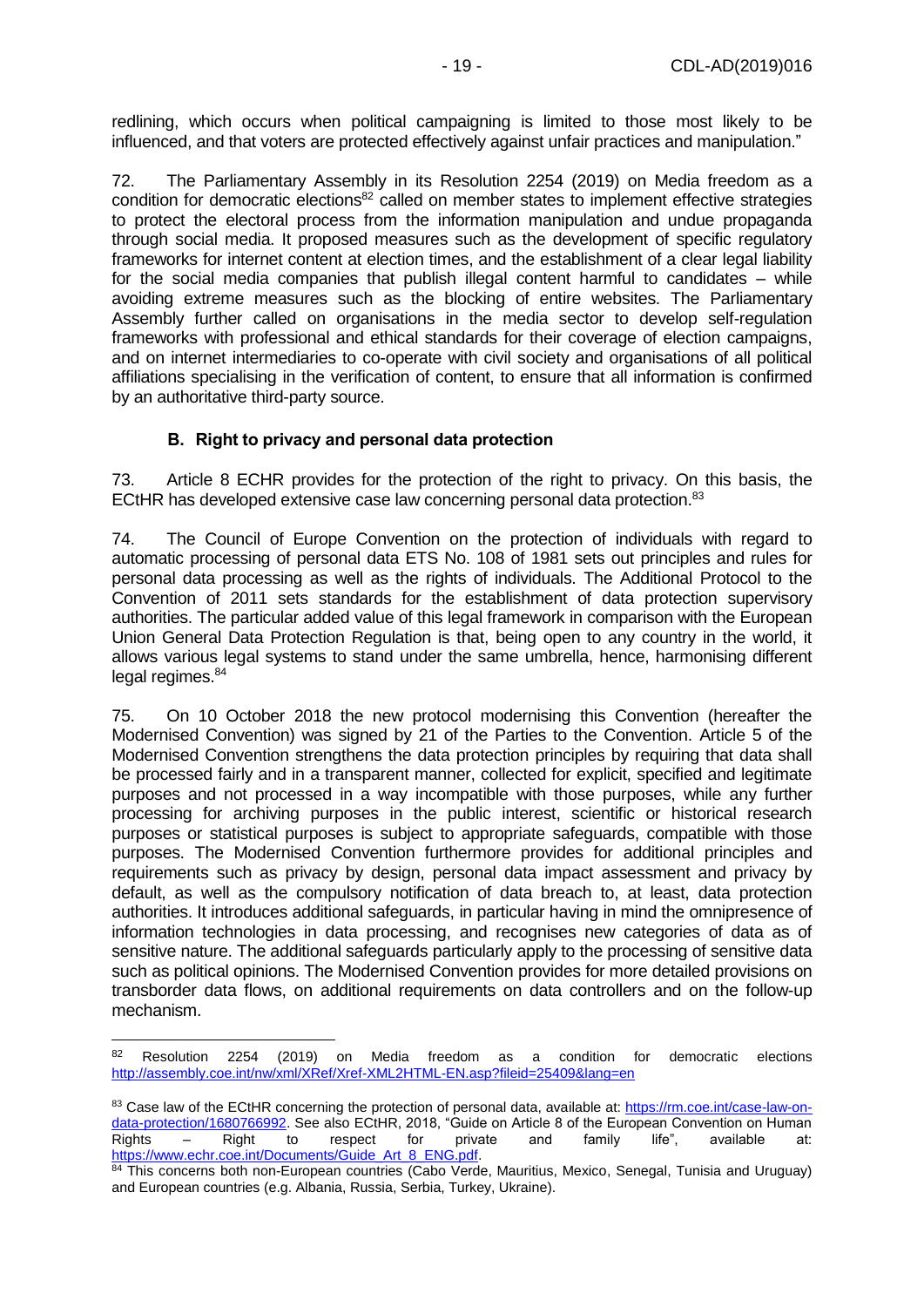76. In addition, there are a significant number of Council of Europe legal instruments pertaining to the protection of personal data within the operation of social networks.

77. The 1999 Committee of Ministers Recommendation No. R (99) 5 for the protection of privacy on the internet includes Guidelines for the protection of individuals with regard to the collection and processing of personal data on information highways. The 2010 Recommendation CM/Rec(2010)13 on the protection of individuals with regard to automatic processing of personal data in the context of profiling provides for conditions for such processing and sets out a detailed list of information needed to be given to data subjects. It notes that the lack of transparency, or even "invisibility", of profiling and the lack of accuracy that may derive from the automatic application of pre-established rules of inference can pose significant risks for the individual's rights and freedoms. Although initially perceived as a technique used in a business and marketing context, the recent events demonstrate that profiling is also applied in the election processes.

78. The 2010 Ministers of Justice Resolution No. 3 on data protection and privacy in the 3rd millennium, MJU-30 (2010) RESOL, notes probable consequences of the wide use of ICTs enabling observation, storage and analysis of most day-to-day human activities, thereby potentially inducing a chilling effect linked to the feeling of being under surveillance, which may impair the free exercise of human rights and fundamental freedoms unless robust standards of data protection are effectively enforced worldwide. The 2011 Parliamentary Assembly Resolution 1843 (2011) on the protection of privacy and personal data on the internet and online media emphasises that the protection of the right to data protection is a necessary element of human life and of the humane functioning of a democratic society, and that its violation affects a person's dignity, liberty and security.

79. The 2012 Committee of Ministers Recommendation CM/Rec(2012)3 on the protection of human rights with regard to search engines recognises the challenge caused by the fact that an individual's search history contains a footprint which may reveal the person's beliefs, interests, relations or intentions, and could reveal, *inter alia*, one's political opinions or religious or other beliefs. It calls for action to enforce data protection principles, in particular purpose limitation, data minimisation and limited data storage, while data subjects must be made aware of the processing and provided with all relevant information.

80. Recommendation CM/Rec(2012)4 on the protection of human rights with regard to social networking services notes the increasingly prominent role of such and other social media services, offering great possibilities for enhancing the potential for the participation of individuals in political, social and cultural life. It recommends actions to provide an environment for users of social networks that allows them to further exercise their rights and freedoms, to raise users' awareness of the possible challenges to their human rights and of the negative impact on other people's rights when using these services, as well as to enhance transparency about data processing, and to forbid the illegitimate processing of personal data. These actions may be taken by engaging with social networking providers. The Recommendation also underlines that users should be informed where their personal data is used in the context of profiling.

81. The 2013 Committee of Ministers Declaration on Risks to Fundamental Rights stemming from Digital Tracking and other Surveillance Technologies stresses that member states do not only have the negative obligation to refrain from interference with human rights, but also the positive responsibility to actively protect these rights, which includes the protection of individuals from action by non-state actors. The ubiquitous use of various devices and information gathered through those devices make tracking and surveillance of people possible, thus revealing delicate and/or sensitive personal information, including political or religious preferences, which can be aggregated to provide detailed and intimate profiles of them.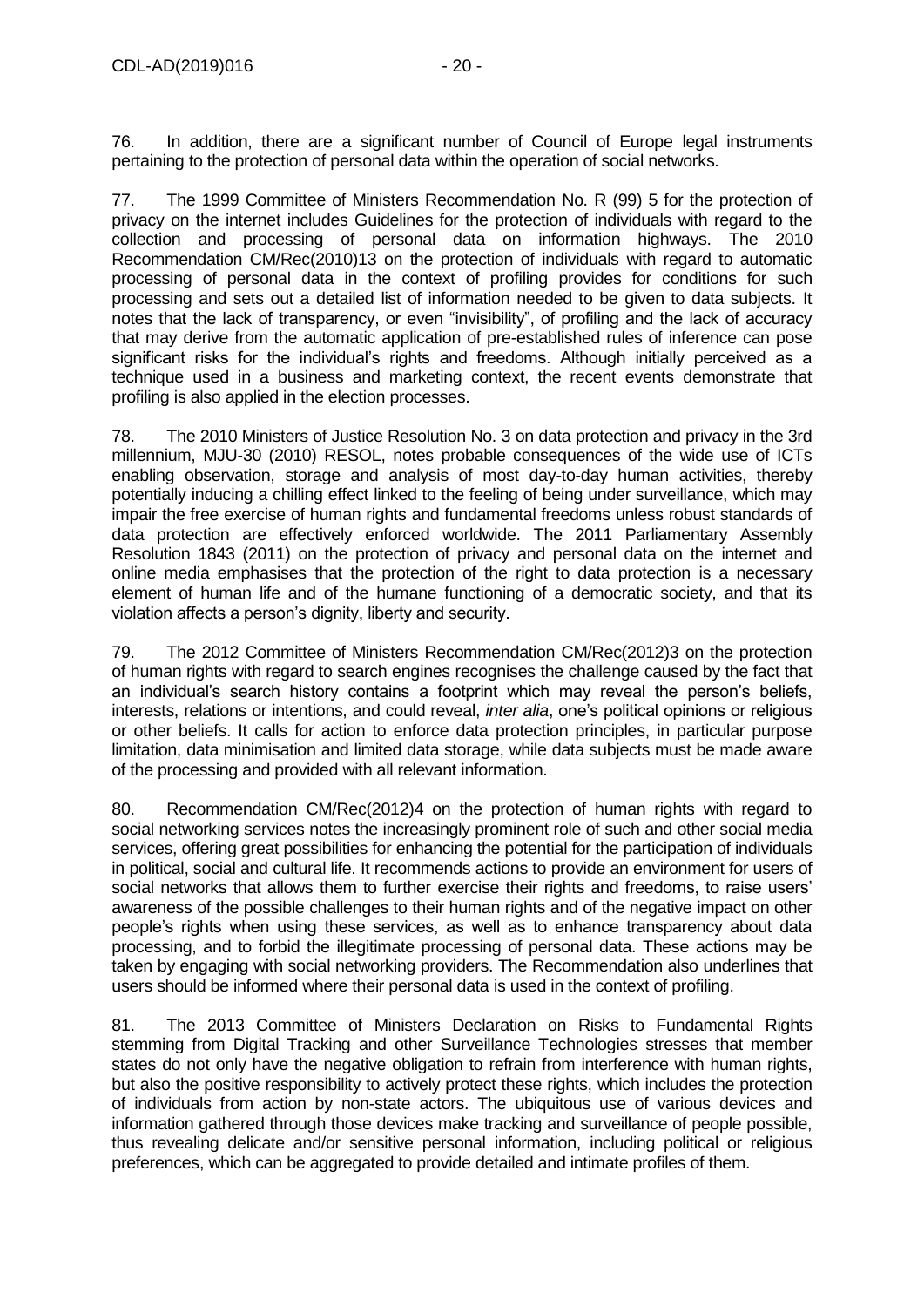82. The 2014 Committee of Ministers Recommendation CM/Rec(2014)6 provides for a Guide to human rights for internet users, and in 2017 the Committee of Convention ETS 108 adopted Guidelines on the protection of individuals with regard to the processing of personal data in a world of Big Data. In its Declaration Decl(13/02/2019)1 of 13 February 2019 on the manipulative capabilities of algorithmic processes, the Committee of Ministers encouraged member states to "consider the need for additional protective frameworks related to data that go beyond current notions of personal data protection and privacy and address the significant impacts of the targeted use of data on societies and on the exercise of human rights more broadly".

83. Finally, the Council of Europe produced or commissioned different reports and studies in the field, including the Report on "the use of the Internet & related services, private life & data protection: trends & technologies, threats & implications".<sup>85</sup> The latter calls for affirming and protecting the right to anonymity on the internet, regulating and strictly limiting the creation and use of profiles, in all kinds of different contexts, and for the adoption by the Council of Europe of guidelines on the restrictions to be imposed on surveillance technologies, including the international trade in such technologies.

#### **C. Protection against cybercrime**

<span id="page-20-0"></span>84. The Council of Europe Convention on Cybercrime ETS 185 of 2001 ("Budapest Convention") addresses two types of threats to electoral democracy.<sup>86</sup> Firstly, attacks against the confidentiality, integrity and availability of election computers and data, which represent forms of cybercrime such as illegal access to computer systems (Article 2), illegal interception (Article 3), data and system interference (Articles 4 and 5) and others. Secondly, dis-information operations where rules on the protection of personal data, on political finances, on media coverage or on the broadcasting of elections, that is, rules to ensure free, fair and clean elections, are violated.

85. While the second type of conduct does not constitute cybercrime per se, the evidence that such rules are broken often takes the form of electronic evidence. It is essential, therefore, that states provide their criminal justice authorities with the necessary powers to secure such evidence. Parties to the Budapest Convention are required to do so under Articles 16 to 21 that cover procedural law powers such as the expedited preservation of data, the search and seizure of computer systems and data, production orders and others.

86. A major problem is that data – and thus electronic evidence – is volatile and often held by service providers in foreign jurisdictions or stored in multiple, shifting or unknown jurisdictions, that is, "somewhere on servers in the cloud".<sup>87</sup> Attributing an attack, or simply identifying the user of an Internet Protocol (IP) address or the owner of a social media or email account is often not possible with reasonable effort. This is one of the reasons why cybercrime and other cyber threats to electoral democracy are rarely prosecuted.

87. Effective international cooperation and cooperation with service providers is warranted. The Budapest Convention in its current form includes detailed provisions on international cooperation combining expedited provisional measures to secure data (e.g. Article 29 on expedited preservation and Article 35 on 24/7 points of contact) with provisions on mutual legal assistance. These provisions are routinely used to investigate cybercrime.

<sup>-</sup><sup>85</sup> Korff, 2013, at

<http://rm.coe.int/CoERMPublicCommonSearchServices/DisplayDCTMContent?documentId=090000168067f7f4>

<sup>86</sup> The following information is based on a presentation by Alexander Seger (Executive Secretary, Cybercrime Convention Committee, Council of Europe) at the 15<sup>th</sup> European Conference of Electoral Management Bodies, Oslo, Norway, 19-20 April 2018.

<sup>&</sup>lt;sup>87</sup> For detailed background information see the reports prepared by the Cloud Evidence Group on the Cybercrime Convention Committee, <https://www.coe.int/en/web/cybercrime/ceg> (last accessed 30 September 2018).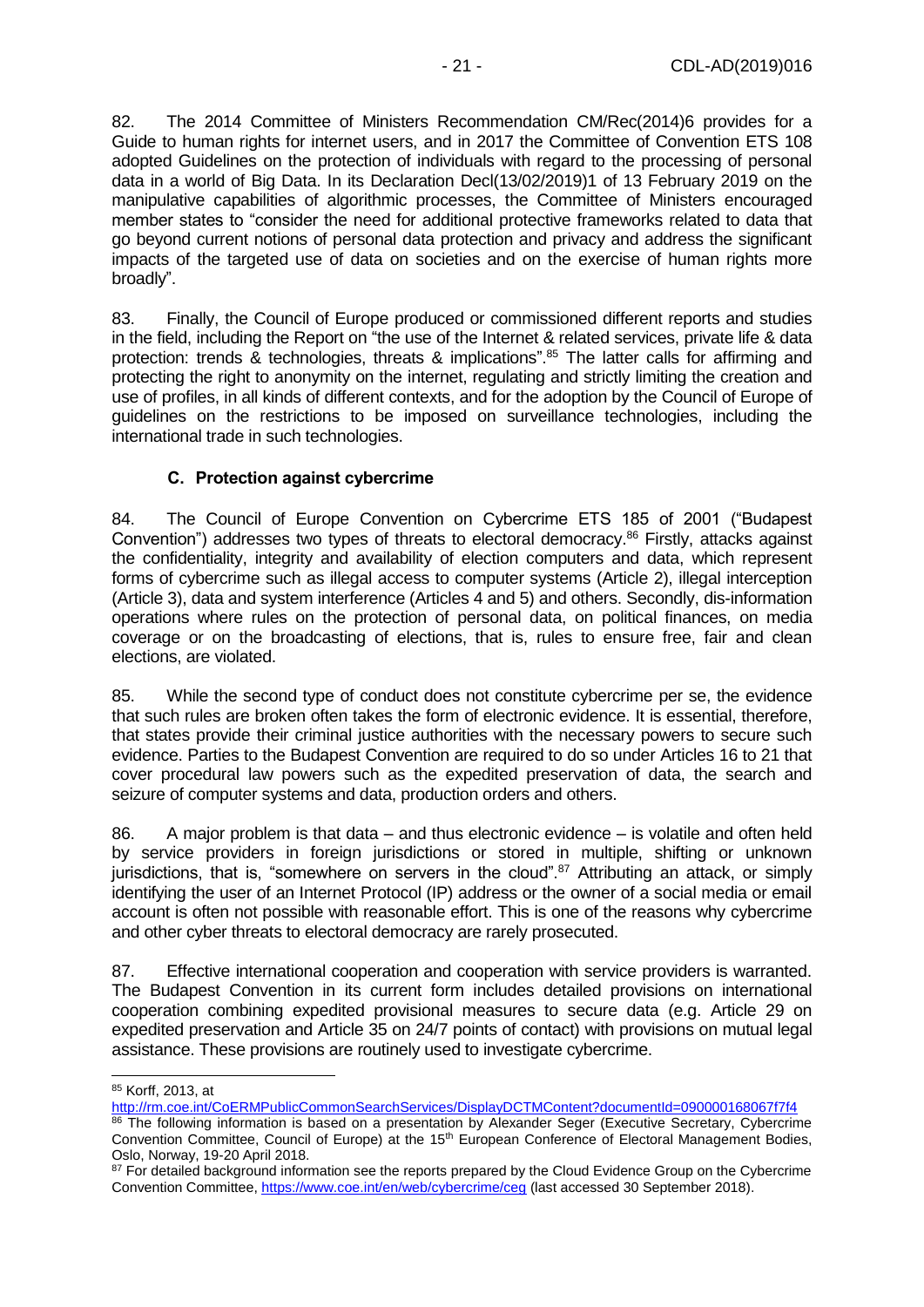88. However, these do not sufficiently address the problem of cloud computing and related problems of jurisdiction or the fact that service providers in one state offer their services in many others without being legally or physically present or accountable in the latter.

89. For this reason, the Parties to the Budapest Convention have launched the negotiation of a 2nd Additional Protocol to permit added options for enhanced international cooperation and access to data in the cloud. Solutions under consideration include direct cooperation with service providers in other Parties, extending searches to computers in other jurisdictions in limited circumstances, or emergency mutual assistance. Negotiations are expected to last until the end of  $2019.88$ 

# <span id="page-21-0"></span>**VI. Other international and national legislation, case law and initiatives<sup>89</sup>**

### <span id="page-21-1"></span>**A. International level**

90. At the level of the United Nations, it was noted in the Joint Declaration on Freedom of Speech and Internet of 1 June 2011<sup>90</sup> that the approaches to regulation developed for other means of communication – such as telephone services or broadcasting – are very different to the ones needed for the internet, and such methods must be specifically designed for it. The more recent Joint Declaration, of 3 March 2017, now includes "fake news", disinformation and propaganda, and underlines the necessity to prioritise the freedom of speech, stating that the prohibitions on the dissemination of information based on vague and ambiguous ideas, including "false news" or "non-objective information", are incompatible with international standards for restrictions on freedom of expression, as set out in paragraph  $1(a)^{91}$ , and should be abolished.

91. Growing awareness of the need to prevent false news and to limit their spreading particularly during electoral periods has triggered initiatives ranging from research, education and cooperation to self-regulation and regulatory solutions, including at the international level. The NATO has set up a Stratcom Centre of Excellence, a think tank focusing on the impact of information domination on the internet and cyber defence. As a result of EU-NATO cooperation on hybrid threats, the European Centre of Excellence for Countering Hybrid Threats, was established in 2017.<sup>92</sup>

92. Several networks of people working together to fact-check online information exist, for example the International Fact-Checking Network (IFCN) works as a unit of the Poynter Institute that is dedicated to bringing together fact-checkers worldwide. The IFCN was created in 2015, to support and study the work of 64 fact-checking organisations from around the globe.

88 Se[e https://www.coe.int/en/web/cybercrime/t-cy-drafting-group](https://www.coe.int/en/web/cybercrime/t-cy-drafting-group).

<sup>89</sup> This report does not contain an exhaustive description of national material. See also CDL-AD(2019)016.

<sup>90</sup> Declaration signed by the UN Special Rapporteur on Freedom of Opinion and Expression, OSCE Representative on Freedom of the Media, OAS Special Rapporteur on Freedom of Expression and ACHPR Special Rapporteur on Freedom of Expression and Access to Information on 1 June 2011.

<sup>91</sup> States may only impose restrictions on the right to freedom of expression in accordance with the test for such restrictions under international law, namely that they be provided for by law, serve one of the legitimate interests recognised under international law, and be necessary and proportionate to protect that interest.

<sup>92</sup> See also the practical guide for the use of social media during elections which has been developed by the International Institute for Democracy and Electoral Assistance (International IDEA) for the benefit of electoral management bodies: Seema Shah, "Guidelines for the Development of a Social Media Code of Conduct for<br>Elections". International IDEA, 2015. The guide is available at: Elections", International IDEA, 2015. The guide is available at: [https://www.idea.int/sites/default/files/publications/social-media-guide-for-electoral-management-bodies.pdf.](https://www.idea.int/sites/default/files/publications/social-media-guide-for-electoral-management-bodies.pdf)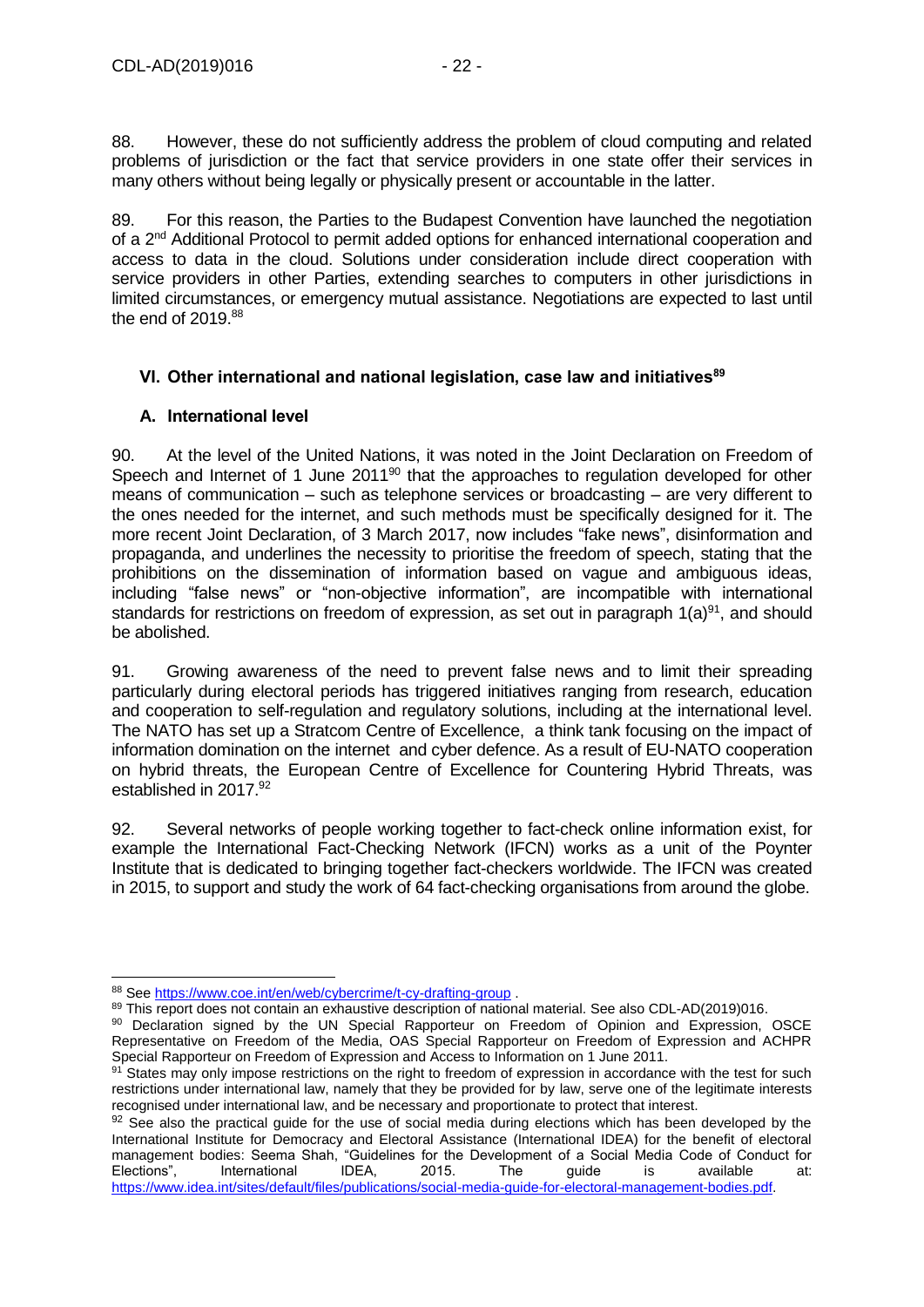#### <span id="page-22-0"></span>**B. European Union**

-

93. In January 2018, the European Commission set up a high-level group of experts ("HLEG") to advise on policy initiatives to counter "fake news" and disinformation which is spread online. In its Final Report, $93$  the HLEG recommended a multi-dimensional approach based on five pillars designed to:

i) enhance transparency of online news;

ii) promote media and information literacy to counter disinformation;

iii) develop tools for empowering users and journalists to tackle disinformation;

iv) safeguard the diversity and sustainability of the European news media ecosystem; and

v) promote continued research on the impact of disinformation in Europe.

94. Building on the output of the HLEG, the European Commission has issued in April 2018 a Communication outlining the Commission's strategy to tackle the problem of online disinformation.94 Such strategy does not foresee a regulatory intervention and has as main lines of actions: i) the development of an ambitious self-regulatory Code of Practice by leading actors of the market (including social networks, advertisers and other players of the advertising industry); ii) the strengthening of fact checking and monitoring capacity on disinformation; iii) the use of new technologies (e.g. artificial intelligence) for tackling disinformation; iv) the reinforcement of the election processes; and v) the fostering of education and media literacy.

95. The Code of Practice on Disinformation has been adopted in September 2018<sup>95</sup> with the view of protecting the upcoming EU elections. The Code is aimed at:

- ensuring transparency about sponsored content, in particular political advertising, as well as restricting targeting options for political advertising and reducing revenues for purveyors of disinformation;
- providing greater clarity about the functioning of algorithms and enabling third-party verification;
- making it easier for users to discover and access different news sources representing alternative viewpoints;
- introducing measures to identify and close fake accounts and to tackle the issue of automatic bots;
- enabling fact-checkers, researchers and public authorities to continuously monitor online disinformation.

96. The European Commission, through the research and innovation Framework Programme Horizon 2020 has also supported several innovation actions to develop new tools and services to help professionals and citizens in verifying online content (text, image and video). Moreover, it will create an independent European network of fact-checkers, who will be selected from the European members of the IFCN. The network will develop working methods, establish best practices, in order to achieve the broadest coverage for factual corrections. The Commission will give the network the online tools needed, a secure European online platform on disinformation, to help it achieve its goal. Through the Connect Europe Facility (CEF), the Commission will also support the deployment of a European platform on disinformation to increase the capacity to detect and analyse disinformation campaigns across Europe.

<sup>93</sup> See [https://ec.europa.eu/digital-single-market/en/news/final-report-high-level-expert-group-fake-news-and](https://ec.europa.eu/digital-single-market/en/news/final-report-high-level-expert-group-fake-news-and-online-disinformation)[online-disinformation.](https://ec.europa.eu/digital-single-market/en/news/final-report-high-level-expert-group-fake-news-and-online-disinformation)

<sup>94</sup> Communication from the Commission to the European Parliament, the Council, the European Economic and Social Committee and the Committee of the Regions on "Tackling online disinformation: a European Approach", COM(2018) 236 final. Available at: [https://eur-lex.europa.eu/legal](https://eur-lex.europa.eu/legal-content/EN/TXT/HTML/?uri=CELEX:52018DC0236&from=EN)[content/EN/TXT/HTML/?uri=CELEX:52018DC0236&from=EN.](https://eur-lex.europa.eu/legal-content/EN/TXT/HTML/?uri=CELEX:52018DC0236&from=EN)

<sup>95</sup> Available at[: https://ec.europa.eu/digital-single-market/en/news/code-practice-disinformation.](https://ec.europa.eu/digital-single-market/en/news/code-practice-disinformation)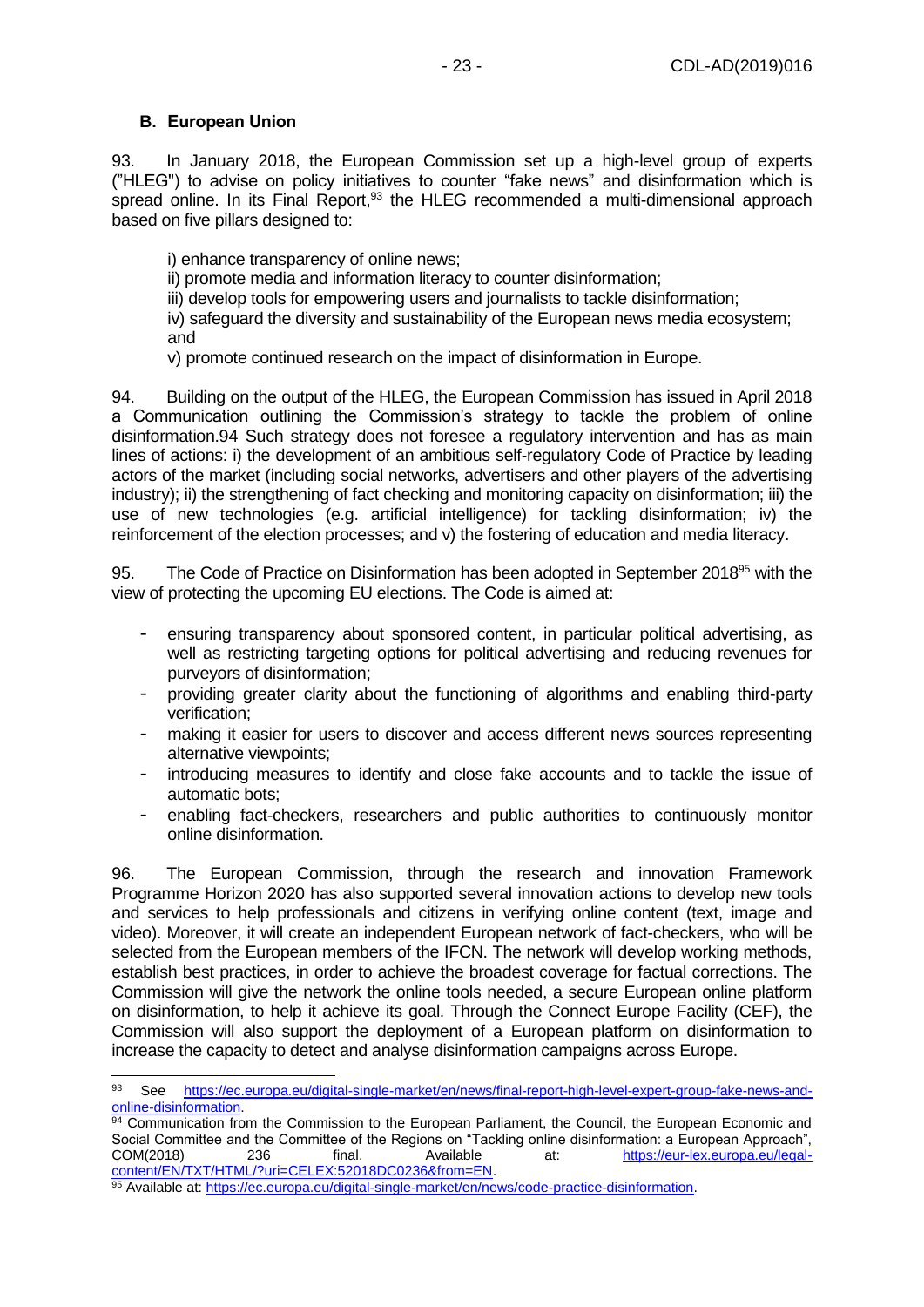-

97. In September 2018, the European Commission made specific recommendations with the aim to protect Europe's democratic processes from manipulation by third countries or private interests, and proposed new rules on election cooperation networks, online transparency, protection against cybersecurity incidents and steps to counter disinformation campaigns in the context of the European elections. <sup>96</sup> In December 2018, an Action Plan against disinformation<sup>97</sup> was adopted which is aimed at building up capabilities and strengthening cooperation between member states and EU institutions to proactively address the threats posed by disinformation. Attention is also drawn to the March 2018 Opinion by the European Data Protection Supervisor on online manipulation and personal data,<sup>98</sup> which recommends that data protection rules be completed and enforced, that regulators should aim for a collective diagnosis of the problem and cooperate across sectors, that self-regulation and codes of conduct be encouraged, and that individuals be empowered to exercise their rights including collective action.

98. Among already existing EU regulations, the following appear particularly relevant in the present context:

The General Data Protection Regulation (GDPR)<sup>99</sup> which is directly applicable across the EU since 25 May 2018. Its provisions are mandatory and grant individuals numerous rights, including those to transparent communication, erasure (the right to be forgotten), and data portability (i.e. transfer from one data controller to another). The Regulation provides a general prohibition to process personal data "revealing racial or ethnic origin, political opinions, religious or philosophical beliefs, or trade union membership, and the processing of genetic data, biometric data for the purpose of uniquely identifying a natural person, data concerning health or data concerning a natural person's sex life or sexual orientation" with some exceptions, notably when "processing is necessary for reasons of substantial public interest, on the basis of Union or Member State law which shall be proportionate to the aim pursued, respect the essence of the right to data protection and provide for suitable and specific measures to safeguard the fundamental rights and the interests of the data subject". The rights established by the GDPR may be exercised and enforced not only by individuals but by organisations acting on behalf of individuals. To fill the protection gap from inadequate personal data processing outside of EU, the GDPR extends legal protection to the processing of personal data of EU data subjects "regardless of where the processing activities take place". This makes it applicable also to entities established outside the EU if they offer goods or services to individuals in the Union, or if they monitor their online behaviour. The regulation provides for strict rules on data transferring outside the Union; data processors must keep records of all processing activities. They are held responsible for adopting all necessary measures to guarantee that personal data is processed lawfully, fairly and in a transparent manner. The GDPR thus has the potential to prevent unauthorised personal data processing for electoral purposes, like in the case of Cambridge Analytica.<sup>100</sup>

<sup>97</sup> Se[e https://ec.europa.eu/digital-single-market/en/news/europe-protects-eu-steps-action-against-disinformation](https://ec.europa.eu/digital-single-market/en/news/europe-protects-eu-steps-action-against-disinformation). 98 Available at[: https://edps.europa.eu/sites/edp/files/publication/18-03-19\\_online\\_manipulation\\_en.pdf.](https://edps.europa.eu/sites/edp/files/publication/18-03-19_online_manipulation_en.pdf)

<sup>96</sup> Communication from the Commission to the European Parliament, the Council, the European Economic and Social Committee and the Committee of the Regions on "Securing free and fair European elections", COM(2018) 637 final. Available at[: https://eur-lex.europa.eu/legal-content/EN/ALL/?uri=COM:2018:637:FIN.](https://eur-lex.europa.eu/legal-content/EN/ALL/?uri=COM:2018:637:FIN)

<sup>99</sup> Available at: [https://ec.europa.eu/commission/priorities/justice-and-fundamental-rights/data-protection/2018](https://ec.europa.eu/commission/priorities/justice-and-fundamental-rights/data-protection/2018-reform-eu-data-protection-rules_en) [reform-eu-data-protection-rules\\_en](https://ec.europa.eu/commission/priorities/justice-and-fundamental-rights/data-protection/2018-reform-eu-data-protection-rules_en).

<sup>&</sup>lt;sup>100</sup> For information on the implementation of the GDPR in different European countries, see: <https://www.gdprtoday.org/gdpr-loopholes-facilitate-data-exploitation-by-political-parties/>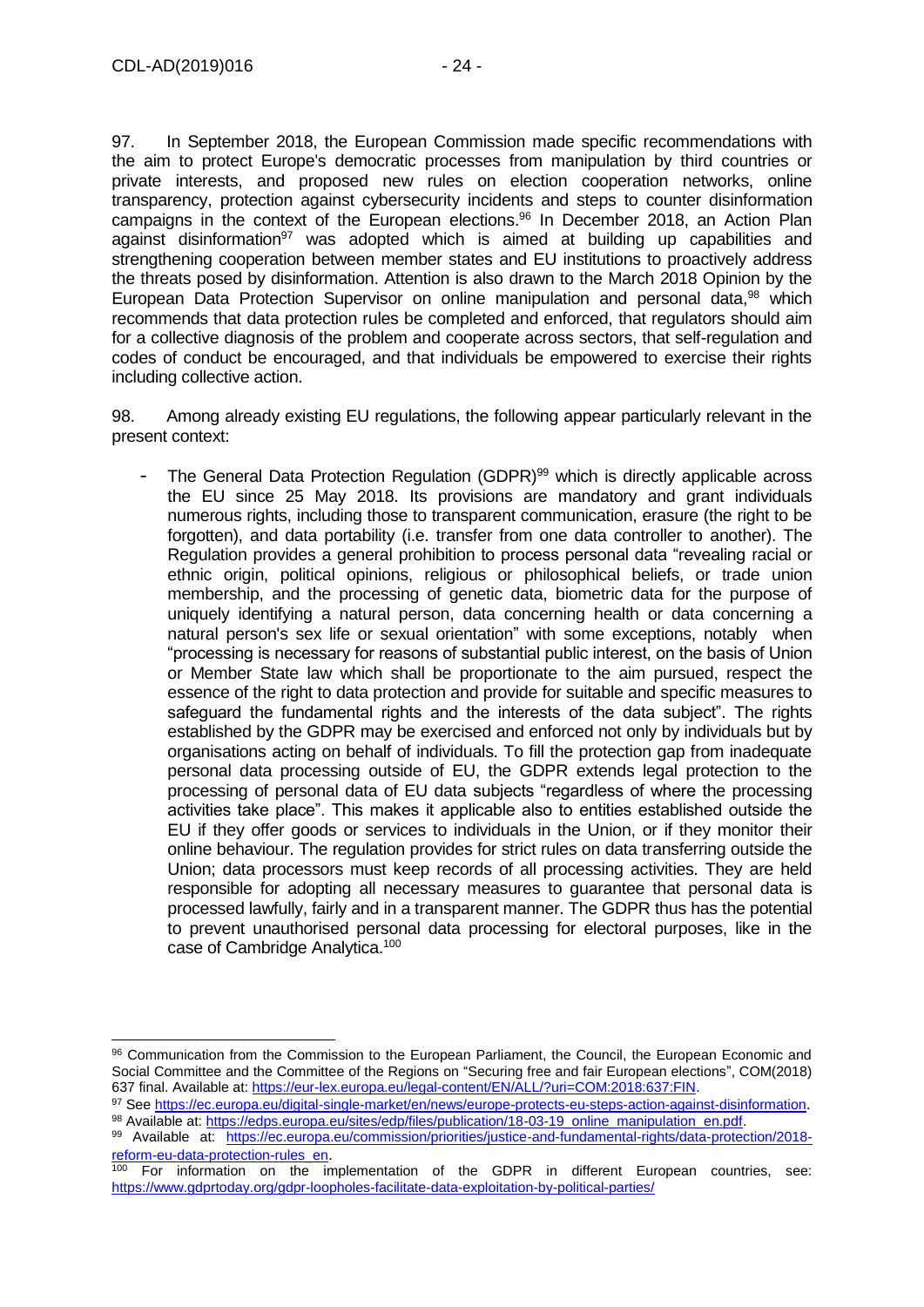- Regulation (EU) 2015/2120 laying down measures concerning open internet access,<sup>101</sup> applicable as of 30 April 2016, creates the individual and enforceable right for end-users in the EU to access and distribute internet content and services of their choice, and enshrines the principle of non-discriminatory traffic management. The enforcement of open internet rules within the EU is the task of national regulatory authorities which should respect the guidelines adopted by the body of European Regulators for Electronic Communications (BEREC) in 2016. Accordingly, it is not up to internet service providers to arbitrate the success or failure of the services and content distributed. The rules enshrine the principle of net neutrality into EU law and seek to prevent the blocking or throttling or discrimination of online content, applications and services.<sup>102</sup>
- Directive 2000/31/EC of the European Parliament and of the Council<sup>103</sup> contains liability exemptions available to certain online service providers including providers of 'hosting' services, on the condition that they act expeditiously to remove or disable access to illegal information that they store *upon obtaining actual knowledge thereof*. In this connection, it should be noted that the European Commission in several recent Communications stressed the need for online platforms to act more responsibly and step up EU-wide self-regulatory efforts to remove illegal content; on 1 March 2018, it adopted the Recommendation on measures to effectively tackle illegal online content<sup>104</sup> which is directed at member states and hosting service providers, and which is aimed at enhancing transparency and the accuracy of notice-and-action mechanisms.

#### <span id="page-24-0"></span>**C. Examples at the national level**

99. Several States have recently adopted – or are planning to adopt – legislation to regulate online content and to counter politically loaded disinformation in their elections. Germany acted first<sup>105</sup> by obliging internet intermediaries (such as Facebook, Instagram, Twitter or YouTube) to promptly remove upon complaint any illegal content designated as such in the Criminal Code; obviously illegal content must be blocked or deleted within 24 hours. Offences range from hate speech and certain defamatory offences to content amounting to a threat to the constitutional order or national security, etc., which can have a direct impact on public debate and opinion especially during times of elections (the law is a general one, it is not specific to electoral campaigns). The Network Enforcement Act which took effect in the beginning of 2018 provides for fines up to  $\epsilon$  50 million, which are applicable even if the offence was not committed in Germany.

100. In November 2018, the French Parliament adopted a law to combat manipulation of information<sup>106</sup> during electoral periods, which aims to identify and stop deliberate allegations of a false or misleading fact on an online platform in the three-month period before an election. Under the new legislation, platforms are subject to an obligation of transparency: they must give clear, correct and transparent information on their own identity and quality or of that of the third party for which it sponsors the content; they must also make public the amount received in exchange for sponsoring the content. A prosecutor, any person with legal interest in bringing the case before a judge on the basis of urgency, parties or candidates may complain about an

<sup>-</sup><sup>101</sup> Available at: [https://eur-lex.europa.eu/legal-content/EN/TXT/?uri=celex%3A32015R2120.](https://eur-lex.europa.eu/legal-content/EN/TXT/?uri=celex%3A32015R2120)

<sup>102</sup> See [https://ec.europa.eu/digital-single-market/en/open-internet-net-neutrality.](https://ec.europa.eu/digital-single-market/en/open-internet-net-neutrality)

<sup>103</sup> Available at: Available at[: https://eur-lex.europa.eu/legal-content/EN/ALL/?uri=CELEX%3A32000L0031.](https://eur-lex.europa.eu/legal-content/EN/ALL/?uri=CELEX%3A32000L0031)

<sup>104</sup> Available at: [https://ec.europa.eu/digital-single-market/en/news/commission-recommendation-measures](https://ec.europa.eu/digital-single-market/en/news/commission-recommendation-measures-effectively-tackle-illegal-content-online)[effectively-tackle-illegal-content-online.](https://ec.europa.eu/digital-single-market/en/news/commission-recommendation-measures-effectively-tackle-illegal-content-online)

<sup>105</sup> [Gesetz zur Verbesserung der Rechtsdurchsetzung in sozialen Netzwerken \(Netzwerkdurchsetzungsgesetz –](https://www.bmjv.de/SharedDocs/Gesetzgebungsverfahren/DE/NetzDG.html) [NetzDG\)](https://www.bmjv.de/SharedDocs/Gesetzgebungsverfahren/DE/NetzDG.html) - Network Enforcement Act, https://germanlawarchive.iuscomp.org/?p=1245.

<sup>106</sup> Loi n° 2018 1202 relative à la lutte contre la manipulation de l'information, https://www.legifrance.gouv.fr/affichTexte.do;jsessionid=EDB587F21F791D8941E5E11E82A0320A.tplgfr22s\_1? cidTexte=JORFTEXT000037847559&categorieLien=id.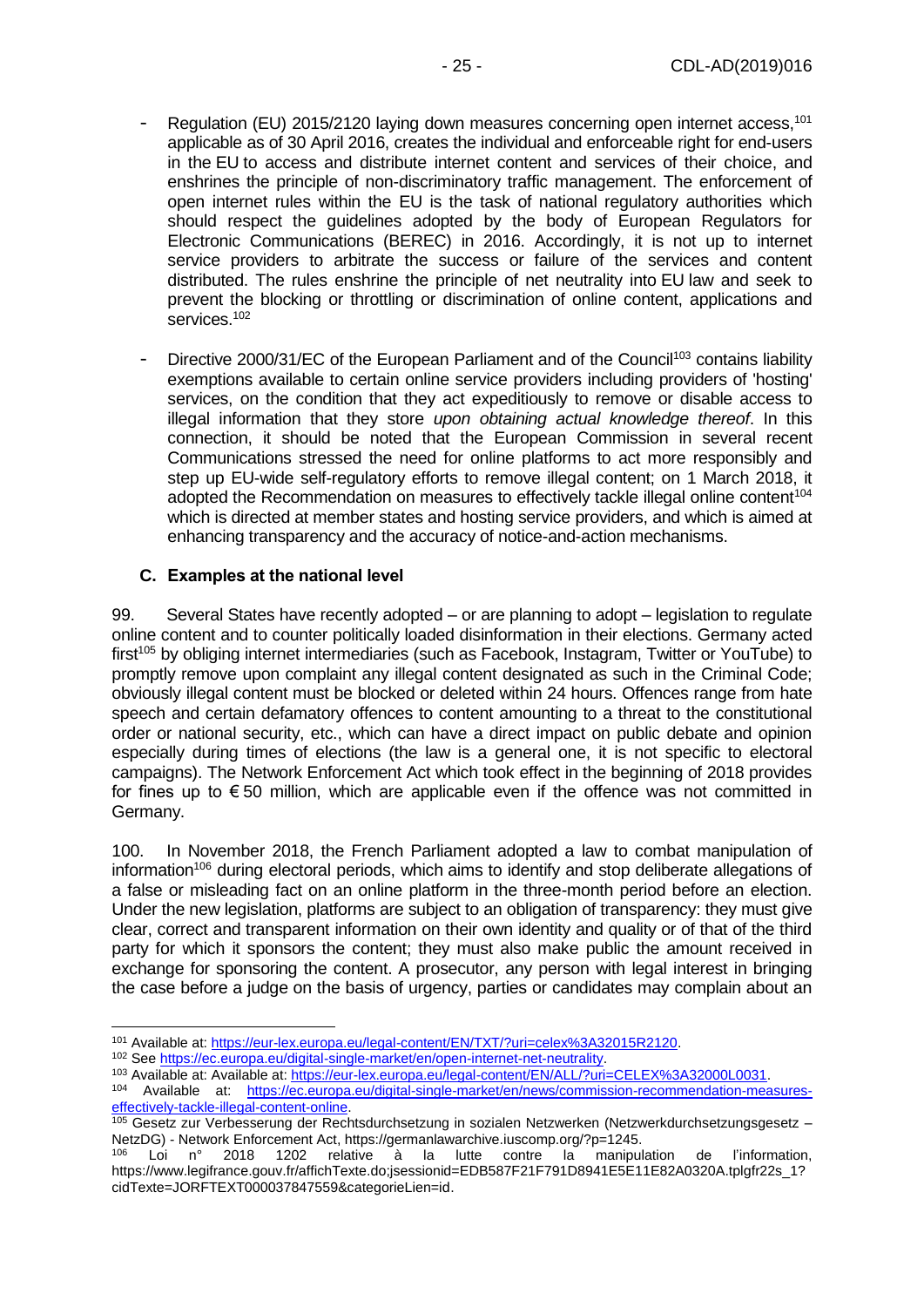item of allegedly false or implausible deliberately, artificially and massively disseminated information online; this notion of artificial and widespread dissemination will be a clue for false information. A judge is obliged to rule on a case of this nature within 48 hours, and has the right to block the publication and to force the platform to stop this campaign. Technical intermediaries, who are persons offering access to communication services, have to promptly remove any illicit content brought to their attention and implement an easily accessible and visible mechanism for persons to notify them of any false news. Moreover, the French Regulatory Broadcast Authority has the right to refuse to sign a convention with a foreign country if the latter's activities could seriously upset the life of the nation by the dissemination of false news or violated pluralism of streams of opinion<sup>107</sup>.

101. Russia<sup>108</sup>. Singapore<sup>109</sup> and the Philippines have directly cited the German law as a positive example as they contemplate or have adopted legislation to remove "illegal" content online.<sup>110</sup>

102. The British Electoral Commission called on increasing transparency for voters with regard to the practice of digital electoral campaigns. It made recommendations about the responsibility of digital campaigns, spending on digital campaigns, transparency on payments for digital campaigns and enforcement of these rules.<sup>111</sup>

103. In the USA, the bipartisan Honest Ads Act presented in October 2017 before the US Congress<sup>112</sup> envisages disclosure and disclaimer rules to online political advertising. While television and radio have long been required to disclose the purchasers and content of all who purchase advertisements on their stations, internet companies have not. The Honest Ads Act would mandate that internet companies reveal the identities and content of advertisements related to elections or campaigns. Specifically, this would be done by amending a decades-old existing campaign finance law from 1971, by adding the phrase "paid internet or paid digital communication" to its list of media forms subject to the law. It would also require any website with at least 50 million monthly viewers - including Facebook, Google, and Twitter - to maintain a public list of any organisation or person who spends at least \$500 in election-related advertisements. An exemption is made for "news story, commentary, or editorial" to ensure that the requirements are not levied on legitimate news reporting or opinion pieces.

 $\overline{112}$ 

 $107$  The French law has been the object of harsh criticism, see e.g. [https://www.euronews.com/2018/11/22/france-passes-controversial-fake-news-law.](https://www.euronews.com/2018/11/22/france-passes-controversial-fake-news-law) In the case of Germany, see e.g. <https://www.dw.com/en/germany-implements-new-internet-hate-speech-crackdown/a-41991590> and <https://www.economist.com/europe/2018/01/13/germany-is-silencing-hate-speech-but-cannot-define-it> .

<sup>108</sup> Federal Law "On information, information technologies, and protection of information" (of 27 July 2006, no. 149-FZ) was adopted on 18 March 2019. It penalises the spread of "unreliable socially important information" that could endanger lives and public health, raise the threat of massive violation of public security etc. This law permits to block the web-page containing such information. On the same day Federal Law no. 30-FZ(the "disrespect law") was adopted, adding Article 15-1-1 to the Federal Law "On information, information technologies, and protection of information" (of 27 July 2006, no. 149-FZ). It penalizes expression which "shows disrespect towards the society, the State, official State symbols … and organs of State power" and which is expressed in "obscene form". The Code of Administrative Offences was amended to introduce fines for publications containing "obscene disrespect" and "fake news".<br>109<br>https:

[https://techcrunch.com/2019/05/09/singapore-fake-news](https://techcrunch.com/2019/05/09/singapore-fake-news-law/?renderMode=ie11&guccounter=1&guce_referrer_us=aHR0cHM6Ly90ZWNoY3J1bmNoLmNvbS8yMDE5LzA1LzA5L3NpbmdhcG9yZS1mYWtlLW5ld3MtbGF3Lw&guce_referrer_cs=oKT9smcHtaNhdWGcU8VGvg)[law/?renderMode=ie11&guccounter=1&guce\\_referrer\\_us=aHR0cHM6Ly90ZWNoY3J1bmNoLmNvbS8yMDE5Lz](https://techcrunch.com/2019/05/09/singapore-fake-news-law/?renderMode=ie11&guccounter=1&guce_referrer_us=aHR0cHM6Ly90ZWNoY3J1bmNoLmNvbS8yMDE5LzA1LzA5L3NpbmdhcG9yZS1mYWtlLW5ld3MtbGF3Lw&guce_referrer_cs=oKT9smcHtaNhdWGcU8VGvg) [A1LzA5L3NpbmdhcG9yZS1mYWtlLW5ld3MtbGF3Lw&guce\\_referrer\\_cs=oKT9smcHtaNhdWGcU8VGvg;](https://techcrunch.com/2019/05/09/singapore-fake-news-law/?renderMode=ie11&guccounter=1&guce_referrer_us=aHR0cHM6Ly90ZWNoY3J1bmNoLmNvbS8yMDE5LzA1LzA5L3NpbmdhcG9yZS1mYWtlLW5ld3MtbGF3Lw&guce_referrer_cs=oKT9smcHtaNhdWGcU8VGvg)

https://mediawrites.law/fake-news-law-passed-in-singapore-protection-from-online-falsehoods-and-manipulationact/

<sup>110</sup> See<https://www.hrw.org/news/2018/02/14/germany-flawed-social-media-law> .

See https://www.electoralcommission.org.uk/ data/assets/pdf file/0010/244594/Digital-campaigning[improving-transparency-for-voters.pdf](https://www.electoralcommission.org.uk/__data/assets/pdf_file/0010/244594/Digital-campaigning-improving-transparency-for-voters.pdf) .

https://www.congress.gov/search?q=%7B%22source%22%3A%22legislation%22%2C%22search%22%3A%22H onest%20Ads%20act%22%7D&searchResultViewType=expanded.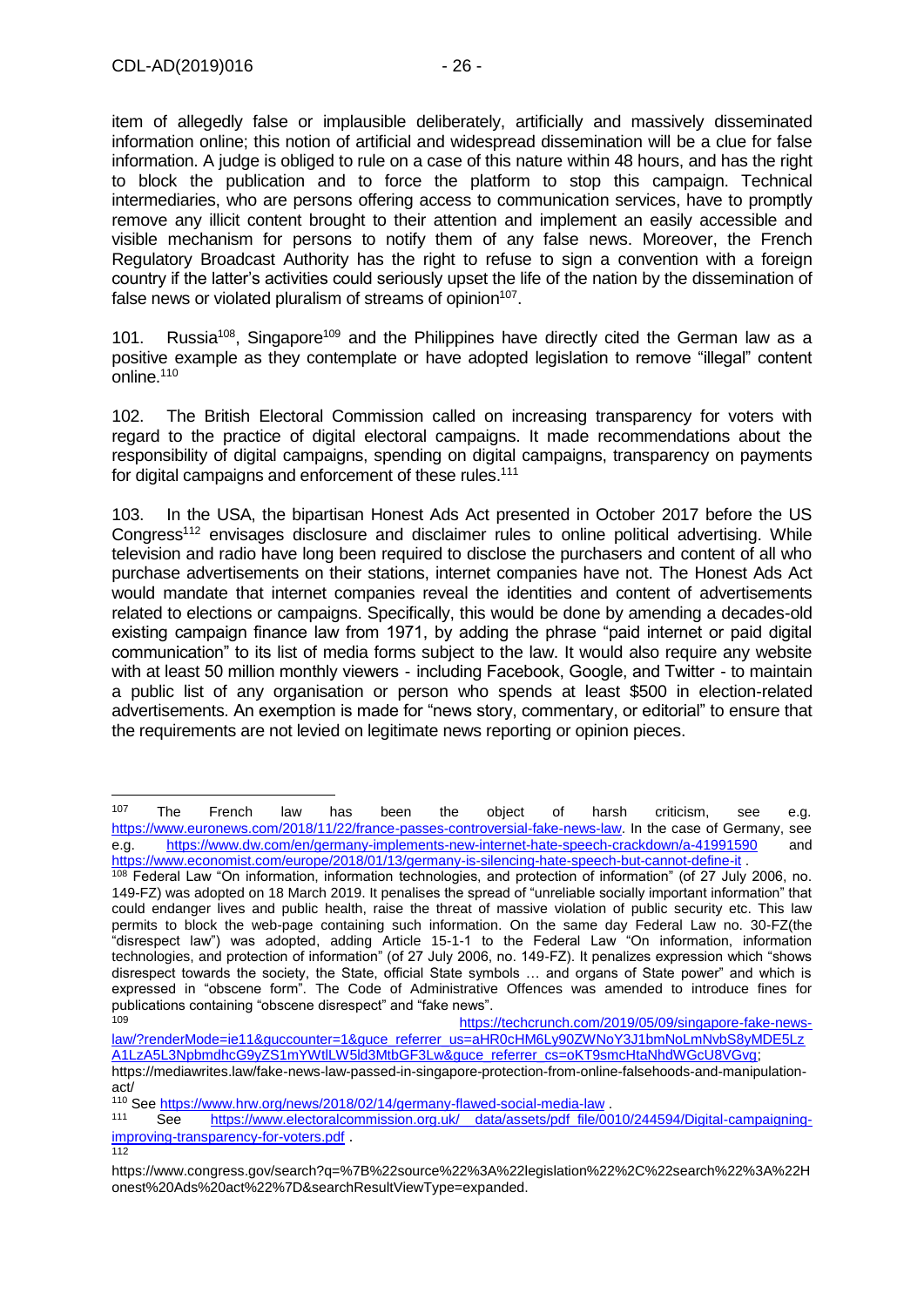104. In some countries, specialised units to combat information disorder have been or are being created, for example:

- a) In the United Kingdom it is planned to set up a national security communications unit to tackle "fake news" disinformation.
- b) In the Czech Republic, the Centre Against Terrorism and Hybrid Threats, part of the Interior Ministry, it is a specialised analytical and communications unit that monitors threats directly related to internal security, which implies a broad array of threats and potential incidents relative to terrorism, soft target attacks, security aspects of migration, extremism, public gatherings, violation of public order and different crimes, but also disinformation campaigns related to internal security. It also develops proposals for substantive and legislative solutions that it also implements where possible and disseminates information and spread awareness about the given issues among the general and professional public.

105. Cooperation among electoral authorities, academics and practitioners has been fostered in Brazil in order to assess the true impact and efficiency of adopted measures, through the Advisory Council for Internet and Elections that advises the Electoral Tribunal. Panama and Mexico<sup>113</sup> are examples of countries where operators and platforms have been cooperating with electoral authorities in order to detect threats and to spread official information.

106. Fact-checking<sup>114</sup> has been developing in many countries<sup>115</sup> and in some of them. networks of fact-checkers have been set up; an interesting example is "#Verificado2018", a group of journalists, civil society and academic partners that sought to debunk viral misinformation, fact check politicians' claims and combat fake news for the 2018 electoral federal process in Mexico. Spain also established a special fact-checking unit during the last elections.<sup>116</sup>

### <span id="page-26-0"></span>**VII.E-Challenges to democracy and human rights**

107. The holding of democratic elections, hence the very existence of democracy are impossible without respect for human rights, particularly the freedom of expression and of the press and the freedom of assembly and association for political purposes, including the creation of political parties. Respect of these freedoms is vital particularly during election campaigns. Restrictions on these fundamental rights must comply with the European Convention on Human Rights and, more generally, with the requirement that they have a basis in law, are in the general interest and respect the principle of proportionality. Clear criteria for balancing the competing rights should be set out in the legislation and effectively implemented through electoral and ordinary justice mechanisms.

108. Several specific notions of democracy are affected by the use of digital technologies. First, new information technologies - the electronic vote and the formation and actualisation of centralised registers of voters for example - make an impact on *electoral democracy*, understood as the institutional activities and infrastructure that make elections possible, and commonly known in the internet context as "e-government". Second, the internet and new information technologies have the potential to allow for greater transparency and accountability, as well as for broader and more efficient forms of political participation, extending the reach of

<sup>&</sup>lt;sup>113</sup> INE (Instituto Nacional Electoral) of Mexico, during the preparation of the 2018 elections, entered into cooperation agreements with Facebook, Twitter and Google; see INE, Democracia en riesgo, Elecciones en tiempos de desinformación, Estrategia y acciones implementadas para enfrentar la desinformación deliberada en las elecciones mexicanas de 2018.

<sup>114</sup> Cf. Lazer et al., 2018.

<sup>115</sup> See e.g. the Appendix of the CoE Information Disorder Report 2017 which lists European fact-checking and debunking initiatives. See als[o https://reporterslab.org/fact-checking/.](https://reporterslab.org/fact-checking/)

<sup>116</sup> [https://elpais.com/politica/2019/03/10/actualidad/1552243571\\_703630.html.](https://elpais.com/politica/2019/03/10/actualidad/1552243571_703630.html)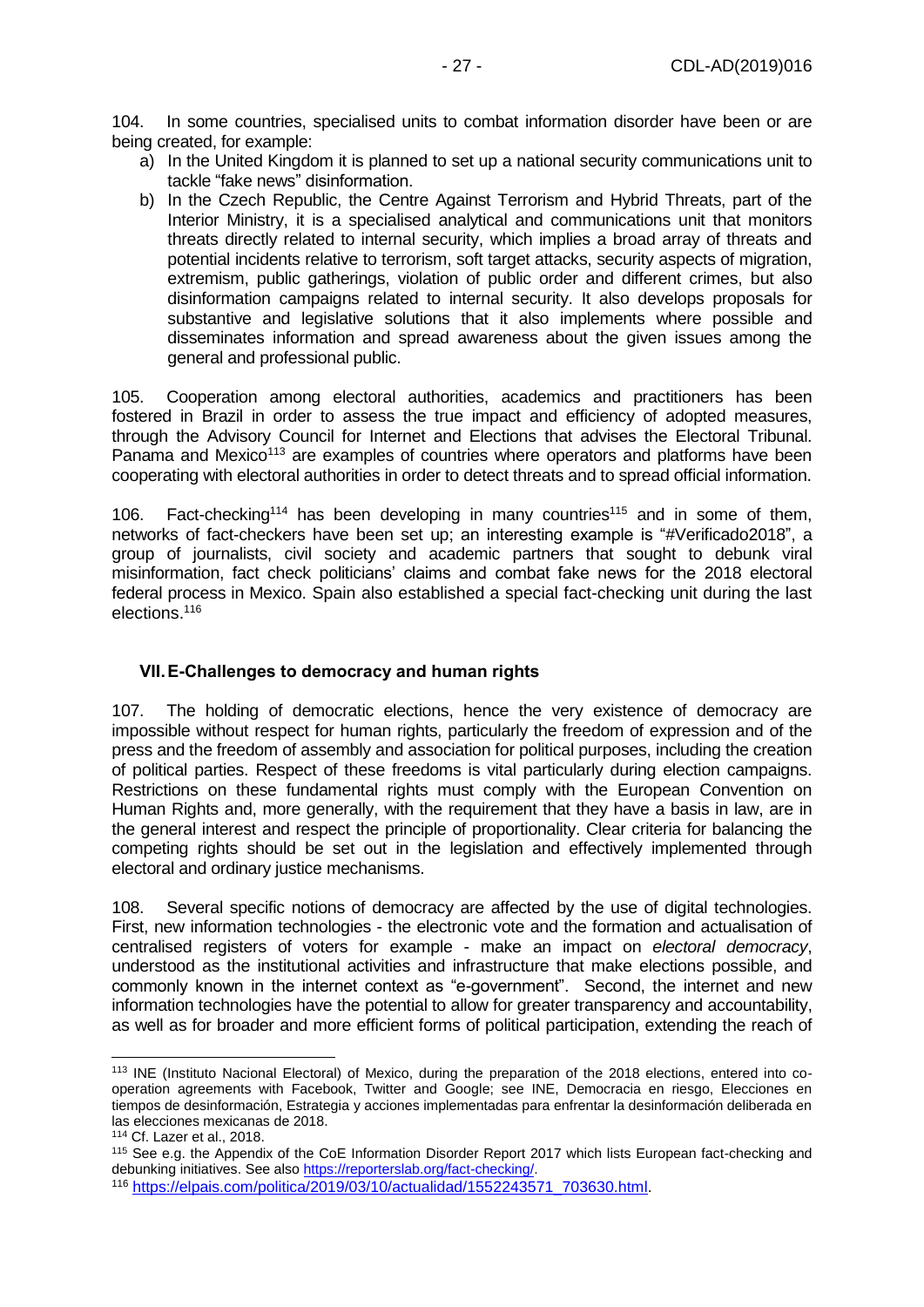the "public sphere"; in this sense, they impact on *deliberative democracy*, which refers to participation by individuals in open debate in the belief that it will lead to better decisions on matters of common concern<sup>" 117</sup> Finally, to the extent that these technologies facilitate a process whereby large disorganised groups of people organise and act to address specific social, economic or political issues, they may be seen as having an influence on the so-called "*monitory democracy", defined as "*the public accountability and public control of decision makers, whether they operate in the field of state or interstate institutions or within so-called non-governmental or civil society organisations, such as businesses, trade unions, sports associations and charities".<sup>118</sup> To the extent that the citizens' capacity to survey and selforganise for political purposes depends both on the information they can access and on their possibilities to deliberate and agree on a common agenda, the monitory democracy variables may be considered as embedded in the deliberative democracy category.

### **A. Challenges to electoral democracy**

<span id="page-27-0"></span>109. As mentioned earlier, the concept "*electoral democracy"* refers to the institutional activities and infrastructure that make elections possible. From the organisation of the election itself, to the creation and administration of voters' registers or the implementation of electronic ballots and internet voting, the electoral aspect of democracy sets the material and institutional conditions necessary to translate the popular suffrage into the appointment of representatives or the approval of laws and public policies. The proper maintenance of electoral registers, for example, is crucial to the realization of the principle of universal suffrage; the strict observance of the voting and counting procedures is crucial to the realization of the principle of free suffrage.

110. If on the one hand the use of digital technologies may make democratic processes more accessible to all citizens, it may also bring about obstacles to the exercise and development of electoral democracy, entailing new forms of undue interference with the right to vote and the right to stand for election (Article 3 of Protocol 1 ECHR), the right to freedom of expression (Article 10 ECHR) and the right to respect for private life (Article 8 ECHR).

111. According to the Communications Security Establishment (CSE) of the Government of Canada, "[a]dversaries worldwide use cyber capabilities… against elections… to suppress voter turnout, tamper with election results, and steal voter information… against political parties and politicians... to conduct cyberespionage for the purposes of coercion and manipulation, and to publicly discredit individuals… [and] against both traditional and social media… to spread disinformation and propaganda, and to shape the opinions of voters".<sup>119</sup> Furthermore, the CSE

<sup>117</sup> Laidlaw 2015, p. 10-11.

<sup>118</sup> John Keane, The Life and Death of Democracy,2009. The definition of "monitory democracy" is given at [http://thelifeanddeathofdemocracy.org/glossary/monitorydemocracy/.](http://thelifeanddeathofdemocracy.org/glossary/monitorydemocracy/)

<sup>119</sup> CSE 2017. We have seen several examples of these interventions around the world:

<sup>•</sup> "In June 2016, the US state of Arizona shut down its voter registration system for nearly a week after adversaries attempted to gain access to the system. The next month, in Illinois, the state election agency took down its website for two weeks after discovering tens of thousands of voter records (e.g. names, addresses, and driver's licence numbers) were suspected to have been viewed by the adversaries" (Nakashima, as referred by the CSE).

<sup>•</sup> "Responding to perceived software vulnerabilities in its vote tabulation machines and warnings that the election may be targeted by Russia, the Netherlands amended voting procedures in their most recent election. To avoid the possibility of adversaries interfering with the election, all votes were hand-counted" (Escritt, as referred by the CSE).

<sup>•</sup> "In December 2016, adversaries gained access to the website of Ghana's Central Election Commission during the general election as the votes were being counted. An unknown adversary tweeted fake results that the incumbent candidate had lost. The electoral commission then sent out its own tweets claiming these results to be false. While the outcome of the election was not altered, this incident served to sow confusion in the minds of many voters" (BBC News, as referred by the CSE).

<sup>•</sup> "In the last US presidential election, both major political parties were subjected to cyberespionage attempts by Russia. Russian operatives used cyber capabilities to gain access to the emails of key political staff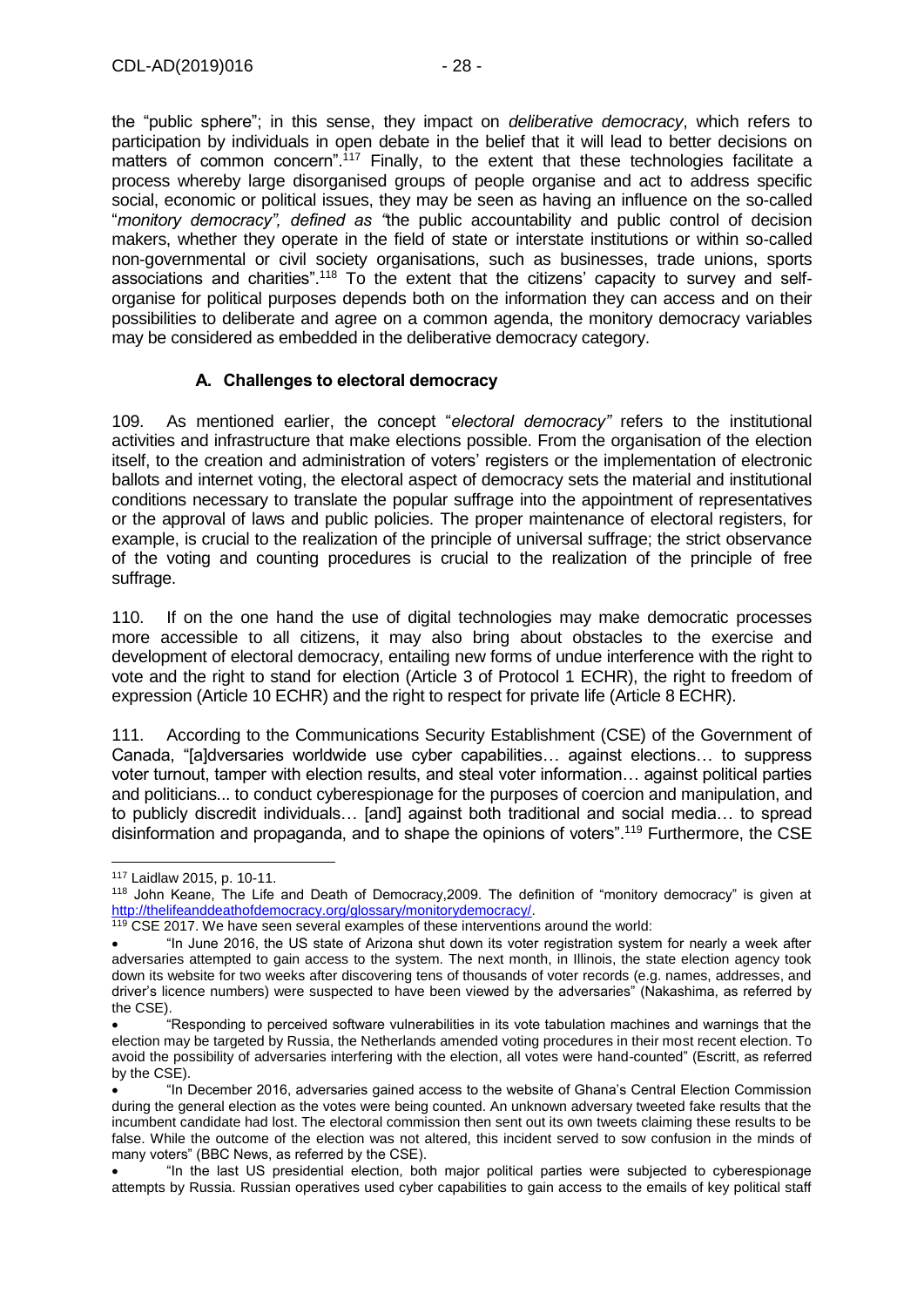estimates that "it is highly probable that cyber threat activity against democratic processes worldwide will increase in quantity and sophistication" over the next years for the following reasons:<sup>120</sup>

- *Many effective cyber capabilities are publicly available, cheap, and easy to use.*
- *The rapid growth of social media, along with the decline in longstanding authoritative sources of information, makes it easier for adversaries to use cyber capabilities and other methods to inject disinformation and propaganda into the media and influence voters.*
- *Election agencies are, increasingly, using the internet to improve services for voters. As these services move online, they become more vulnerable to cyber threats.*
- *Deterring cyber threat activity is challenging because it is often difficult to detect, attribute, and respond to in a timely manner. As a result, the cost/benefit equation tends to favour those who use cyber capabilities rather than those who defend against their use.*
- *Finally, there is a dynamic of success emboldening adversaries to repeat their activity, and to inspire copycat behaviour."*

112. The Council of Europe Convention on Cybercrime ETS 185 of 2001 ("Budapest Convention") and the current work on a 2nd Additional Protocol to this treaty show that many states have understood the risks.<sup>121</sup>

113. From a cybercrime perspective, threats to electoral democracy may involve at least two types of interference. One type is attacks against the confidentiality, integrity and availability of election computers and data, including:

- compromising voter databases or registration systems, for example, through hacking of computer systems or deleting, altering or adding data;
- tampering with voting machines to manipulate results;
- interfering with the functioning of systems (for example, a distributed denial of service attack on election day);
- illegally accessing computers to steal, modify or disseminate sensitive data such as, for example, the theft of data from election campaign computers for use in information operations.

114. Such attacks clearly represent forms of cybercrime as defined in the Budapest Convention on Cybercrime, such as illegal access to computer systems (Article 2), illegal interception (Article 3), data and system interference (Articles 4 and 5) and others. The currently more than sixty Parties to this treaty have transposed these provisions into their domestic law.

115. As mentioned earlier, these attacks amount to an interference with several fundamental rights guaranteed by the ECHR and other international human rights instruments. They may be

working on the Democratic Party campaign. The emails were subsequently leaked to embarrass the Democratic Party candidate" (ODNI, as referred by the CSE).

<sup>•</sup> "According to media reports, French intelligence believes that social botnets were used to influence the presidential election. Certain social media accounts, the same ones that were active during last year's US election, were promoting false and defamatory information against a leading candidate. In the final days of the election, one party was also victimised by the unauthorised release of thousands of campaign-related emails" (Auchard, as referred by the CSE).

<sup>•</sup> "Cyberwarfare, once a largely hypothetical threat, has become a well-documented reality, and attacks by foreign states are now a credible threat to a national online voting system. As recently as May 2014, attackers linked to Russia targeted election infrastructure in Ukraine and briefly delayed vote counting" (Springall *et al.*  2014).

 $^{120}$  CSE 2017.<br> $^{121}$  "Cybercrime" 121 in the election process: the role of the Budapest Convention", [http://www.venice.coe.int/files/15EMB/Alexander\\_Seger.pptx](http://www.venice.coe.int/files/15EMB/Alexander_Seger.pptx)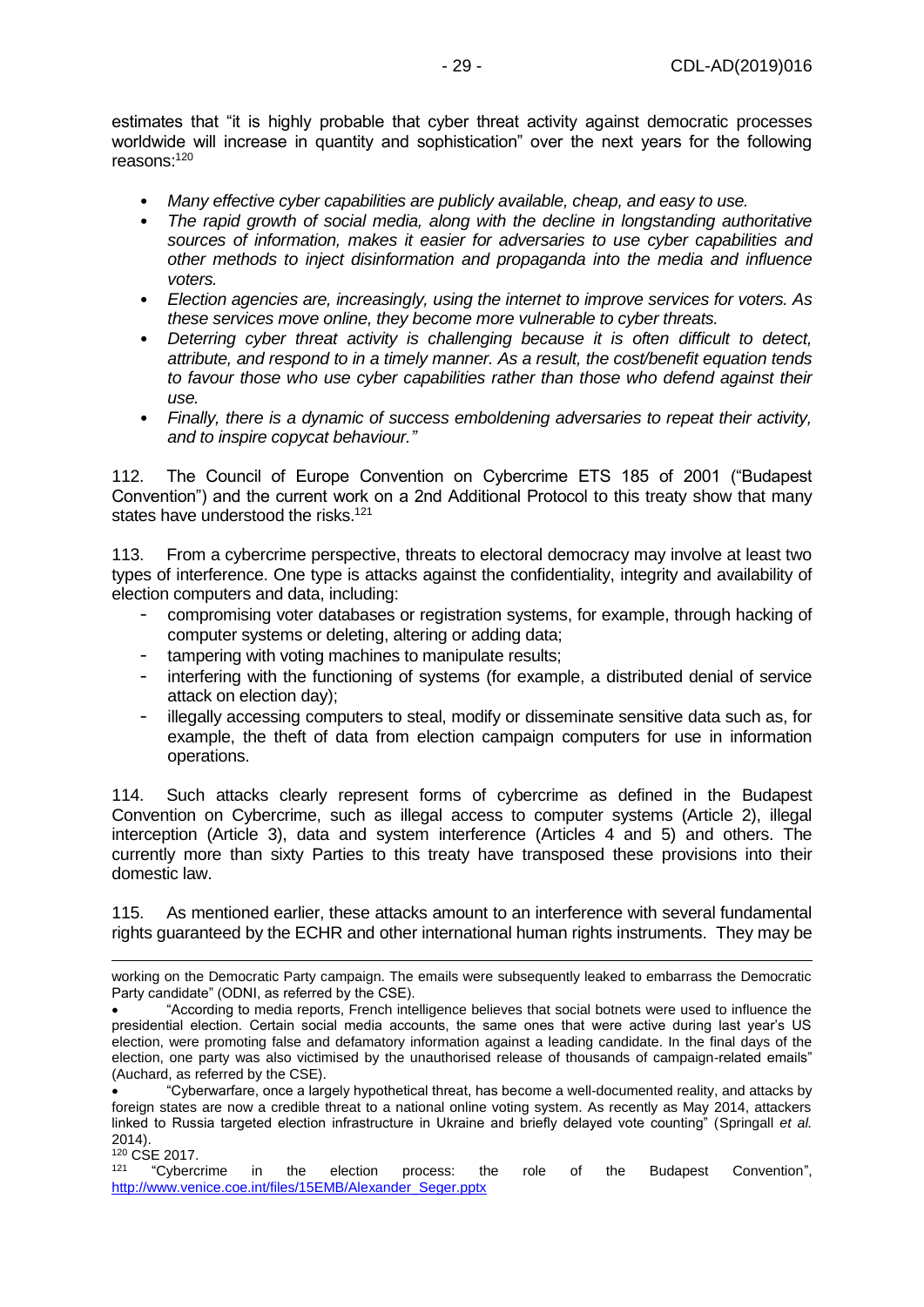carried out by governments, political parties/candidates, foreign powers and private actors. In this respect, it needs to be stressed that under the ECHR states have a positive obligation to ensure free and secure elections and to guarantee human rights such as the right to private life and the freedom of expression.

**116.** A second type of attack involves (dis-)information operations – which do not constitute cybercrime but violate the rules on the protection of personal data, on political finances, on media coverage or on the broadcasting of elections, that is, rules to ensure free, fair and clean elections. The evidence that such rules are broken often takes the form of electronic evidence, that is, it is evidence found on computer systems. It is essential, therefore, that states provide their criminal justice authorities with the necessary powers to secure such evidence. Parties to the Budapest Convention are required to do so under Articles 16 to 21.

117. International standards indeed point to a responsibility of the States to prevent inequality in media coverage of electoral campaigns and to ensure that citizens are informed on political parties in order to make an informed free political choice of their representatives. In addition to their obligations not to unduly interfere with the enjoyment of fundamental rights, States also have positive obligations to prevent that violations be committed by third parties. A fair balance needs to be provided by conflicting rights. The undue use of the voters' registry data for electoral purposes or the excessive disclosure of a candidate's personal information in the heat of a political campaign are common scenarios of such conflicts. Most democracies would deem the first scenario as a clear violation of the right to privacy and a breach to electoral equity, even if political parties have the right to access such information. It may be argued however that the nature of the democratic debate would allow for an extended permissiveness of the political right of expression over the candidate's right to privacy, provided that those expressions do not clearly constitute defamation or slander. Contemporary democracies are used to these scenarios and have produced a rather abundant set of rulings and national legislation on the matter.

118. For at least two decades, several countries have experimented with internet voting to strengthen political rights. For instance, in the year 2000, Switzerland launched the project "vote électronique" to test its reliability. Since then, the country has conducted more than 150 trials at the federal level and some cantons have made e-voting available for their citizens. In 2008, Norway also started testing internet voting and made some trials during the 2011 municipal elections and the 2013 parliamentary elections. In Canada, internet voting is available in some provinces (Ontario and Nova Scotia) since 2003. Perhaps the most successful experiment has been carried out by Estonia, where discussions about internet voting began in 2001 and since 2005 it has been considered as an additional and legally binding form of voting.<sup>122</sup>

119. Notwithstanding the success of some trials, the use of the internet for casting votes has raised several security concerns. "Estonia was the first country in the world to use internet voting nationally, and today more than 30% of its ballots are cast online", but researchers from the University of Michigan and the Open Rights Group have found "that the [Estonian] I-voting system has serious architectural limitations and procedural gaps that potentially jeopardise the integrity of elections" to the extent that "attackers could target the election servers or voters' clients to alter election results or undermine the legitimacy of the system." Their concerns were such that they concluded that "[s]omeday, if there are fundamental advances in computer security, the risk profile may be more favorable for internet voting, but we do not believe that the I-voting system can be made safe today".<sup>123</sup>

120. In this context, it should be stressed that it may be that misinformation and blanket digital interference with political discourse is aimed not a subverting the mechanics of the

<sup>-</sup><sup>122</sup> ACE Project 2018.

<sup>123</sup> Springall *et al.* 2014.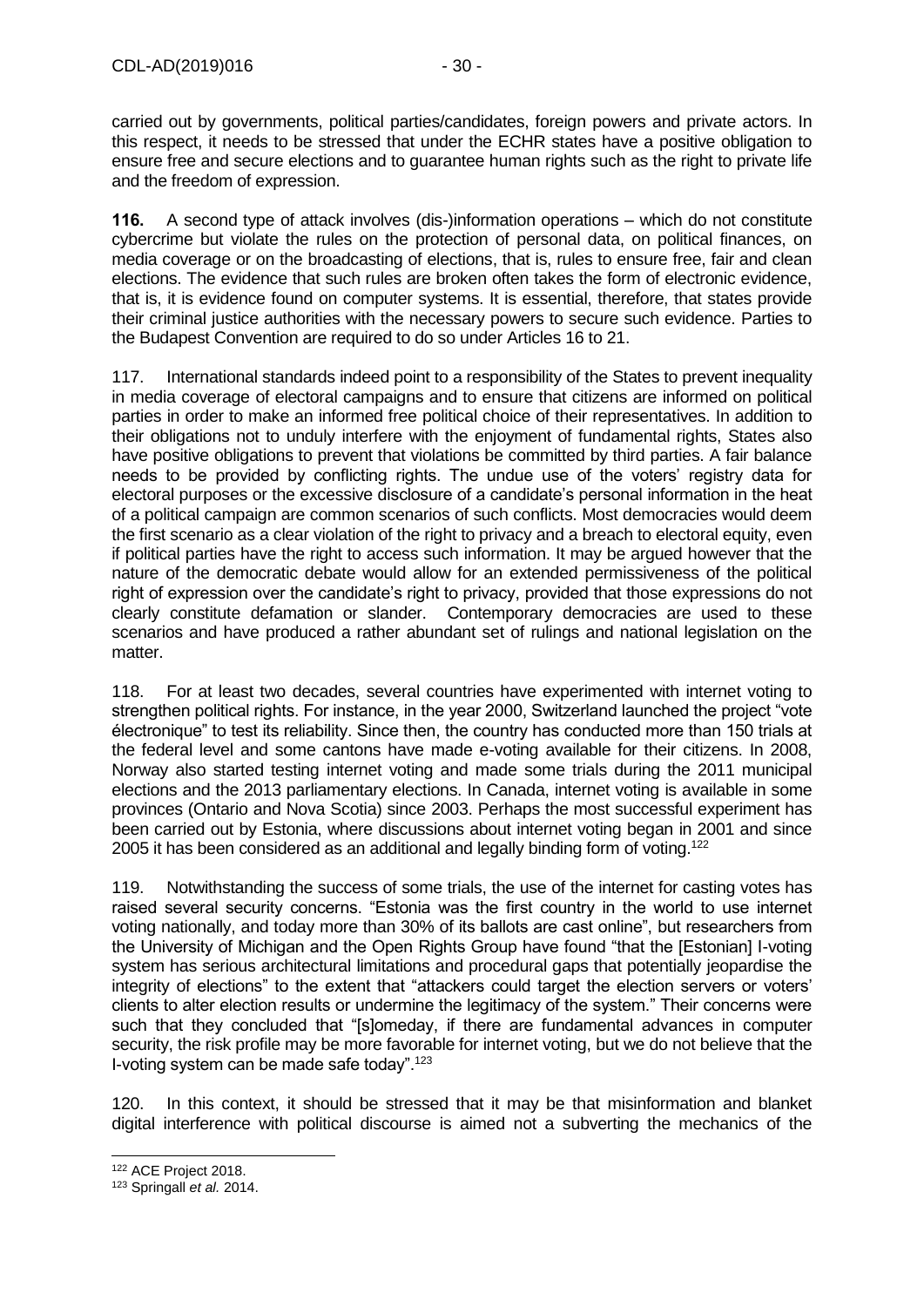election itself but rather at undermining public trust in the process and public trust in the political system. The openness of a liberal democracy is a strength but also a vulnerability. Digital technologies should not be allowed to sap the confidence of the public in the electoral process, hence the necessity of reassuring the public about the security of such technologies. To this end, digital technologies should be introduced gradually and may be combined with traditional methods. Innovation cannot come at the cost of legal requirements, including security.

**121.** These challenges need to be addressed from an interdependent stance, which means to that (1) the transnational nature of the problem and (2) the essential role played by the gatekeepers of information highways (i.e. internet service providers) to investigate and prosecute cybercrimes must be recognized. The international framework needs to be strengthened in order to establish more efficient mechanisms of transnational cooperation among nations and private actors, and, if possible, to procure a greater uniformity among national legislations. In the end, the solution seems to be "to adapt the constitutional framework of modern democracies" to the new electronic environment in which cybercrime thrives and in which governments, corporations and citizens interact and make democracies possible.<sup>124</sup>

#### **B. Challenges to deliberative democracy**

<span id="page-30-0"></span>122. The principle of free suffrage is grounded on the freedom of voters to form an opinion. This freedom, which partly overlaps with equality of electoral opportunity, requires the state, and public authorities generally, to honour their duty of even-handedness, particularly where the use of the mass media, billposting, the right to demonstrate on public thoroughfares and the funding of parties and candidates are concerned.<sup>125</sup> The freedom to form an opinion includes the right to be correctly informed before making a decision, the right to private online browsing and the right to make confidential communications on the internet. The monitoring of people's online activity without their consent and for the purpose of understanding and exploiting their behavioral paths undermines these rights.

123. Technology is changing the way electoral campaigns are managed. The internet is a powerful platform for political parties to present their agenda to the electorate and to mobilise a larger support base for their causes. The cost of communicating with voters can be substantially lower via this medium than via broadcast media, given the availability of free blog and video sharing platforms and social media. Small political parties with limited resources and independent candidates in particular can benefit from this type of communication.

124. However, the changes in the production and consumption of election-related content pose challenges for established institutions and principles of regulation of election communications such as freedom of association, spending limits and regulation of political advertising. They undermine the ability of existing regulation to maintain the level playing field in electoral communication between new and established, rich and poor, corporate and civil society campaigns. New intermediaries and platforms now occupy the important gatekeeper positions once occupied by journalists, but have not yet adopted the ethical obligations of the media. This presents a threat to elections and potential for corrupt practices to emerge. The CoE Election Study 2017 identifies a number of concerns for the fairness and legitimacy of electoral processes, such as the lack of transparency of campaigning, spending, messages and algorithms used in digital advertising, large-scale invasions of privacy, lack of journalism filter to fact-check political messages, the increased amount of disinformation, and lacunas in electoral campaigning regulation (e.g. impossibility to enforce silence periods), and which concludes that

<sup>-</sup><sup>124</sup> Mecinas Montiel 2016, p. 427.

<sup>125</sup> Venice Commission, Code of good practice in electoral matters, explanatory report, Free suffrage.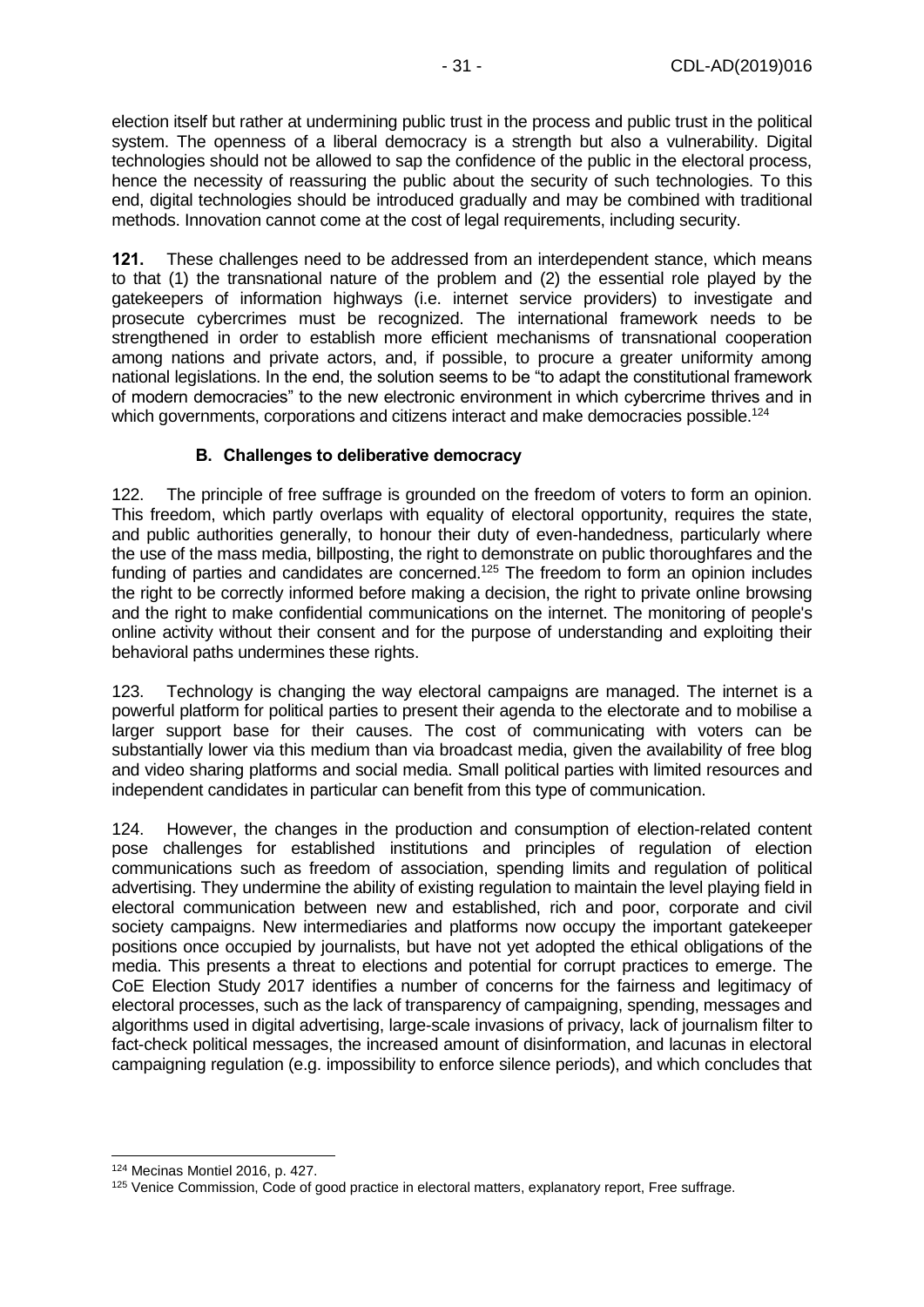"the current regulatory framework no longer suffices for maintaining a level playing field for political contest and for limiting the role of money in elections."<sup>126</sup>

125. Traditional electoral campaigning is being challenged by new forms of communication channels which are not only a help in spreading a message at a low cost but also make use of specific marketing techniques that best adapt to specific sections of the electorate. Mechanisms such as the use of personalized ads and messages, which are applicable to any field of digital marketing, have been recently used in the electoral arena providing some actors who have access to these mechanisms with a non-transparent advantage. Electoral messages have thus become increasingly personalized. Those who design campaigns do not have to think about the majority of the electorate who have already their mind set on how to cast their vote. As such, they can concentrate on small groups of swing voters. The new campaign techniques provide with the possibility of tailored electoral messages somewhat disguised as general, politically neutral messages. Exercising such hidden influence is facilitated by the use of social platforms, not only because of their data processing algorithms but mainly because they provide with the possibility of directly targeting specific groups of profiles with personalized ads and messages, while the targeted users do not detect the personalisation. With the aid of technology, campaigning techniques have shifted to an evolutionary concept of the one to one or the many to many approach: this is what Joseph Pine calls "mass customization".<sup>127</sup> Unlike the traditional mass media, which in principle have a declared political colour which is known to the reader, internet providers do not have a declared political line, so that in the absence of a clear indication that the information provided by them is in fact a partisan political ad, the users may be under the impression that such information is politically neutral.

126. The manipulation of electoral preferences has been examined by Rob Epstein, and more particularly the influence of search engines rankings (especially Google for its predominance) on voting preferences (referred to as Search Engine Manipulation Effect, SEME).<sup>128</sup> According to a 2015 study, higher-ranked items connected with web pages that favor one candidate, have an impact on the opinions of undecided voters.<sup>129</sup> Evidence from five experiments in two countries suggests that "(i) biased search rankings can shift the voting preferences of undecided voters by 20% or more, (ii) the shift can be much higher in some demographic groups, and (iii) such rankings can be masked so that people show no awareness of the manipulation." The authors of the study conclude that "if Google favours one candidate in an election, its impact on undecided voters could easily decide the election's outcome." While the results of this study may need to be corroborated by further research, one might concur with the authors' conclusion that it is "even more disturbing" that "the search-ranking business is entirely unregulated".

127. In this context, it should be borne in mind that search engine rankings are a product of complex algorithms and are not necessarily manipulative in design, but are in fact aiming to provide the most topical, relevant and new results; however, the algorithms can be manipulated by different websites trying to acquire better rankings. In reality, we see that happening, and Google is constantly improving the search algorithm to prevent such intrusions. In any case, whether manipulation is intentional or not, the SEME entails two important consequences for

<sup>-</sup><sup>126</sup> CoE 2017 Election Study; See also the 2018 report on "Disinformation and electoral campaigns" (Doublet, 2018, CDDG(2018)11), which suggests the preparation by the Council of Europe of a broad Programme of Action in this area. It recommended, for example, defining the length of electoral campaigns to avoid the risk of significant digital campaigns before the electoral campaign period; requiring imprints of digital material to know who is behind online platforms; obtaining disclosure of spending made on digital electoral campaign activity by online platforms; banning funding of digital electoral expenditure by a foreign physical or legal person.

<sup>127</sup> PINE, B.J., II. (1993). Mass Customization: The New Frontier in Business Competition. Harvard Business School Press, Boston.

<sup>128</sup> Epstein 2016.

<sup>129</sup> Epstein and Robertson 2015.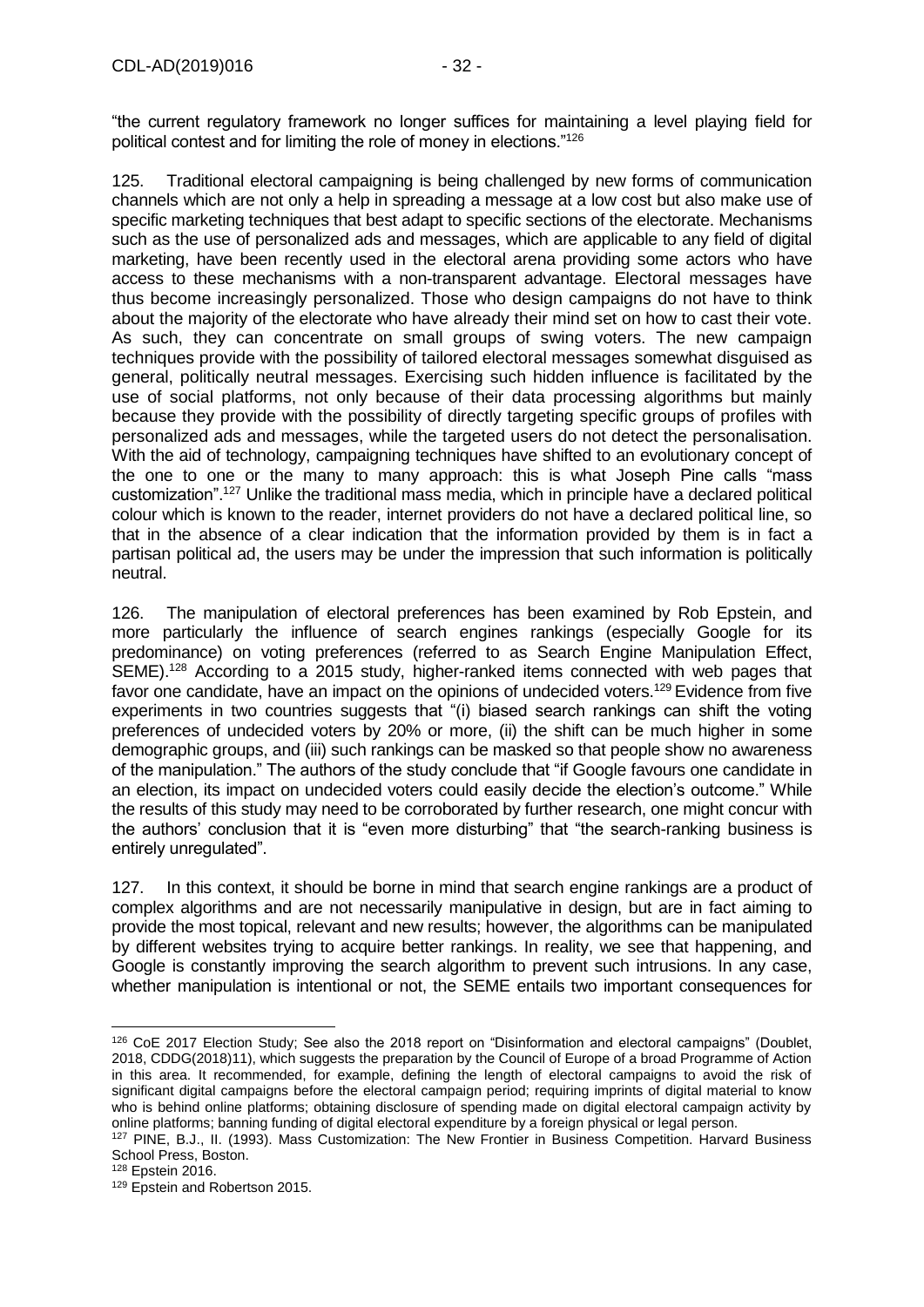democracy: the power to manipulate preferences could be used by private or public actors to affect electoral equity; and the fact that search-engine users are unaware of the criteria (coding) of the ranking mechanisms hinders their capacity to make fully informed decisions, and therefore to exert their freedom of expression.

128. The SEME is not exclusive of online search engines. Social media platforms are also governed by an underlying coding architecture that is not unbiased. Companies like Facebook, Twitter or Instagram, unlike the traditional media, are not politically oriented; they are primarily motivated by commercial interests and design their coding structure according to those interests. In this sense, the algorithms that govern social media foster a partial and sometimes illusory comprehension of politics and democracy, because they provide biased information that reflect the partial interests and behaviour of their users.<sup>130</sup>

129. Indeed, social media and search-engine companies can shape online social interactions not only because they have the power of coding the environments of such interactions, but also because of their capacity to profile ("profiling") and predict their user's attributes and behaviours. These companies can easily access "digital records of behaviour, such as Facebook Likes, browsing histories, search queries, or purchase histories can be used to automatically and accurately predict a range of highly sensitive personal attributes including: sexual orientation, ethnicity, religious and political views, personality traits, intelligence, happiness, use of addictive substances, parental separation, age, and gender".<sup>131</sup> Furthermore, these architects can process such information to create highly accurate profiles of their users, predict their preferences, and even target them with individualised data and advertising in order to promote or discourage specific behaviours.<sup>132</sup>

130. On one side, companies like Facebook or Google commoditise their users' information and sell them in the market. Buyers, on the other side, use such information with little or no accountability to influence consumers and sometimes voters, through "tailored ads based on personal data".<sup>133</sup> That was exactly the case of Cambridge Analytica. The current business model for many websites offers content in exchange for personal data. The fact that people give away their personal information in exchange for free services enables widespread data collection by the websites which may lead to their use and misuse by various actors.

131. Even if it is true that social media users must explicitly accept the general privacy conditions imposed by the social media companies, they have little or no control on who is authorised to "buy" their personal information, or to what uses it should be put. This situation undermines the fundamental right to privacy and personal data protection, because it curbs the user's capacity to impose limits on the use of his/her personal information.<sup>134</sup> In the ruling 292/2000, the Constitutional Tribunal of Spain established that "the fundamental right to the protection of personal data… grants the incumbent with a set of powers to impose on third parties the duty to perform or refrain from performing specific behaviours, which grants the individuals with the power to decide over their data... [a useless power] if the incumbent has no

<sup>-</sup><sup>130</sup> Van Dijck 2013; McChesney 2013.

<sup>131</sup> Graepel *et al*. 2013.

<sup>&</sup>lt;sup>132</sup> For instance, according to an account by Robert Epstein (2016):

*<sup>&</sup>quot;… a [study](http://www.nature.com/nature/journal/v489/n7415/abs/nature11421.html) by Robert M Bond, now a political science professor at Ohio State University and others, published in Nature in 2012, described an ethically questionable experiment in which, on election day in 2010, Facebook sent 'go out and vote' reminders to more than 60 million of its users. The reminders caused about 340,000 people to vote who otherwise would not have. Writing in the [New Republic](https://newrepublic.com/article/117878/information-fiduciary-solution-facebook-digital-gerrymandering) in 2014, Jonathan Zittrain, professor of international law at Harvard University, pointed out that, given the massive amount of information it has collected about its users, Facebook could easily send such messages only to people who support one particular party or candidate, and that doing so could easily flip a close election – with no one knowing that this has occurred. And because advertisements, like search rankings, are ephemeral, manipulating an election in this way would leave no paper trail."*

<sup>&</sup>lt;sup>133</sup> Christopher Wylie, as quoted by Guimón 2018.

<sup>134</sup> Davara 2003, p. 43-44.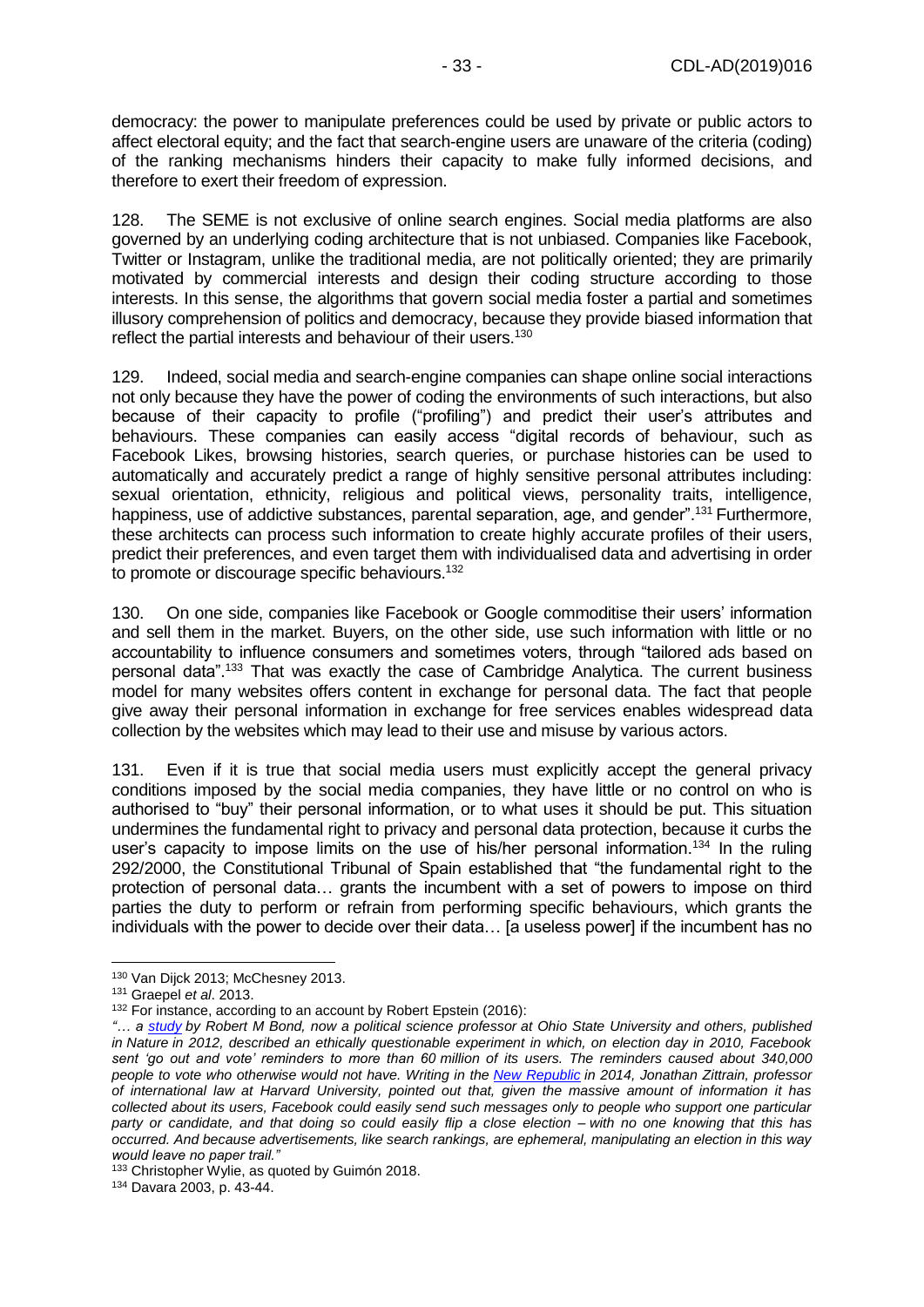knowledge of what information is in the hands of third parties, who are those parties, and to which use will the information be put."<sup>135</sup>

132. The use and abuse of personal data for electoral purposes, cloaked as freedom of commerce, might pose a serious threat to free elections and electoral equity at least in three aspects: first, because private actors might use such information to directly exert undue influence on the electoral competition; second, because internet and social media companies, arguing freedom of commerce, might restrict the access to such information according to their political preferences, hence granting an opaque advantage to some parties or candidates over others; and third, because the commoditisation of personal data represents a challenge to the surveillance of money in political campaigns.

133. The risk to undermine the rights to privacy, free elections/electoral equity and freedom of expression and opinion – and, as some experts argue, even freedom of thought – suggests a need to regulate the commercial rights of internet and social media companies. That said, to completely forbid the "commoditisation of information" would also hinder the development of the internet and, consequently, the access to an apparently limitless source of political information and democratic action. As long as societies do not find new forms to finance the internet, to impose excessive limits on the commoditisation of personal information could curtail fundamental political rights such as freedom of expression and freedom to organise political action. The paradox is that the same technologies that have enhanced the possibilities of expression, are the ones that curtail such possibilities.<sup>136</sup>

134. On the one hand, the right to access the internet is a necessary condition for the full exercise of freedom of expression, which is a necessary condition for the existence of a democratic society.<sup>137</sup> On the other hand, the internet itself poses different sets of threats to democracy. As social media and the internet are not (and should not be) a space located outside legal parameters,<sup>138</sup> there is an urgent need to find solutions to these conflicts of rights that allow for a reasonable protection of privacy, political and commercial rights.

<sup>-</sup><sup>135</sup> As referred by Davara 2003. Own translation.

<sup>136</sup> In the words of Laidlaw (2015, p. xi-xii):*"[T]he communication technologies that enable or disable participation in discourse online are privately owned…Thus, we inevitably rely on these companies to exercise the right to freedom of expression online, and they thereby become gatekeepers to our online experience…*

*Our reliance on these gatekeepers to exercise the right to free speech has had two effects. First, such gatekeepers have increasingly been the target of legal measures designed to capitalise on their capacity to regulate third-party conduct… Second, …speech regulation in cyberspace has largely been left to self-regulation, in much the same way that regulation of the internet in general has been light-touch.... The result is a system of private governance running alongside the law, without any of the human rights safeguards one normally expects of state-run systems, such as principles of accountability, predictability, accessibility, transparency and proportionality".* 

<sup>137</sup> *Lingens v. Austria*, Application no. 9815/82 (ECtHR, 8 July 1986): "freedom of expression, as secured in paragraph 1 of Article 10 (art. 10-1), constitutes one of the essential foundations of a democratic society". Furthermore, in the case of *Ahmet Yıldırım v. Turkey* (Application no. 3111/10, 18 December 2012), the ECtHR has ruled that internet blocking may be "in direct conflict with the actual wording of paragraph 1 of Article 10 of the Convention, according to which the rights set forth in that Article are secured 'regardless of frontiers'". See also Laidlaw (2015, p. 19-21):

*<sup>&</sup>quot;Democracy has always been embodied in the practices of communication, and freedom of expression has consistently been identified by the courts as central to democracy. In Lingens v. Austria, the European Court of Human Rights (ECtHR) famously commented that freedom of expression 'is one of the essential foundations of a democratic society'…* 

*Many states, such as Estonia, Finland, France, Greece and Spain, have legislatively recognised internet access as a fundamental right. In 2003, the Committee of Ministers of the Council of Europe adopted a Declaration affirming the importance of freedom of expression on the internet. Since 2010, we have seen a paradigm shift at an international level in the recognition of human rights in the cyberspace. Access to the internet as a fundamental right received the United Nations (UN) stamp of approval in a report by Frank La Rue, the Special Rapporteur on the promotion and protection of the right to freedom of opinion and expression… This was followed up in 2012 by the UN Human Rights Council passing a resolution affirming internet freedom as a basic human right, in particular the right to freedom of expression".*

<sup>138</sup> Electoral Tribunal of Mexico, g.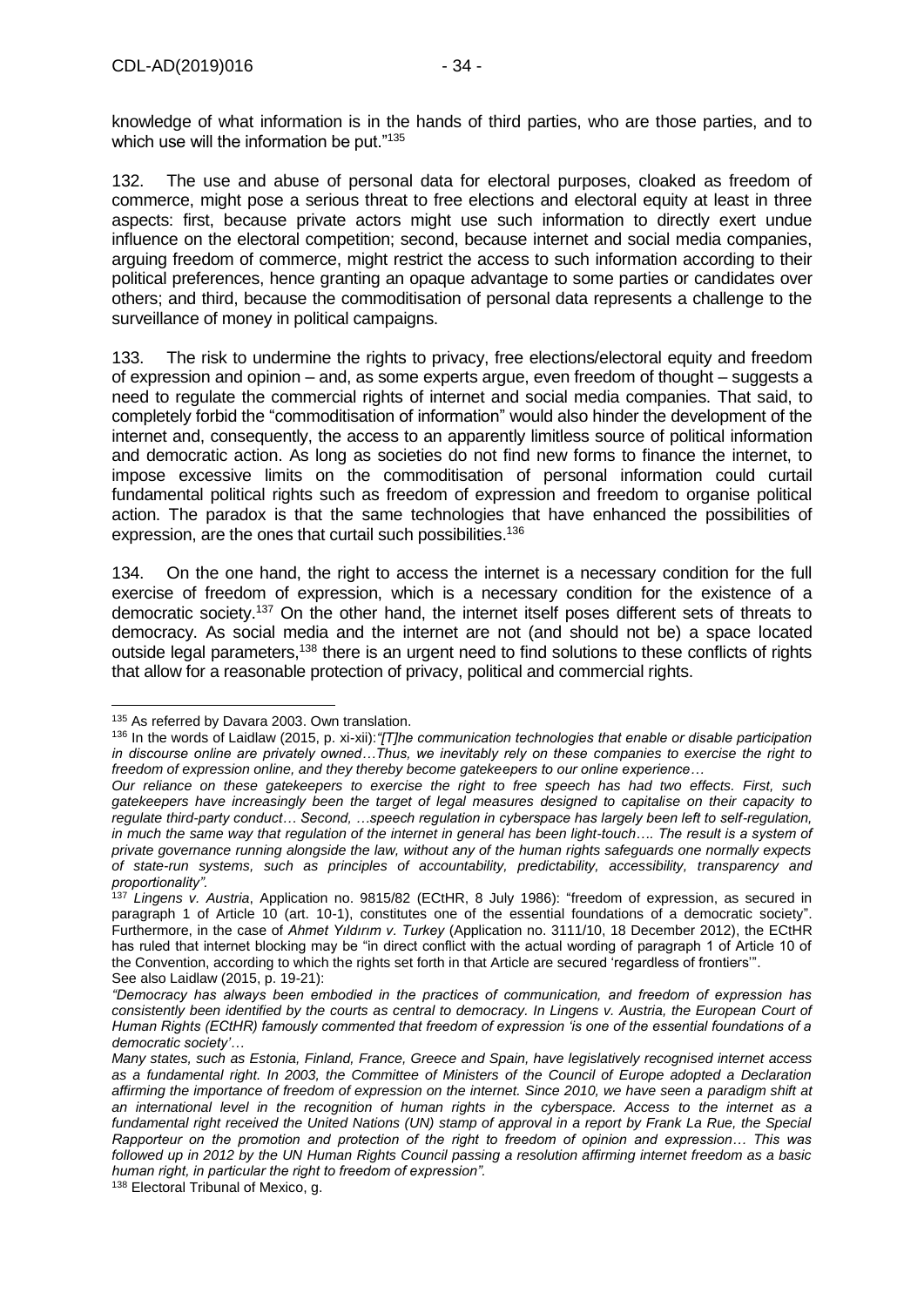135. The lack of or insufficient regulation of the Internet and social media has left users with no legal recourse to protect their data and, most of all, their freedom of expression and democratic rights. On the one hand it is problematic when private technology companies are censoring content which they consider "harmful", without them being accountable and their measures being transparent.

136. On the other hand, the positive responsibility of the state to prevent undue interference by third parties must not lead to undue state intervention, through excessive or undue regulation which can result in undermining the very rights that it is meant to protect. Unjustified state surveillance of private communications and the different ways in which online platforms may be used so as to – intentionally or accidentally – affect the flow of information, directly curb the freedom of expression, hinder democratic dialogue, and infringe the principles of institutional neutrality and electoral equity. While it is understandable, in the context described above, that currently many states have on their agenda to tackle the issue of "fake news" with legislation, this may pose a threat to the fundamental right of freedom of expression and information – bearing in mind that exaggerated speech enjoys protection under international human rights standards such as Article 10 ECHR. Enabling the authorities to interfere with the public discourse may be abused to silence dissidents and prevent discussion which challenges mainstream thought and restricting criticism of societal attitudes. As the Venice Commission emphasised, "the mass media are not the only category that should be entitled to a high level of freedom of expression. Thus, persons who impart information and ideas on matters of public interest and contribute to the public debate on such matters, including members of campaign groups and elected representatives, should be allowed a high level of freedom of expression, including a certain degree of exaggeration and even provocation as long as they act in good faith and exercise due diligence in order to provide accurate and reliable information".<sup>139</sup>

137. The filtering, blocking and take-down of illegal content on the internet in order to combat notably hate crimes and national security, as well as to protect intellectual property and privacy or defamation rights are a necessary but delicate exercise which however may be abused and result in censorship and in illegitimate silencing of political opponents. Any such measures must be in accordance with the law, which includes a precise and narrow definition of the offences in cause,<sup>140</sup> and it must pursue one of the legitimate aims listed in Article 10 ECHR. The criteria of necessity in a democratic society and proportionality must always be respected.<sup>141</sup> Effective judicial review by independent and impartial courts must be guaranteed.

138. As regards "fake news", most of which do not fall under any of the categories that would allow prosecution, alternative means need to be employed, such as fact-checking (which, while not a panacea, is becoming more advanced and effective), media literacy programmes aimed at sensitisation about the problem and recognition of false content, and investments in quality journalism.<sup>142</sup> In this endeavour, state authorities will need the cooperation of both citizenry and internet corporations.

139. At the same time, it must be stressed that any measures to address the information disorder must be designed with great care, so as not to undermine the "net neutrality". This is the founding principle of the internet, whereby ISPs are to treat all online data equally and provide the conditions for unfettered user access, without discrimination based on content or

<sup>-</sup>139 CDL-AD(2013)024, Opinion on the legislation pertaining to the protection against defamation of the Republic of Azerbaijan, para. 37.

<sup>&</sup>lt;sup>140</sup> See for example Venice Commission, Opinion the Federal law on combating extremist activity of the Russian Federation, CDL-AD(2012)016.

<sup>141</sup> See for example Venice Commission, Opinion on law no. 5651 on regulation of publications on the internet and combating crimes committed by means of such publication ("the internet law") of Turkey, CDL-AD-2016)011.

<sup>&</sup>lt;sup>142</sup> Cf. the CoE Information Disorder Report 2017 which offers more than 30 recommendations for different stakeholders.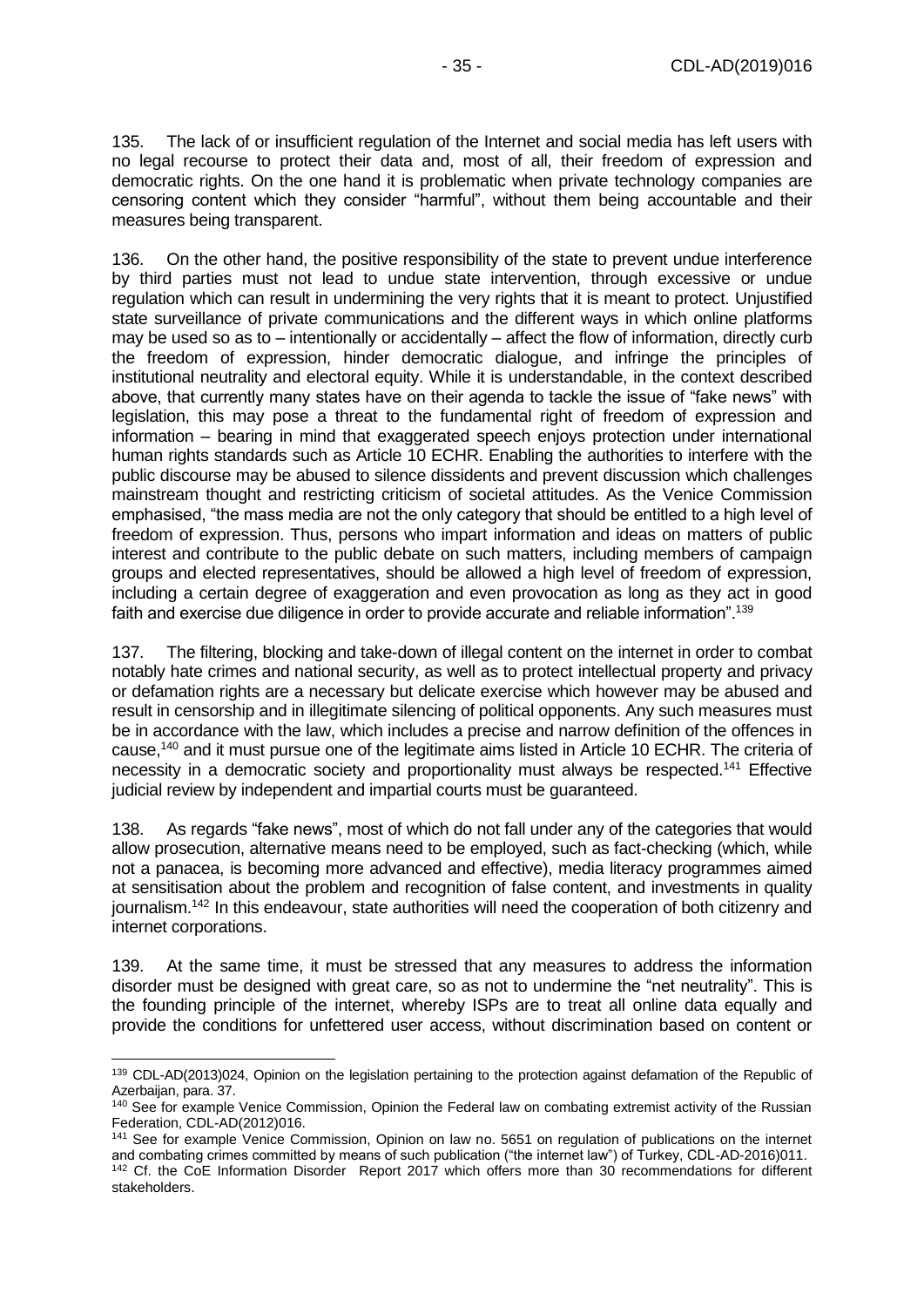source. Protecting the democratic function of the internet from being monopolised by private corporate power calls for the equal treatment of all data sent and received without differential charges and service quality.<sup>143</sup> Abolishing the policy of "net neutrality", as the United States Federal Communication Commission agreed to do in December 2017,<sup>144</sup> allows ISPs to block or throttle (slow down) websites and charge for faster download and upload speeds. In such circumstances, online services, applications, and websites can be granted preferential treatment for any number of reasons, be they commercial or ideological – including in less democratic countries where ISPs are state-owned and censored, and where authorities may be tempted to give faster lanes of access to pro-government outlets.

140. To conclude, while excessive or inadequate regulation of the internet might be counterproductive and hinder the accessibility and development of the internet and, consequently, the freedom of expression and the democratic dialogue itself, the problem of disinformation disorder cannot be left unattended. The risk to undermine the rights to privacy by the misuse of personal information, and the damages to freedom of expression and electoral equity produced by the architecture of the internet (i.e. SEME, epistemic bubbles, echo chambers and fake news), along with the lack of regulation which has left citizens with no efficient legal recourse to protect their personal and political rights, are situations that call for urgent action.

141. Such action must include the powerful private actors who, while motivated by primarily commercial interests, have the power to hamper human rights, while maintaining an essential platform for democracy, and must recognise such responsibility.

#### <span id="page-35-0"></span>**VIII. Conclusions**

142. The holding of democratic elections, hence the very existence of democracy, is impossible without respect for human rights, particularly the freedom of expression and of the press and the freedom of assembly and association for political purposes, including the creation of political parties. Respect of these freedoms is vital particularly during election campaigns. Restrictions on these fundamental rights must comply with the European Convention on Human Rights and, more generally, with the requirement that they have a basis in law, are in the general interest and respect the principle of proportionality. Clear criteria for balancing the competing rights should be set out in the legislation and effectively implemented through electoral and ordinary justice mechanisms.

143. The relationship between democracy and digital technologies is quite complex. On the one hand, the internet and social media have become the dominant platform of political interaction in some democracies, the use of those tools have strengthened the critical attitudes of citizens towards their governments and their widespread use facilitates the organisation of large-scale social movements and a closer interaction between citizens and political parties. On the other hand, the new virtual tools may be used, and sometimes are indeed used against elections to suppress voter turnout, tamper with election results, and steal voter information; against political parties and politicians to conduct cyber espionage for the purposes of coercion and manipulation, and to publicly discredit individuals; and against both traditional and social media to spread disinformation and propaganda, and to shape the opinions of voters. The new digital realm allows for new forms of criminality and data commercialisation that seriously threaten privacy rights, and modulates social interactions by selectively (and sometimes

<sup>-</sup><sup>143</sup> From the perspective of both constitutional law and international human rights law it is crucial to take into account the reality of the influential actors outside the elected authorities preventing the realisation of fundamental rights. See Thorgeirsdóttir, Herdis (2005), *Journalism Worthy of the Name: the Affirmative Side of Article 10 of the ECHR*, Kluwer Law International.

<sup>&</sup>lt;sup>144</sup> The net neutrality regulations enacted in 2015, which sought to stop the ISPs giving preferential treatment to sites and services that paid them to accelerate their data, officially expired in June 2018.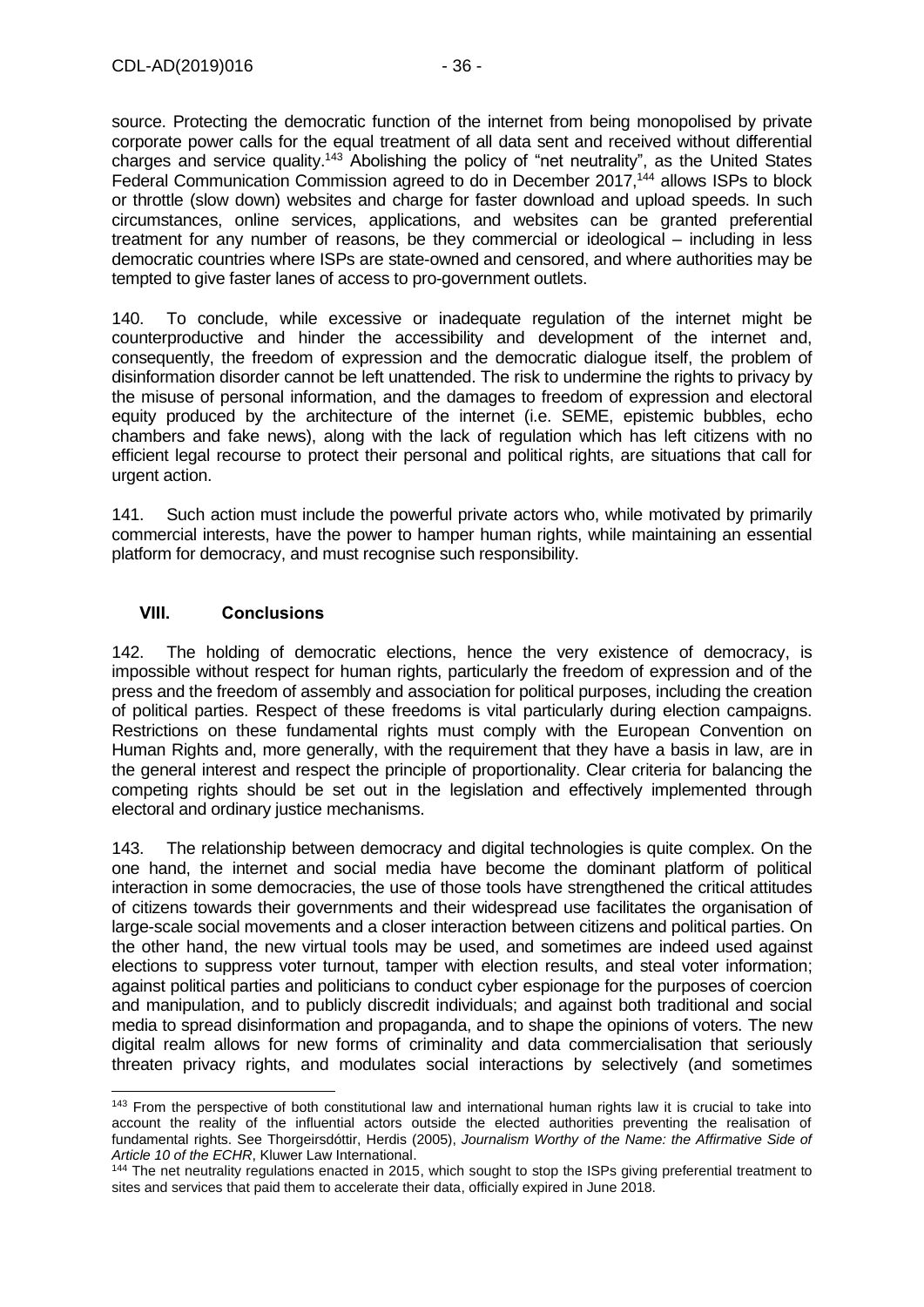strategically) feeding or hiding specific information to its users, thus fostering a partial understanding of reality and hampering freedom of expression.

144. The internet-based services have enriched and diversified news sources, facilitating individuals' access to information and their decisions on the most crucial matters in democracy, notably on the choice of their legislature. However, at the same time, information disorder – misinformation, disinformation and malinformation – may distort the communication ecosystem to the point where voters may be seriously encumbered in their decisions by misleading, manipulative and false information designed to influence their votes. This environment potentially undermines the exercise of the right to free elections and creates considerable risks to the functioning of a democratic system.

145. The small number of very powerful private actors that literally own the information highways have own commercial interests and rights that tend to collide with both civil and political rights and electoral principles. These internet providers have taken up the gatekeeping role which originally belonged to the traditional media, without however having adopted the ethical obligations of the media. Private technology companies are thus censoring content which they consider "harmful", without them being accountable and their measures being transparent. It is true that social platforms have recently adopted a series of measures for preventing false news and limiting their spread particularly during electoral periods. There is a concept of corporate social responsibility, some sort of self-regulation for businesses with the primary goal of "doing no harm" and abiding by the rule of law and human rights principles, including the right to a remedy for their users, and being liable for their products (under commercial law, competition law, environmental law, etc.). <sup>145</sup> However, this is done on a voluntary and unregulated basis, without a recognised rule of law based framework .

146. While states have a positive responsibility to prevent undue interference with civil and political rights by third parties, undue state intervention through excessive or undue regulation can result in undermining the very rights that it is meant to protect. Unjustified state surveillance of private communications and the different ways in which online platforms may be used so as to – intentionally or accidentally – affect the flow of information, directly curb the freedom of expression, hinder democratic dialogue, and infringe the principles of institutional neutrality and electoral equity. Enabling the authorities to interfere with the public discourse may be abused to silence dissidents and prevent discussion which challenges mainstream thought and restricts criticism of societal attitudes. In particular, the filtering, blocking and take-down of illegal content on the internet in order to combat notably hate crimes and to protect national security, as well as intellectual property and privacy or defamation rights must be in accordance with the law, which includes a precise and narrow definition of the offences in cause, and it must pursue one of the legitimate aims listed in Article 10 ECHR. The criteria of necessity in a democratic society and proportionality must always be respected. Effective judicial review by independent and impartial courts must be guaranteed.

147. As regards "fake news", alternative means need to be employed, such as fact-checking, media literacy programmes aimed at sensitisation about the problem and recognition of false content, and investments in quality journalism.

148. At the same time, it must be stressed that any measures to address the information disorder must be designed with great care, so as not to undermine the principle of "net neutrality". The internet should remain an open platform.

<sup>&</sup>lt;sup>145</sup> Facebook, Google and Twitter are signatories to the Code of Practice against disinformation and have committed to report monthly on measures taken ahead of the European Parliament elections in May 2019: see the April reports on the implementation of the Code of Practice, [https://ec.europa.eu/digital-single-market/news-redirect/651264.](https://ec.europa.eu/digital-single-market/news-redirect/651264)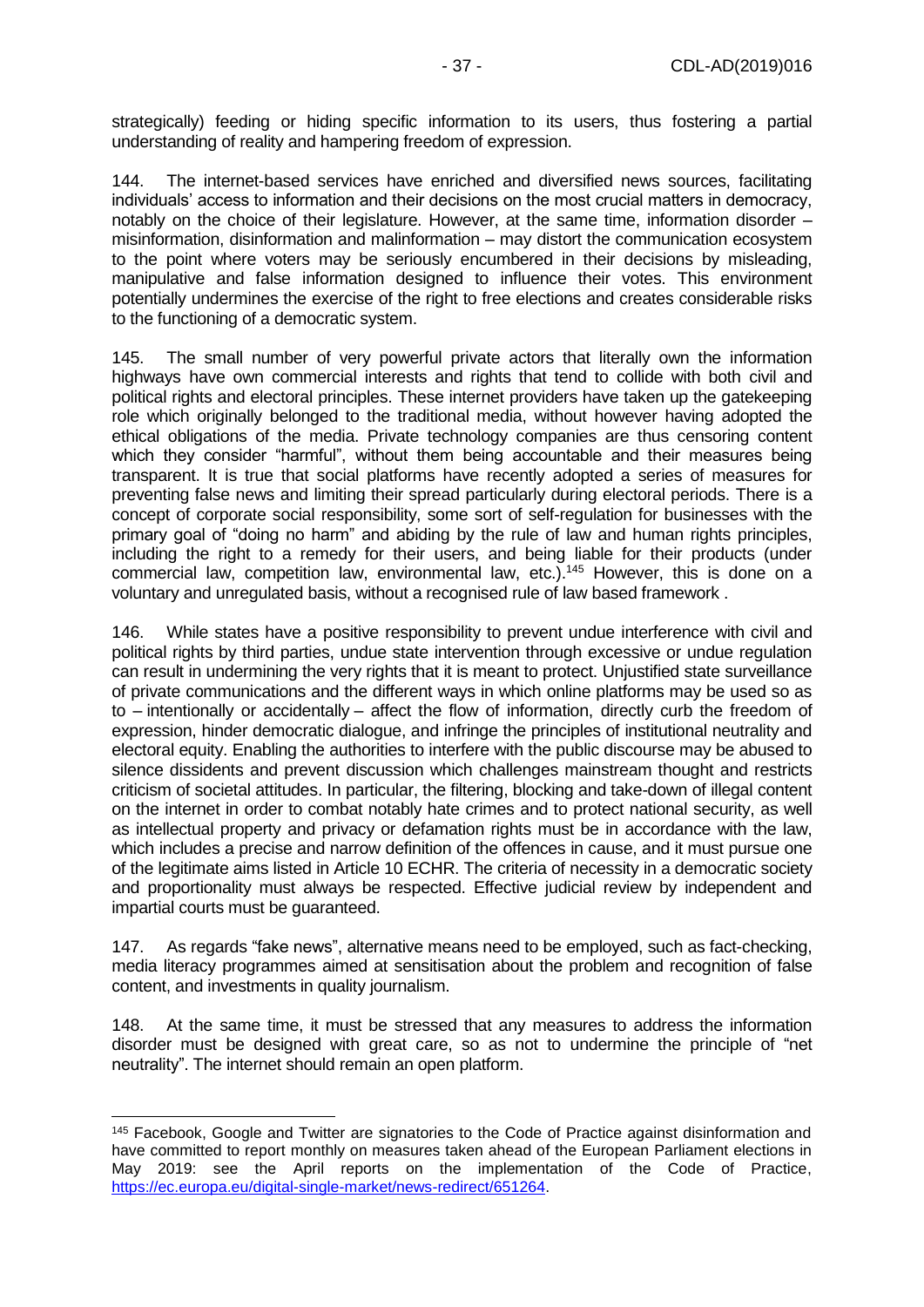149. To face these challenges, several measures need to be ensured from an interdependent and global perspective, notably:

As regards electoral democracy:

- A. Criminalise cyber-attacks against the confidentiality, integrity and availability of election computers and data in pursuance of the Budapest Convention on Cybercrime:
- B. Provide the criminal justice authorities with the necessary powers to secure electronic evidence of violations of rules on protection of personal data, on political finances, on media coverage or on the broadcasting of election;
- C. Prepare national Electoral Management Bodies (EMBs) for emergency situations and have in place crisis management organization; EMBs should be provided with adequate resources and training to adopt digital technologies and address the related cybersecurity risks;

As regards deliberative democracy:

- D. Recognise (1) the transnational nature of the problem and (2) the essential role played by the internet intermediaries (i.e. internet service providers, and searchengine and social media companies);
- E. Strengthen the international framework (1) to establish more efficient mechanisms of transnational cooperation among nations and private actors, and, if possible, (2) to procure a greater uniformity among national legislations;
- F. Work on a regulatory and adjudicatory model based on the co-responsibility of private and public actors, and on multiple regulatory and conflict-resolution approaches. Such model might include at least four strategies, all of them able to constantly adapt to the ever-changing environment of the internet and communication technologies:

- Promote further research and cooperation among electoral authorities, academics and practitioners in order to assess the real impact of digital technologies on electoral processes and the efficiency of the adopted measures;

- Foster education to strengthen legal and democratic culture among citizens;

- Promote self-regulation, like the mandatory adoption of ethics and corporate social responsibility codes, among internet service providers, and search-engine and social media companies; and

- provide remedial mechanisms in laws, policies and alternate conflict resolution mechanisms.

150. At the level of the Council of Europe, much has already been done to meet the abovementioned challenges. Inter alia, the Budapest Convention provides for a range of tools for the prevention of cybercrime – including during the electoral process – and for international cooperation aimed at securing electronic evidence; importantly, current works on a 2nd Additional Protocol to the Convention should permit added options for enhanced international cooperation and access to data in the cloud. Furthermore, a series of legal standards are in place for the protection of privacy and personal data in the context of social media. In particular, the Modernised Convention on the protection of individuals with regard to automatic processing of personal data, which is open to any country in the world and which sets international standards, should serve as the universal treaty for data protection. Finally, a number of legal instruments have been developed to ensure free elections, in particular through electoral campaign funding regulations and measures to prevent inequality in media coverage during elections both online and offline.

151. At the same time, several Council of Europe documents suggest that there is room for further improvement. In particular, the CoE Information Disorder Report 2017 made a number of recommendations directed at governments, education ministries, media organisations, technology companies and civil society to address the challenges posed by the increasing mis-, dis- and mal-information and their impact on democratic processes; and the CoE Election